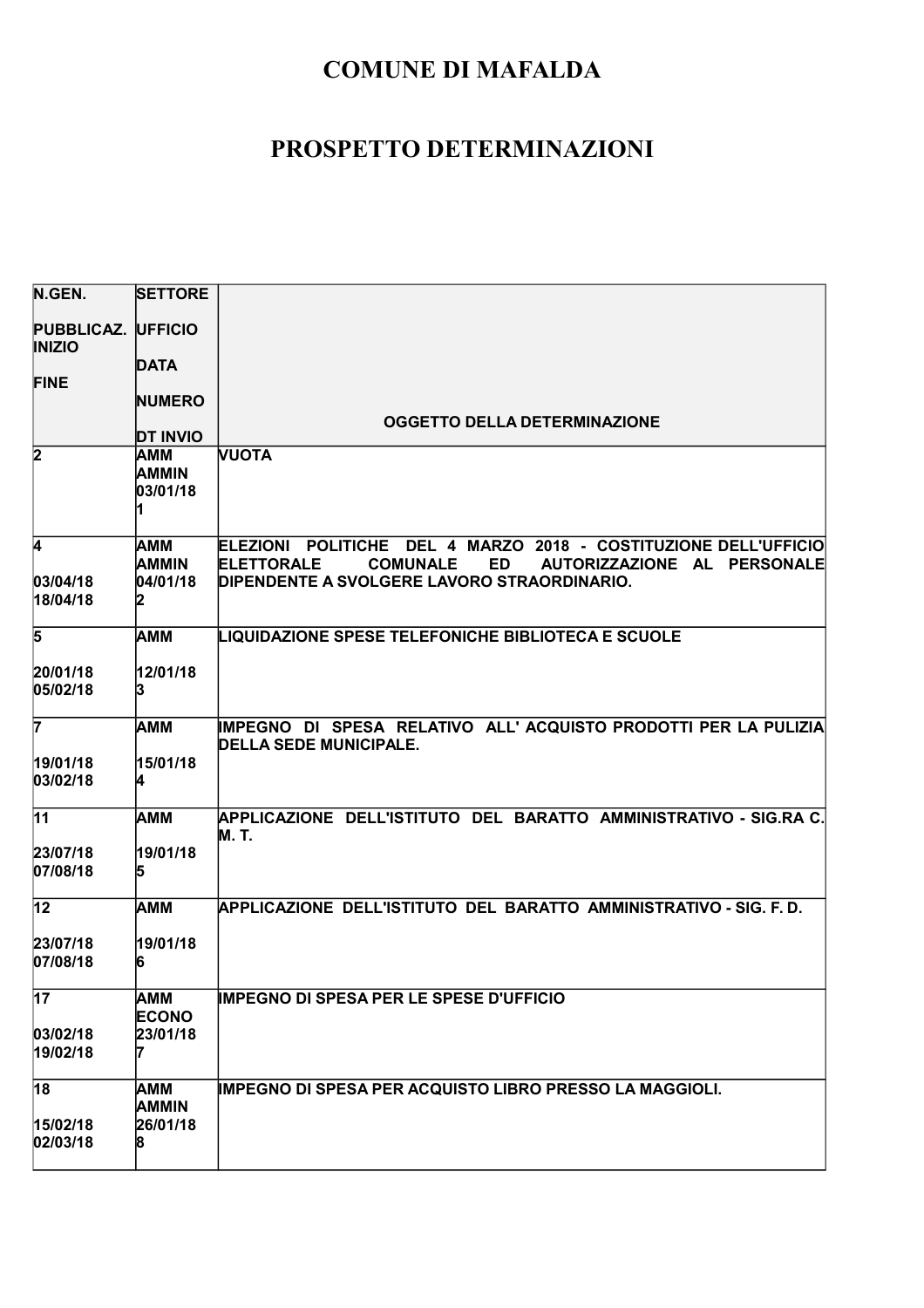| 21                          | AMM<br>AMMIN                          | <b>ELEZIONI</b><br>POLITICHE DEL 4 MARZO 2018 - IMPEGNO DI SPESA PER<br>L'ACQUISTO DEL SOFTWARE RELATIVO AGLI STAMPATI ELETTORALI.                                                                            |
|-----------------------------|---------------------------------------|---------------------------------------------------------------------------------------------------------------------------------------------------------------------------------------------------------------|
| 02/02/18<br>17/02/18        | 27/01/18                              |                                                                                                                                                                                                               |
| $\overline{24}$             | AMM<br><b>AMMIN</b>                   | LIQUIDAZIONE  DI SPESA RELATIVA AL SERVIZIO MENSA PRESSO LA SCUOLA<br>DELL'INFANZIA.                                                                                                                          |
| 31/01/18<br>15/02/18        | 29/01/18<br>10                        |                                                                                                                                                                                                               |
| $\overline{25}$<br>02/02/18 | AMM<br><b>AMMIN</b><br>29/01/18       | <b>PER</b><br><b>SERVIZIO</b><br>LA SCUOLA<br><b>IMPEGNO</b><br><b>SPESA</b><br><b>MENSA</b><br><b>PRESSO</b><br>DI<br>DELL'INFANZIA.                                                                         |
| 16/02/18                    | 11                                    |                                                                                                                                                                                                               |
| 26<br>9/02/18<br>24/02/18   | AMM<br>AMMIN<br>29/01/18<br>12        | SERVIZIO 'SEZIONE PRIMAVERA' ANNI EDUCATIVI 2015/2016 E 2016/2017<br><b>LIQUIDAZIONE</b><br><b>ALLA</b><br><b>SOCIETA'</b><br><b>COOPERATIVA</b><br><b>SOCIALE</b><br><b>FATTURA</b><br>NUOVASSISTENZA ONLUS. |
| $\overline{27}$             |                                       |                                                                                                                                                                                                               |
| 08/02/18<br>23/02/18        | AMM<br><b>AMMIN</b><br>30/01/18<br>13 | LIQUIDAZIONE DI SPESA RIGUARDANTE LA FORNITURA DEI LIBRI DI TESTO<br>A.S. 2017/2018 AGLI ALUNNI DELLA SCUOLA PRIMARIA.                                                                                        |
| 29<br>02/02/18<br>17/02/18  | AMM<br>AMMIN<br>30/01/18<br>14        | <b>DI</b><br><b>SPESA</b><br><b>RIGUARDANTE</b><br>IL.<br>LIQUIDAZIONE<br>SERVIZIO DI<br>SEPPELLIMENTO, MANUTENZIONE, GESTIONE E CUSTODIA DEL CIMITERO<br>- PERIODO SETTEMBRE-DICEMBRE 2017.                  |
| 31<br> 03/02/18             | AMM<br><b>AMMIN</b><br>31/01/18       | SPESA PER L'ACQUISTO DI FASCIA DI SINDACO BABY<br><b>IMPEGNO</b><br>DI<br>REALIZZATA SU NASTRO TRICOLORE POLIESTERE.                                                                                          |
| 19/02/18                    | 15                                    |                                                                                                                                                                                                               |
| 43                          | АММ                                   | LIQUIDAZIONE DI SPESA PER ACQUISTO CONTRASSEGNO PARCHEGGIO PER<br><b>DISABILI</b><br>MODELLO EUROPEO CON RILIEVO, OLOGRAMMA GENERICO                                                                          |
| 02/03/18<br>17/03/18        | 08/02/18<br>16                        | <b>FUSTELLATO E PORTATESSERE TRASPARENTE</b>                                                                                                                                                                  |
| 44                          | AMM                                   | IMPEGNO DI SPESA RELATIVO ALLE SPESE POSTALI.                                                                                                                                                                 |
| 20/02/18<br>07/03/18        | 08/02/18<br>17                        |                                                                                                                                                                                                               |
| $\overline{47}$             | AMM                                   | <b>LIQUIDAZIONE SPESE TELEFONICHE PRIMO BIMESTRE 2018</b>                                                                                                                                                     |
| 01/03/18<br>16/03/18        | 10/02/18<br>18                        |                                                                                                                                                                                                               |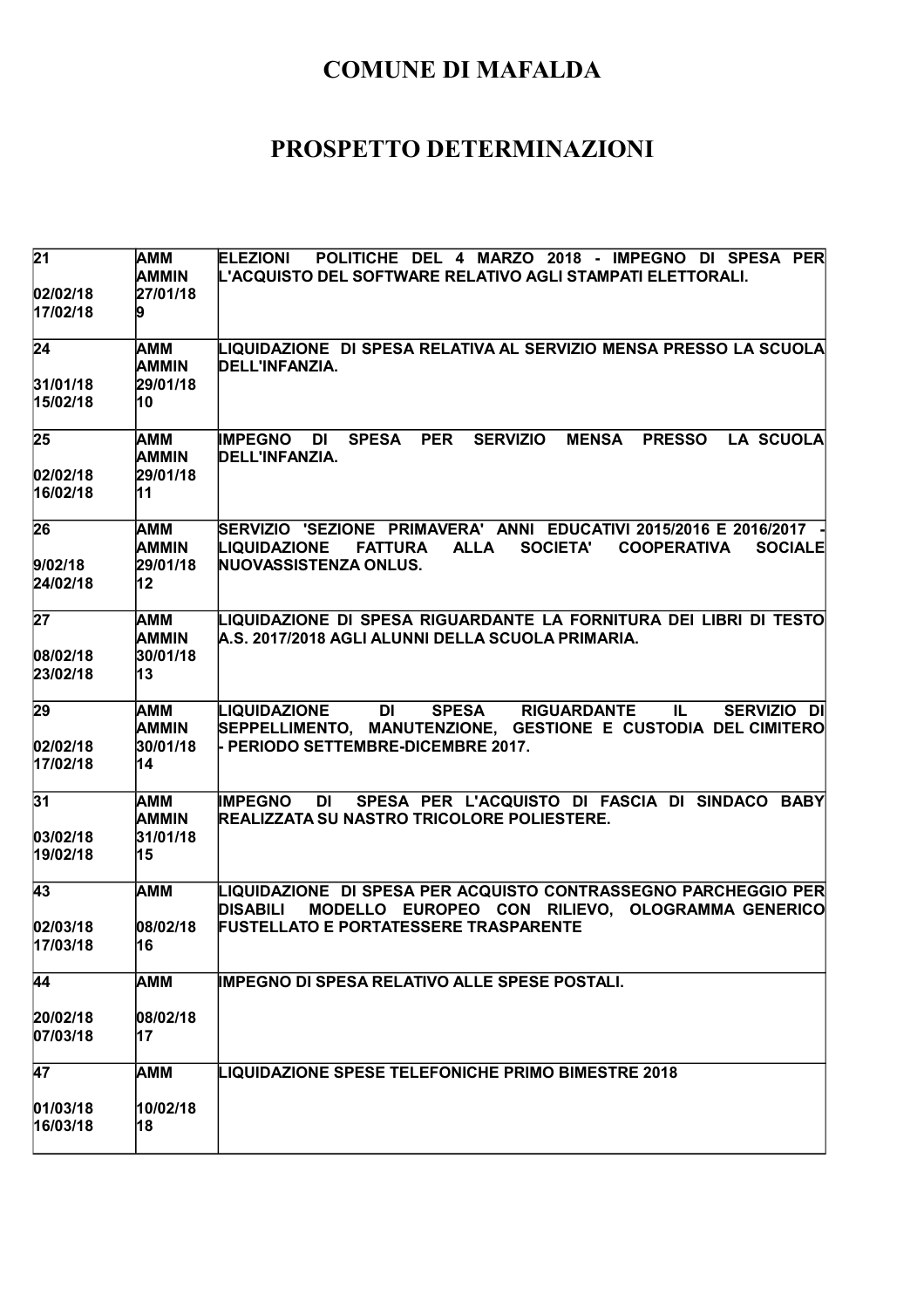| 51                           | AMM                                   | IMPEGNO DI SPESA RELATIVO ALL'ACQUISTO PRODOTTI PER LA PULIZIA<br><b>DELLA SEDE MUNICIPALE.</b>                                                                                                                                                                    |
|------------------------------|---------------------------------------|--------------------------------------------------------------------------------------------------------------------------------------------------------------------------------------------------------------------------------------------------------------------|
| 20/02/18<br>07/03/18         | 17/02/18<br>19                        |                                                                                                                                                                                                                                                                    |
| 52                           | AMM                                   | IMPEGNO DI SPESA PER ACQUISTO ACQUA MINERALE E BICCHIERI DI<br>PLASTICA PER LE SEDUTE DEL CONSIGLIO COMUNALE.                                                                                                                                                      |
| 20/02/18<br>07/03/18         | 17/02/18<br>20                        |                                                                                                                                                                                                                                                                    |
| 54                           | АММ<br><b>AMMIN</b>                   | <b>LIQUIDAZIONE SPESE TELEFONICHE SEDE COMUNALE E SCUOLE</b>                                                                                                                                                                                                       |
| 03/03/18 <br>19/03/18        | 21/02/18<br>21                        |                                                                                                                                                                                                                                                                    |
| 56<br> 02/03/18 <br>17/03/18 | AMM<br><b>AMMIN</b><br>22/02/18<br>22 | LIQUIDAZIONE DI SPESA RELATIVA AL SERVIZIO MENSA PRESSO LA SCUOLA<br>DELL'INFANZIA.                                                                                                                                                                                |
| 57<br>02/03/18<br>17/03/18   | AMM<br>AMMIN<br>23/02/18<br>23        | <b>IMPEGNO</b><br><b>SPESA</b><br><b>PER</b><br>IL SERVIZIO MENSA PRESSO LA SCUOLA<br>DI<br>DELL'INFANZIA.                                                                                                                                                         |
| 61<br>26/03/18<br>10/04/18   | AMM<br><b>AMMIN</b><br>27/02/18<br>24 | DELIBERAZIONE DELLA GIUNTA REGIONALE N. 387 DEL 16 OTTOBRE 2017 -<br>DETERMINAZIONE DIRIGENZIALE N. 5584 DEL 13/11/2017 - PROSECUZIONE<br>SERVIZIO 'SEZIONE PRIMAVERA' ANNO EDUCATIVO - LIQUIDAZIONE FATTURE.                                                      |
| 64<br> 02/03/18 <br>17/03/18 | AMM<br><b>AMMIN</b><br>28/02/18<br>25 | CONCESSIONE DI AREA COMUNALE IN C.DA COLLE MARIANO. PROROGA<br>DELLA CONCESSIONE RILASCIATA CON DETERMINAZIONE N.R.G. 220 DEL<br>30.04.2013                                                                                                                        |
| 65<br>23/03/18<br>07/04/18   | AMM<br>AMMIN<br>28/02/18<br>Zб        | <b>QUOTA</b><br><b>RESIDUA</b><br><b>RELATIVA</b><br>$\mathsf{A}$<br>LIQUIDAZIONE<br><b>DIRITTI DI SEGRETERIA</b><br>ALL'EX AGENZIA AUTONOMA ALBO SEGRETARI COMUNALI E<br><b>PROVINCIALI.</b><br>ORA MINISTERO DELL'INTERNO- ALBO SEGRETARI COMUNALI E PROVINCIALI |
| 66<br>16/04/18<br>02/05/18   | AMM<br><b>AMMIN</b><br>01/03/18<br>27 | ELEZIONI REGIONALI DEL 22 APRILE 2018 - COSTITUZIONE DELL'UFFICIO<br><b>ED</b><br><b>ELETTORALE</b><br><b>COMUNALE</b><br>AUTORIZZAZIONE AL PERSONALE<br>DIPENDENTE A PRESTARE LAVORO STRAORDINARIO.                                                               |
| 67<br> 03/03/18 <br>19/03/18 | AMM<br>02/03/18<br>28                 | LIQUIDAZIONE DI SPESA PER ACQUISTO LIBRO PRESSO LA MAGGIOLI                                                                                                                                                                                                        |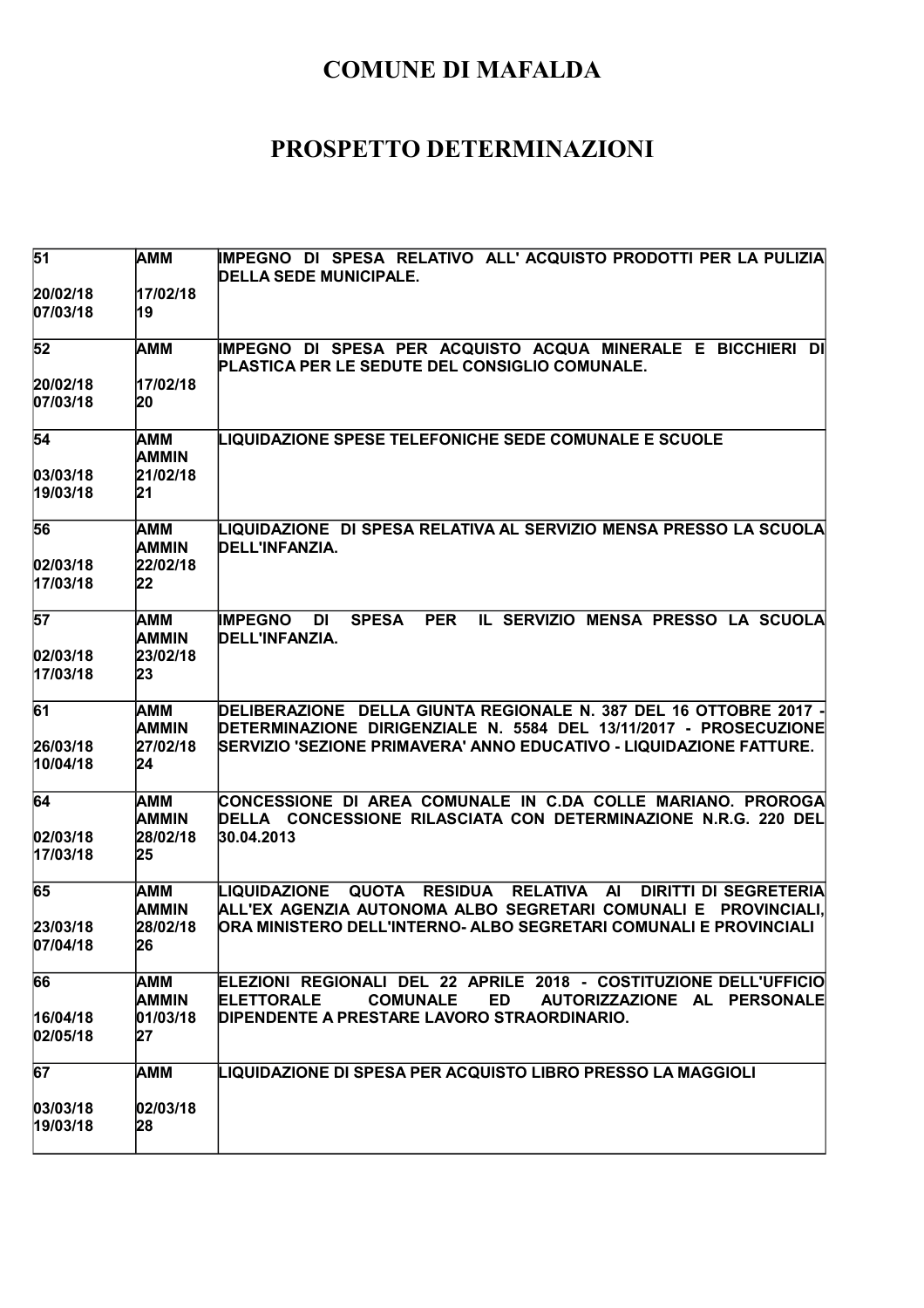| 68                                      | <b>AMM</b>                                   | <b>IMPEGNO DI SPESA PER ACQUISTO CREDITI PER SMS ISTITUZIONALI</b>                                                                                                                      |
|-----------------------------------------|----------------------------------------------|-----------------------------------------------------------------------------------------------------------------------------------------------------------------------------------------|
| 06/03/18<br>21/03/18                    | 02/03/18<br>29                               |                                                                                                                                                                                         |
| $\overline{71}$<br>16/03/18<br>31/03/18 | AMM<br><b>AMMIN</b><br>05/03/18<br>30        | ELEZIONI POLITICHE DEL 4 MARZO 2018 - LIQUIDAZIONE DEGLI ONORARI<br>DOVUTI AI COMPONENTI DEI SEGGI ELETTORALI.                                                                          |
| 75                                      | AMM<br><b>AMMIN</b><br>07/03/18<br>31        | <b>NUOTA</b>                                                                                                                                                                            |
| 78<br>26/03/18<br>10/04/18              | AMM<br><b>AMMIN</b><br>13/03/18<br>32        | <b>REGIONALI</b><br><b>DEL</b><br>22 APRILE 2018 - IMPEGNO DI SPESA PER<br><b>ELEZIONI</b><br>L'ACQUISTO DEI MANIFESTI E DEI PACCHI DELLA CANCELLERIA PER I SEGGI<br><b>ELETTORALI.</b> |
| 79                                      | AMM                                          | <b>IMPEGNO DI SPESA RELATIVO ALLE SPESE POSTALI.</b>                                                                                                                                    |
| 19/03/18<br>03/04/18                    | 15/03/18<br>33                               |                                                                                                                                                                                         |
| 83<br>05/04/18<br>20/04/18              | AMM<br><b>AMMIN</b><br>16/03/18<br>34        | <b>PER</b><br><b>SERVIZIO</b><br><b>LA SCUOLA</b><br><b>IMPEGNO</b><br><b>SPESA</b><br><b>MENSA</b><br><b>PRESSO</b><br>DI<br>DELL'INFANZIA.                                            |
| 85<br> 03/04/18 <br>18/04/18            | AMM<br><b>AMMIN</b><br>19/03/18<br>35        | ELEZIONI POLITICHE DEL 4 MARZO 2018 - LIQUIDAZIONE COMPENSO PER<br>LAVORO STRAORDINARIO AL PERSONALE DIPENDENTE.                                                                        |
| 86<br>26/03/18<br>10/04/18              | AMM<br><b>AMMIN</b><br>19/03/18<br>36        | ELEZIONI POLITICHE DEL 4 MARZO 2018 - LIQUIDAZIONE DI SPESA RELATIVA<br>ALLA FORNITURA DEL SOFTWARE RELATIVO AGLI STAMPATI ELETTORALI.                                                  |
| 87<br>23/03/18<br>07/04/18              | <b>AMM</b><br><b>AMMIN</b><br>19/03/18<br>37 | IN<br>GIOCO 2017' - LIQUIDAZIONE<br><b>CONI</b><br><b>PROGETTO</b><br><b>'METTIAMOCI</b><br><b>CONTRIBUTO.</b>                                                                          |
| 88<br>22/03/18<br>06/04/18              | <b>AMM</b><br><b>AMMIN</b><br>20/03/18<br>38 | SOGGIORNO TERMALE PER LE PERSONE ANZIANE 2017 - LIQUIDAZIONE<br><b>CONTRIBUTI.</b>                                                                                                      |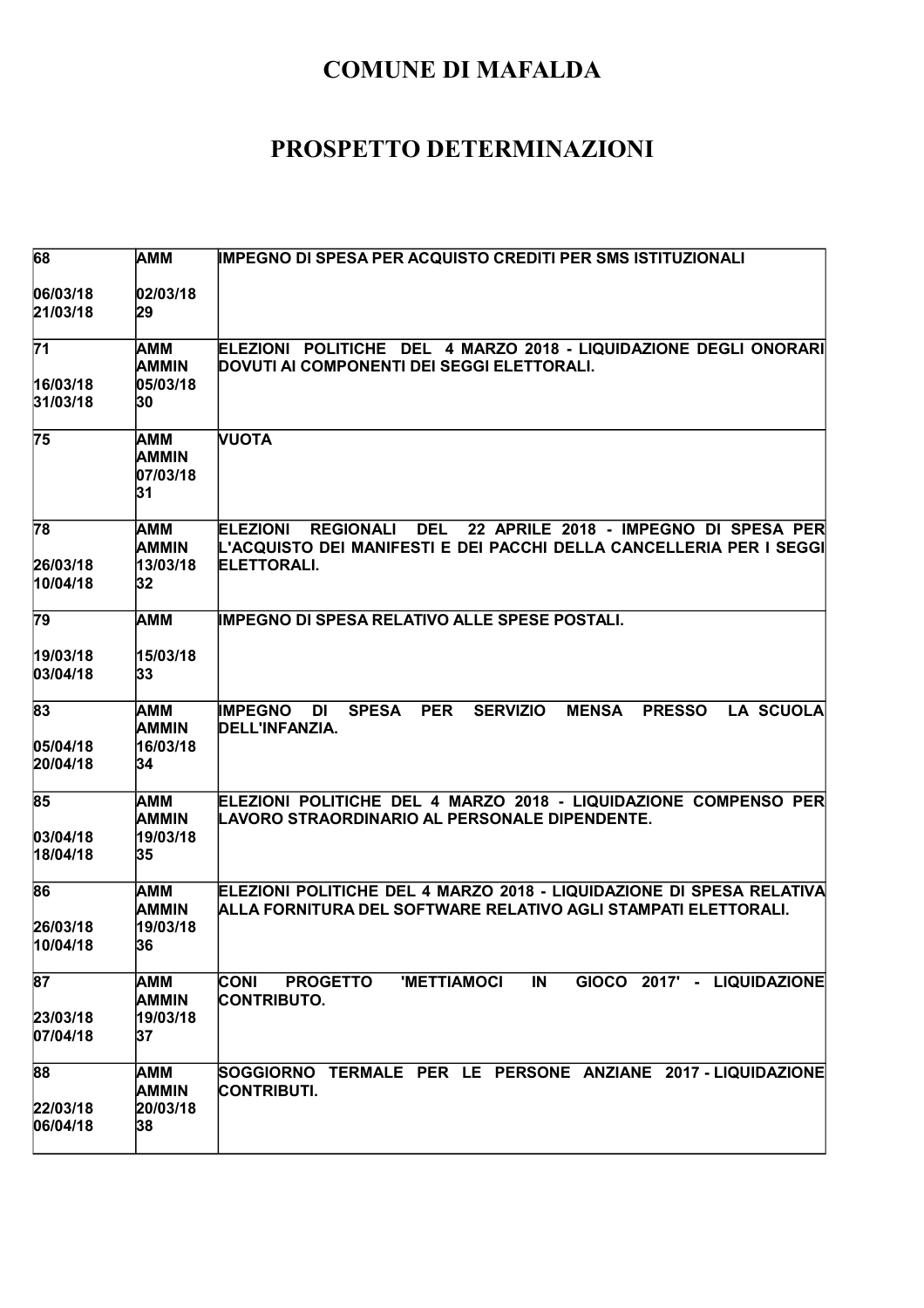| <b>AMM</b>          | APPROVAZIONE RENDICONTO DEL SERVIZIO ECONOMATO N.1 - PERIODO<br>01/01/2018<br>23/03/2018 - LIQUIDAZIONE RIMBORSI SPESE ALL'ECONOMO                                                          |
|---------------------|---------------------------------------------------------------------------------------------------------------------------------------------------------------------------------------------|
|                     | <b>COMUNALE.</b>                                                                                                                                                                            |
| 39                  |                                                                                                                                                                                             |
| AMM                 | LIQUIDAZIONE SPESE TELEFONICHE PER UTENZE SCUOLA E BIBLIOTECA                                                                                                                               |
| 23/03/18            |                                                                                                                                                                                             |
| 40                  |                                                                                                                                                                                             |
| AMM<br><b>AMMIN</b> | LIQUIDAZIONE SALDO CONTRIBUTO ALL'ASSOCIAZIONE 'IL DUO EVENTI<br>LIVE' PER MANIFESTAZIONI ESTIVE 2017.                                                                                      |
| 24/03/18<br>41      |                                                                                                                                                                                             |
| AMM                 | INDENNITA' PER SPECIFICHE RESPONSABILITA' AI SENSI<br>LIQUIDAZIONE                                                                                                                          |
|                     | DELL'ART. 17, C.2, LETT. I) CCNL, PER MANEGGIO VALORI E PER COMPENSO<br><b>INCENTIVANTE</b><br><b>NOTIFICATORI</b><br><b>FAVORE</b><br><b>MESSI</b><br>IN<br><b>DEL</b><br><b>PERSONALE</b> |
| 42                  | <b>DIPENDENTE- ANNO 2017</b>                                                                                                                                                                |
| AMM                 | LIQUIDAZIONE INDENNITA' PER PARTICOLARI RESPONSABILITA' IN FAVORE<br>DEL PERSONALE DIPENDENTE - ANNO 2017                                                                                   |
|                     |                                                                                                                                                                                             |
| 43                  |                                                                                                                                                                                             |
| AMM                 | LIQUIDAZIONE  DI SPESA RELATIVA AL SERVIZIO MENSA PRESSO LA SCUOLA<br>DELL'INFANZIA.                                                                                                        |
| 28/03/18            |                                                                                                                                                                                             |
| 44                  |                                                                                                                                                                                             |
| AMM                 | <b>COMUNALI E SCUOLE</b><br><b>SPESE</b><br><b>TELEFONICHE</b><br><b>UTENZE</b><br>LIQUIDAZIONE<br><b>RELATIVE AL PRIMO E SECONDO BIMESTRE 2018</b>                                         |
| 30/03/18            |                                                                                                                                                                                             |
| 45                  |                                                                                                                                                                                             |
| <b>AMM</b>          | LIQUIDAZIONE DIRITTI DI ROGITO AL SEGRETARIO COMUNALE RELATIVI<br>ALL'ANNO 2017                                                                                                             |
| 30/03/18            |                                                                                                                                                                                             |
| 46                  |                                                                                                                                                                                             |
| AMM                 | PIANO DI IGIENE URBANA ANNO 2018 - AFFIDAMENTO INCARICO PER<br><b>ESPLETAMENTO DEL SERVIZIO E RELATIVO IMPEGNO DI SPESA.</b>                                                                |
|                     |                                                                                                                                                                                             |
| 47                  |                                                                                                                                                                                             |
| <b>AMM</b>          | LIQUIDAZIONE CONTRIBUTO OBBLIGATORIO ALLA COMUNITA' MONTANA                                                                                                                                 |
|                     | <b>'TRIGNO-MONTE</b><br>MAURO' DI TRIVENTO PER L'ESERCIZIO FINANZIARIO                                                                                                                      |
| 48                  | 2017.                                                                                                                                                                                       |
|                     | <b>ECONO</b><br>23/03/18<br><b>AMMIN</b><br>28/03/18<br>AMMIN<br>28/03/18<br><b>AMMIN</b><br>AMMIN<br>04/04/18<br><b>AMMIN</b><br>05/04/18                                                  |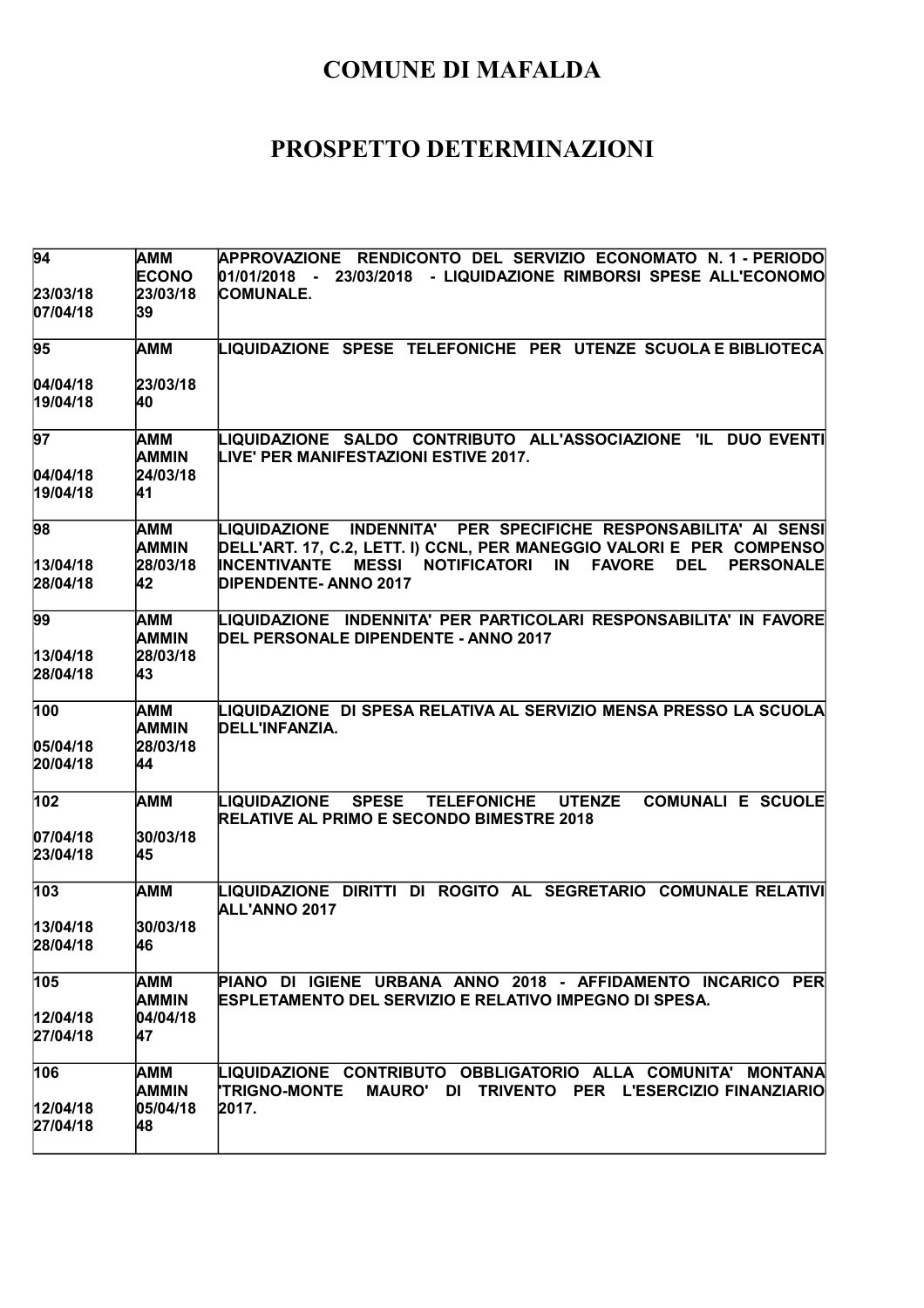| 110                   | AMM<br>AMMIN        | LIQUIDAZIONE<br>DI<br>SPESA RIGUARDANTE QUOTA ONERE FINANZIARIO<br>ATTIVITA' S.U.A.P. - ASSOCIAZIONE COMUNI PATTO_TRIGNO-SINELLO.                                        |
|-----------------------|---------------------|--------------------------------------------------------------------------------------------------------------------------------------------------------------------------|
| 12/04/18<br>27/04/18  | 06/04/18<br>49      |                                                                                                                                                                          |
| 111                   | AMM<br><b>AMMIN</b> | RIGUARDANTE IL CONTRIBUTO ANNUO DI<br>LIQUIDAZIONE<br>DI<br><b>SPESA</b><br>GESTIONE DELLA SOCIETA' CONSORTILE TRIGNO-SINELLO.                                           |
| 12/04/18<br>27/04/18  | 06/04/18<br>50      |                                                                                                                                                                          |
| 112                   | AMM<br><b>AMMIN</b> | LIQUIDAZIONE CONTRIBUTO ASSOCIATIVO ALL'ANCI - ANNO 2018.                                                                                                                |
| 12/04/18<br>27/04/18  | 06/04/18<br>51      |                                                                                                                                                                          |
| 117                   | AMM<br><b>AMMIN</b> | IMPEGNO DI SPESA PER LA FORNITURA DI N. 5 BLOCCHETTI PER LA<br><b>RISCOSSIONE DELLA TOSAP.</b>                                                                           |
| 12/04/18<br>27/04/18  | 9/04/18<br>52       |                                                                                                                                                                          |
| 119                   | AMM                 | IMPEGNO DI SPESA RELATIVO ALL'ACQUISTO PRODOTTI PER LA PULIZIA<br><b>DELLA SEDE MUNICIPALE.</b>                                                                          |
| 17/04/18<br>02/05/18  | 13/04/18<br>53      |                                                                                                                                                                          |
| 120                   | AMM<br><b>AMMIN</b> | LIQUIDAZIONE<br><b>SPESA</b><br><b>RIGUARDANTE</b><br>LA<br><b>QUOTA ASSOCIATIVA</b><br>DI<br>NAZIONALE PICCOLI COMUNI D'ITALIA (A.N.P.C.I.).<br><b>ALL'ASSOCIAZIONE</b> |
| 17/04/18<br>02/05/18  | 14/04/18<br>54      |                                                                                                                                                                          |
| 122                   | AMM<br><b>AMMIN</b> | <b>IMPEGNO DI SPESA PER ACQUISTO FIORI.</b>                                                                                                                              |
| 20/04/18<br>05/05/18  | 17/04/18<br>55      |                                                                                                                                                                          |
| 123                   | AMM<br>AMMIN        | <b>SPESA</b><br>LIQUIDAZIONE<br><b>DI</b><br><b>RIGUARDANTE</b><br>IL<br>SERVIZIO DI<br>SEPPELLIMENTO, MANUTENZIONE,<br><b>GESTIONE E CUSTODIA DEL CIMITERO</b>          |
| 07/05/18<br>22/05/18  | 19/04/18<br>56      | - PERIODO GENNAIO-MARZO 2018.                                                                                                                                            |
| 124                   | AMM                 | <b>IMPEGNO DI SPESA RELATIVO ALLE SPESE POSTALI.</b>                                                                                                                     |
| 02/05/18<br>17/05/18  | 19/04/18<br>57      |                                                                                                                                                                          |
| 131                   | AMM<br><b>AMMIN</b> | ELEZIONI REGIONALI DEL 22 APRILE 2018 - LIQUIDAZIONE COMPENSI AI<br>COMPONENTI DEI SEGGI ELETTORALI.                                                                     |
| 07/05/18 <br>22/05/18 | 23/04/18<br>58      |                                                                                                                                                                          |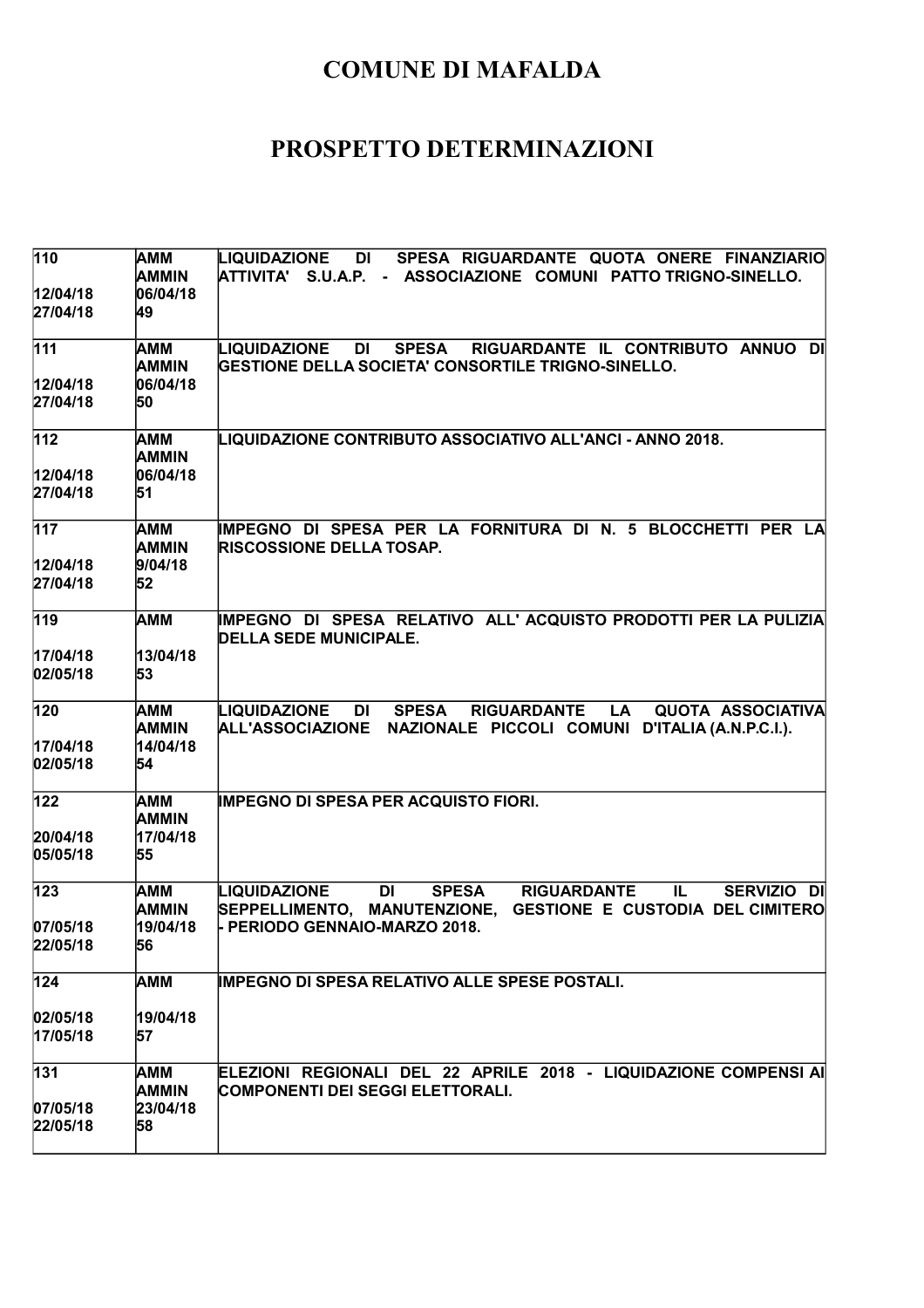| AMM<br><b>AMMIN</b><br>26/04/18 | ELEZIONI REGIONALI DEL 22 APRILE 2018 - IMPEGNO DI SPESA RELATIVO<br>ALLA SPEDIZIONE DELLE CARTOLINE AVVISO AGLI ELETTORI RESIDENTI<br>ALL'ESTERO.                    |
|---------------------------------|-----------------------------------------------------------------------------------------------------------------------------------------------------------------------|
|                                 |                                                                                                                                                                       |
| AMM<br>AMMIN                    | <b>DEL</b><br>22<br><b>ELEZIONI</b><br><b>REGIONALI</b><br>APRILE 2018 - LIQUIDAZIONE DI SPESA<br><b>RIGUARDANTE</b><br>LA FORNITURA DEI MANIFESTI E DEI PACCHI DELLA |
| 27/04/18                        | CANCELLERIA PER I SEGGI ELETTORALI.                                                                                                                                   |
| 60                              |                                                                                                                                                                       |
| <b>AMM</b>                      | DELIBERAZIONE DELLA GIUNTA REGIONALE N. 387 DEL 16 OTTOBRE 2017 -<br>DETERMINAZIONE DIRIGENZIALE N. 5584 DEL 13/11/2017 - PROSECUZIONE                                |
| 02/05/18                        | SERVIZIO 'SEZIONE PRIMAVERA' ANNO EDUCATIVO 2017/2018 - LIQUIDAZIONE                                                                                                  |
| 61                              | <b>FATTURA.</b>                                                                                                                                                       |
| AMM                             | APPROVAZIONE BANDO AVVISO PUBBLICO DI MOBILITA' ESTERNA PER LA                                                                                                        |
|                                 | COPERTURA DI N. 1 POSTO DI ADDETTO AI SERVIZI AUSILIARI -OPERATORE,                                                                                                   |
|                                 | CAT. A, POSIZIONE ECONOMICA A1, A TEMPO INDETERMINATO E PARZIALE (                                                                                                    |
|                                 | 18 ORE SETTIMANALI)                                                                                                                                                   |
| AMM                             | LIQUIDAZIONE  DI SPESA RELATIVA AL SERVIZIO MENSA PRESSO LA SCUOLA<br>DELL'INFANZIA.                                                                                  |
|                                 |                                                                                                                                                                       |
| 63                              |                                                                                                                                                                       |
| AMM                             | LIQUIDAZIONE DI SPESA RELATIVA AL RIMBORSO DEI PERMESSI RETRIBUITI                                                                                                    |
|                                 | <b>CONCESSI AL SINDACO NELL'ANNO 2017.</b>                                                                                                                            |
| 64                              |                                                                                                                                                                       |
| AMM                             | SPESA PER ACQUISTO CARTELLE C/OGC COL1 WST0140<br><b>IMPEGNO</b><br>DI<br><b>NERBALE DI DELIBERAZIONE DI GIUNTA MUNICIPALE</b>                                        |
|                                 |                                                                                                                                                                       |
| 65                              |                                                                                                                                                                       |
| AMM                             | APPROVAZIONE RENDICONTO DEL SERVIZIO ECONOMATO N. 2 - PERIODO<br>- 12/05/2018 - LIQUIDAZIONE RIMBORSI SPESE ALL'ECONOMO<br>24/03/2018                                 |
|                                 | <b>COMUNALE.</b>                                                                                                                                                      |
| 66                              |                                                                                                                                                                       |
| AMM                             | PRESA D'ATTO DELL'AVVENUTA FUSIONE NELLA SOCIETA' APKAPPA SRL E<br>DELLA CONSEGUENTE MODIFICA DEI DATI SOCIETARI DELLA DITTA STUDIO K                                 |
|                                 | ATTUALE AFFIDATARIA DEL SERVIZIO DI ASSISTENZA<br>티<br><b>SRL.</b>                                                                                                    |
| 67                              | MANUTENZIONE SOFTWARE COMUNALE TRIENNIO 2017-2019                                                                                                                     |
| AMM                             | ELEZIONI REGIONALI DEL 22 APRILE 2018 - LIQUIDAZIONE DI SPESA                                                                                                         |
| AMMIN                           | RELATIVA ALLA SPEDIZIONE DELLE CARTOLINE AVVISO AGLI ELETTORI                                                                                                         |
| 68                              | <b>RESIDENTI ALL'ESTERO.</b>                                                                                                                                          |
|                                 | 59<br><b>AMMIN</b><br>9/05/18<br>62<br><b>AMMIN</b><br>9/05/18<br><b>AMMIN</b><br>10/05/18<br>11/05/18<br>12/05/18<br>12/05/18<br>15/05/18                            |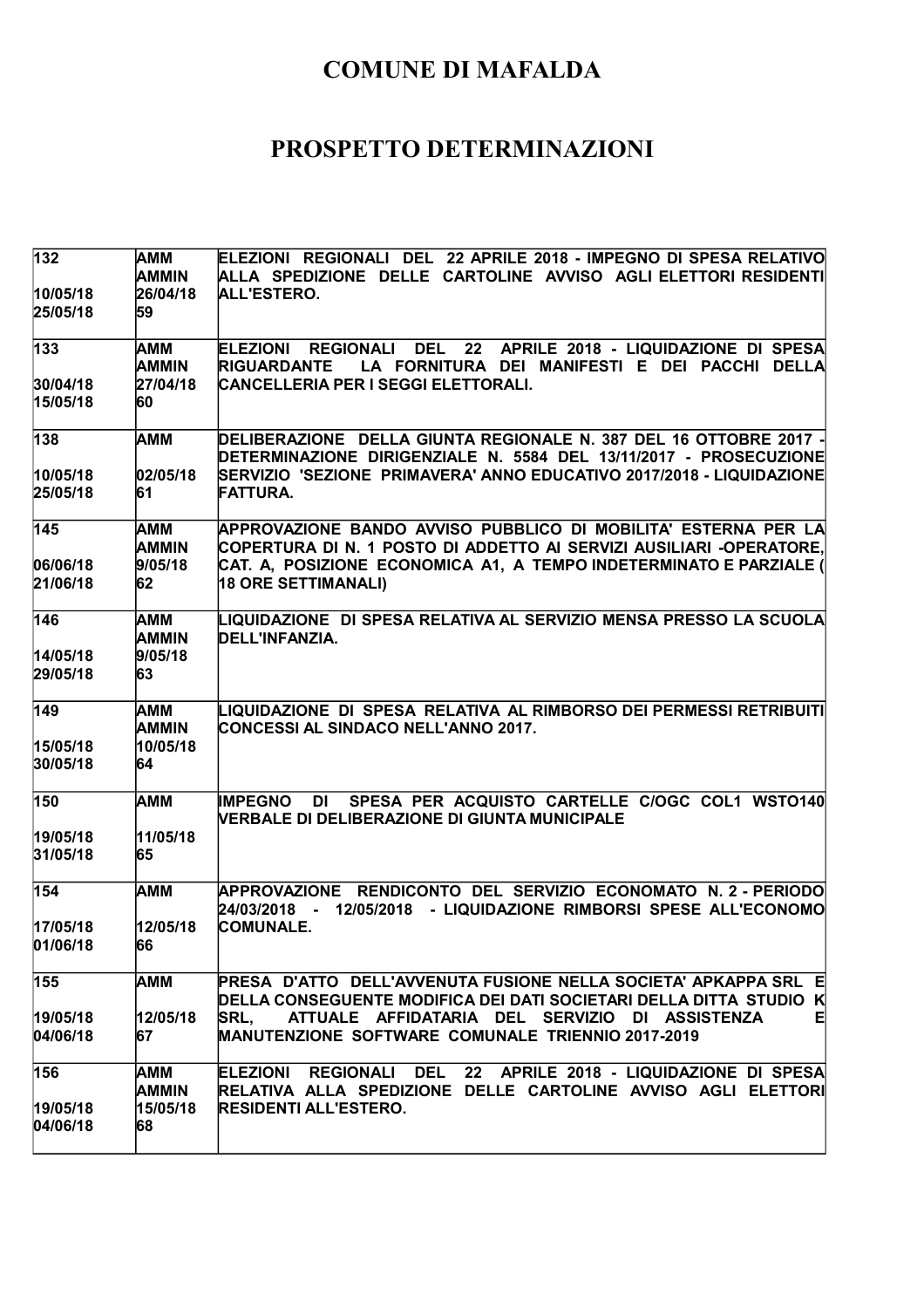| 157                  | AMM            | IMPEGNO DI SPESA PER RILEGATURA REGISTRI DELLO STATO CIVILE ANNO                                     |
|----------------------|----------------|------------------------------------------------------------------------------------------------------|
|                      |                | 2017 E PER L' ACQUISTO DEI CARTELLINI SCHEDA PER CARTE D'IDENTITÀ.                                   |
| 24/05/18<br>08/06/18 | 16/05/18<br>69 |                                                                                                      |
|                      |                |                                                                                                      |
| 163                  | AMM            | ELEZIONI REGIONALI DEL 22 APRILE 2018 - LIQUIDAZIONE COMPENSO PER                                    |
|                      | <b>AMMIN</b>   | LAVORO STRAORDINARIO AL PERSONALE DIPENDENTE.                                                        |
| 24/05/18             | 19/05/18       |                                                                                                      |
| 08/06/18             | 70             |                                                                                                      |
| 164                  | AMM            | LIQUIDAZIONE   GETTONI   DI   PRESENZA AI CONSIGLIERI COMUNALI PER IL                                |
|                      | <b>AMMIN</b>   | PERIODO RELATIVO ALL'ANNO 2017.                                                                      |
| 01/06/18             | 21/05/18       |                                                                                                      |
| 16/06/18             | 71             |                                                                                                      |
| 166                  | AMM            | RICORSO EX ART. 702 BIS PROPOSTO DALLA DAFIN SRL NEI CONFRONTI                                       |
|                      |                | COMUNE DI MAFALDA - TRIBUNALE DI LARINO RG. N. 651/2015<br>DEL                                       |
| 26/05/18             | 23/05/18       | <b>LIQUIDAZIONE ULTERIORE ACCONTO</b>                                                                |
| 11/06/18             | 72             |                                                                                                      |
| 167                  | АММ            | <b>DALLA</b><br><b>GDN</b><br><b>COSTRUZIONI</b><br><b>SOCIETA'</b><br>GIUDIZIO<br><b>INSTAURATO</b> |
|                      |                | <b>COOPERATIVA</b><br>DINANZI AL TRIBUNALE CIVILE DI LARINO.<br>R.L.<br>A                            |
| 26/05/18             | 23/05/18       | <b>LIQUIDAZIONE SPESE LEGALI</b>                                                                     |
| 11/06/18             | 73             |                                                                                                      |
| 170                  | AMM            | PICCOLO RISTORO PER MANIFESTAZIONE<br><b>IMPEGNO</b><br><b>SPESA</b><br><b>PER</b><br>DI             |
|                      |                | 'PERCORSO TREKKING - COLLE SERRACINA' DEL PROSSIMO 27 MAGGIO                                         |
| 26/05/18             | 25/05/18       | 2018.                                                                                                |
| 11/06/18             | 74             |                                                                                                      |
| 173                  | AMM            | <b>NUOTO</b>                                                                                         |
|                      | 26/05/18       |                                                                                                      |
|                      | 75             |                                                                                                      |
| 176                  | AMM            | ELEZIONI  REGIONALI  DEL  22 APRILE 2018 - IMPEGNO DI SPESA RELATIVO                                 |
|                      | AMMIN          | ALLA SPEDIZIONE DELLE CARTOLINE AVVISO AGLI ELETTORI RESIDENTI                                       |
| 9/06/18              | 29/05/18       | ALL'ESTERO.                                                                                          |
| 25/06/18             | 76             |                                                                                                      |
| 182                  | <b>AMM</b>     | COMMISSIONE PROCEDURA APERTA PER L'ASSEGNAZIONE IN<br>NOMINA                                         |
|                      |                | LOCAZIONE DELL'EX EDIFICIO SCOLASTICO DI VIA EMILIA DA DESTINARE A                                   |
| 04/06/18             | 01/06/18       | CASA DI RIPOSO PER ANZIANI.                                                                          |
| 19/06/18             | 77             |                                                                                                      |
| 186                  | AMM            | <b>IMPEGNO DI SPESA PER GRANDE FESTA DI FINE ANNO SCOLASTICO PRESSO</b>                              |
|                      | <b>ECONO</b>   | LA BIBBLIOTECA COMUNALE                                                                              |
| 08/06/18             | 04/06/18       |                                                                                                      |
| 23/06/18             | 78             |                                                                                                      |
|                      |                |                                                                                                      |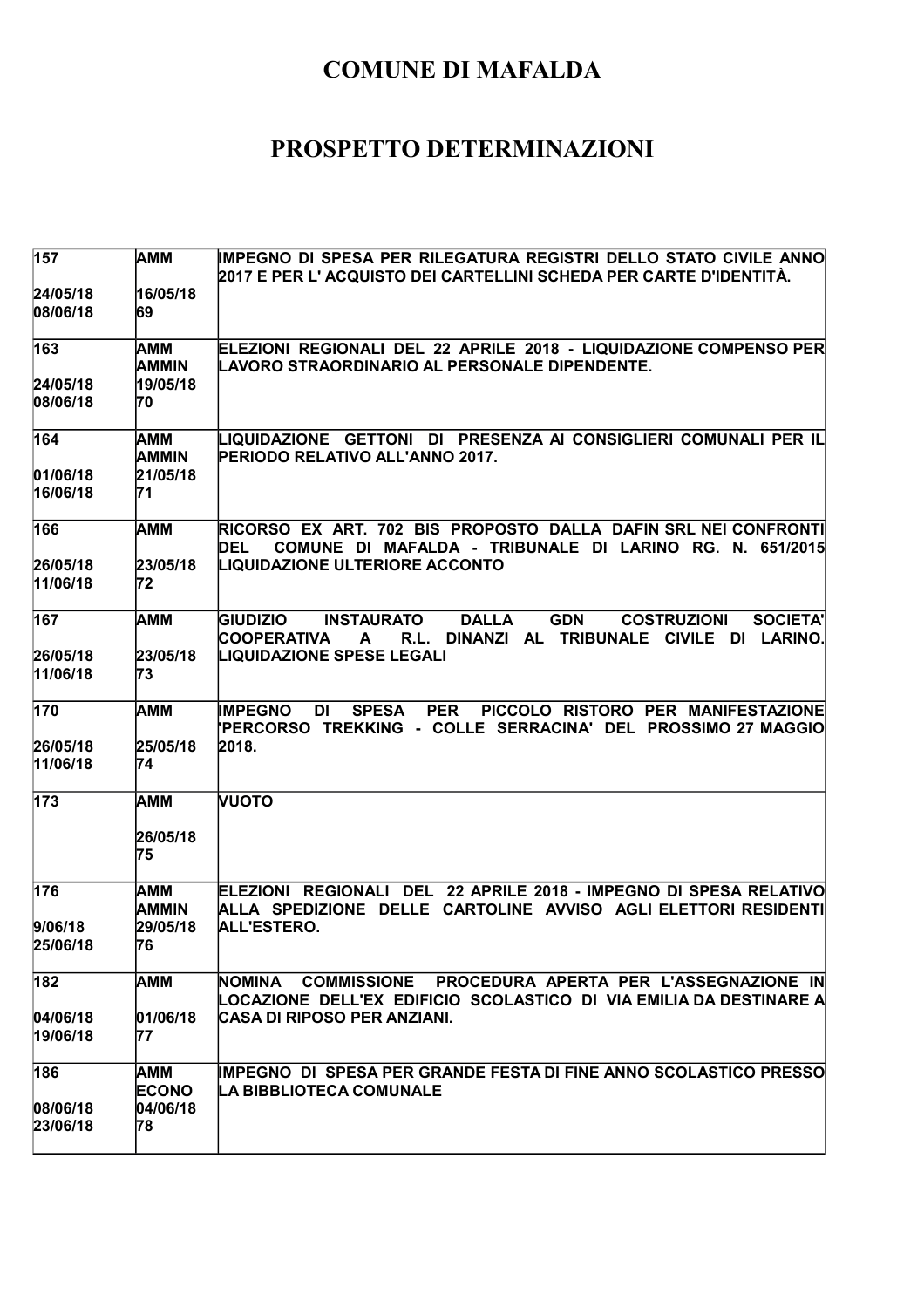| 187                   | AMM<br>AMMIN        | TEMPORANEO LOCULO CIMITERIALE ALLA SIG.RA<br><b>CONCESSIONE</b><br><b>USO</b><br><b>QUAGLIA AGNESE.</b>                                                         |
|-----------------------|---------------------|-----------------------------------------------------------------------------------------------------------------------------------------------------------------|
| 08/06/18<br>23/06/18  | 05/06/18<br>79      |                                                                                                                                                                 |
| 189                   | <b>AMM</b>          | <b>EUROPEO</b><br><b>PRIVACY</b><br><b>GENERAL DATA</b><br><b>REGOLAMENTO</b><br>UE/2016/679<br>PROTECTION REGULATION (GDPR). AFFIDAMENTO INCARICO              |
| 23/06/18<br>9/07/18   | 06/06/18<br>80      |                                                                                                                                                                 |
| 191                   | AMM<br><b>AMMIN</b> | DELIBERAZIONE DELLA GIUNTA REGIONALE N. 387 DEL 16 OTTOBRE 2017 -<br>DETERMINAZIONE DIRIGENZIALE N. 5584 DEL 13/11/2017 - PROSECUZIONE                          |
| 23/06/18<br>08/07/18  | 07/06/18<br>81      | SERVIZIO 'SEZIONE PRIMAVERA' ANNO EDUCATIVO 2017/2018 - LIQUIDAZIONE<br><b>FATTURA.</b>                                                                         |
| 193                   | AMM<br><b>AMMIN</b> | CONCESSIONE CIMITERIALE PER SEPOLTURA A TERRA.                                                                                                                  |
| 12/06/18<br>27/06/18  | 08/06/18<br>82      |                                                                                                                                                                 |
| 194                   | АММ<br>SEGR.        | APPLICAZIONE C.C.N.L. DEL PERSONALE NON DIRIGENTE DEL COMPARTO<br>FUNZIONI LOCALI 21 MAGGIO 2018 - TRIENNIO 2016-2018 - LIQUIDAZIONE                            |
| 12/06/18<br>27/06/18  | 08/06/18<br>83      | DEGLI EMOLUMENTI ARRETRATI.                                                                                                                                     |
| 195                   | AMM<br><b>AMMIN</b> | <b>RIMBORSO SPESE VIAGGI AL SINDACO.</b>                                                                                                                        |
| 16/06/18<br>02/07/18  | 11/06/18<br>84      |                                                                                                                                                                 |
| 196                   | <b>AMM</b>          | RETTIFICA DETERMINAZIONE N. 157 DEL 16.05.2018 AVENTE AD OGGETTO<br><b>IMPEGNO</b><br>SPESA PER RILEGATURA REGISTRI DELLO STATO<br><b>CIVILE</b><br>DI          |
| 14/06/18<br>29/06/18  | 12/06/18<br>85      | <b>ANNO</b><br>2017<br>PER L'ACQUISTO DEI CARTELLINI SCHEDA PER CARTE<br>E.<br>D'IDENTITÀ.                                                                      |
| 197                   | AMM<br>AMMIN        | <b>REGIONALI</b><br><b>DEL</b><br>22<br>APRILE 2018 - LIQUIDAZIONE DI SPESA<br><b>ELEZIONI</b><br>RELATIVA ALLA SPEDIZIONE DELLE CARTOLINE AVVISO AGLI ELETTORI |
| 23/06/18<br>9/07/18   | 12/06/18<br>86      | <b>RESIDENTI ALL'ESTERO.</b>                                                                                                                                    |
| 199                   | AMM                 | LIQUIDAZIONE  DI  SPESA PER RILEGATURA REGISTRI DELLO STATO CIVILE  E<br>PER L'ACQUISTO DEI CARTELLINI SCHEDA PER CARTE D'IDENTITÀ.                             |
| 02/07/18 <br>17/07/18 | 14/06/18<br>87      |                                                                                                                                                                 |
| 200                   | AMM<br><b>AMMIN</b> | CONTRIBUTO ECONOMICO STRAORDINARIO A FAMIGLIA IN<br>LIQUIDAZIONE<br><b>DIFFICOLTA'.</b>                                                                         |
| 23/06/18<br>9/07/18   | 14/06/18<br>88      |                                                                                                                                                                 |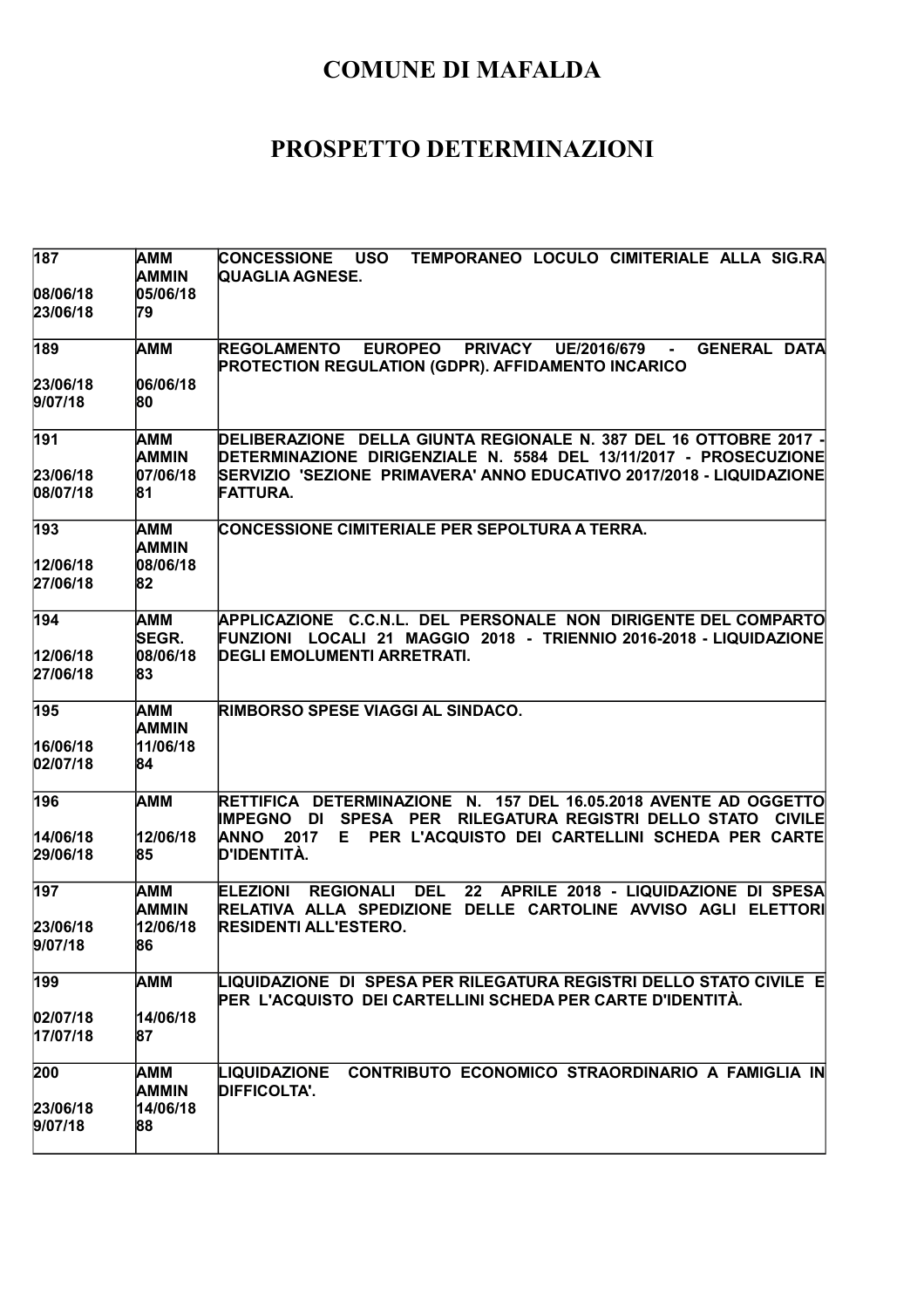| 201                  | AMM                        | DI SPESA RELATIVA ALLA FORNITURA DI CARTELLE PER<br>LIQUIDAZIONE                                                                                                |
|----------------------|----------------------------|-----------------------------------------------------------------------------------------------------------------------------------------------------------------|
|                      | <b>AMMIN</b>               | VERBALI DI DELIBERAZIONI DI GIUNTA MUNICIPALE.                                                                                                                  |
| 23/06/18<br>9/07/18  | 14/06/18<br>89             |                                                                                                                                                                 |
|                      |                            |                                                                                                                                                                 |
| 203                  | <b>AMM</b>                 | LIQUIDAZIONE SPESA PER ASSISTENZA SOFTWARE ED HARDWARE PER PC<br><b>COMUNALI - ANNO 2017</b>                                                                    |
| 23/06/18             | 16/06/18                   |                                                                                                                                                                 |
| 9/07/18              | 90                         |                                                                                                                                                                 |
| 208                  | <b>AMM</b>                 | APPROVAZIONE RENDICONTO DEL SERVIZIO ECONOMATO N. 3 - PERIODO<br>19/06/2018 - LIQUIDAZIONE RIMBORSI SPESE ALL'ECONOMO<br>12/05/2018 -                           |
| 20/06/18             | 19/06/18                   | <b>COMUNALE.</b>                                                                                                                                                |
| 05/07/18             | 91                         |                                                                                                                                                                 |
| 213                  | AMM<br><b>AMMIN</b>        | AFFIDAMENTO GESTIONE CHIOSCO AL PARCO 'COLLE RENAZZO' PER LA<br><b>STAGIONE ESTIVA 2018.</b>                                                                    |
| 04/07/18             | 27/06/18                   |                                                                                                                                                                 |
| 19/07/18             | 92                         |                                                                                                                                                                 |
| 214                  | <b>AMM</b>                 | LIQUIDAZIONE DI SPESA RELATIVA AL SERVIZIO MENSA PRESSO LA SCUOLA                                                                                               |
| 04/07/18             | <b>AMMIN</b><br>27/06/18   | DELL'INFANZIA.                                                                                                                                                  |
| 19/07/18             | 93                         |                                                                                                                                                                 |
|                      |                            |                                                                                                                                                                 |
| 215                  | AMM<br><b>AMMIN</b>        | LIQUIDAZIONE CONTRIBUTO ECONOMICO PER SPETTACOLO TEATRALE DEL<br>18/08/2017.                                                                                    |
| 04/07/18             | 27/06/18                   |                                                                                                                                                                 |
| 19/07/18             | 94                         |                                                                                                                                                                 |
| 217                  | <b>AMM</b><br><b>AMMIN</b> | LIQUIDAZIONE CONTRIBUTO ECONOMICO AL COMITATO DI GESTIONE DEL                                                                                                   |
| 04/07/18             | 27/06/18                   | <b>CENTRO SOCIALE PER ANZIANI.</b>                                                                                                                              |
| 19/07/18             | 95                         |                                                                                                                                                                 |
|                      |                            |                                                                                                                                                                 |
| 218                  | AMM<br>AMMIN               | <b>ASSOCIAZIONE</b><br><b>NAZIONALE</b><br><b>UFFICIALI</b><br>DI STATO CIVILE E D'ANAGRAFE<br>(A.N.U.S.C.A.) - LIQUIDAZIONE QUOTA ASSOCIATIVA PER L'ANNO 2018. |
| 02/07/18             | 27/06/18                   |                                                                                                                                                                 |
| 17/07/18             | 96                         |                                                                                                                                                                 |
| 221                  | AMM                        | BORSE LAVORO -DELIBERAZIONI DI GIUNTA REGIONALE N. 530 E N. 461 DEL                                                                                             |
|                      | <b>AMMIN</b>               | 2015 - RETTIFICA ACCERTAMENTO.                                                                                                                                  |
| 11/07/18<br>26/07/18 | 28/06/18<br>97             |                                                                                                                                                                 |
|                      |                            |                                                                                                                                                                 |
| 223                  | AMM                        | CONCESSIONE ASSEGNO PER IL NUCLEO FAMILIARE ART. 65 LEGGE N.                                                                                                    |
|                      | <b>AMMIN</b>               | E SUCCESSIVE MODIFICHE ED INTEGRAZIONI - SIG. DI PIETRO<br>448/1998                                                                                             |
| 04/07/18<br>19/07/18 | 29/06/18<br>98             | <b>IGIUSEPPE - ANNO 2018.</b>                                                                                                                                   |
|                      |                            |                                                                                                                                                                 |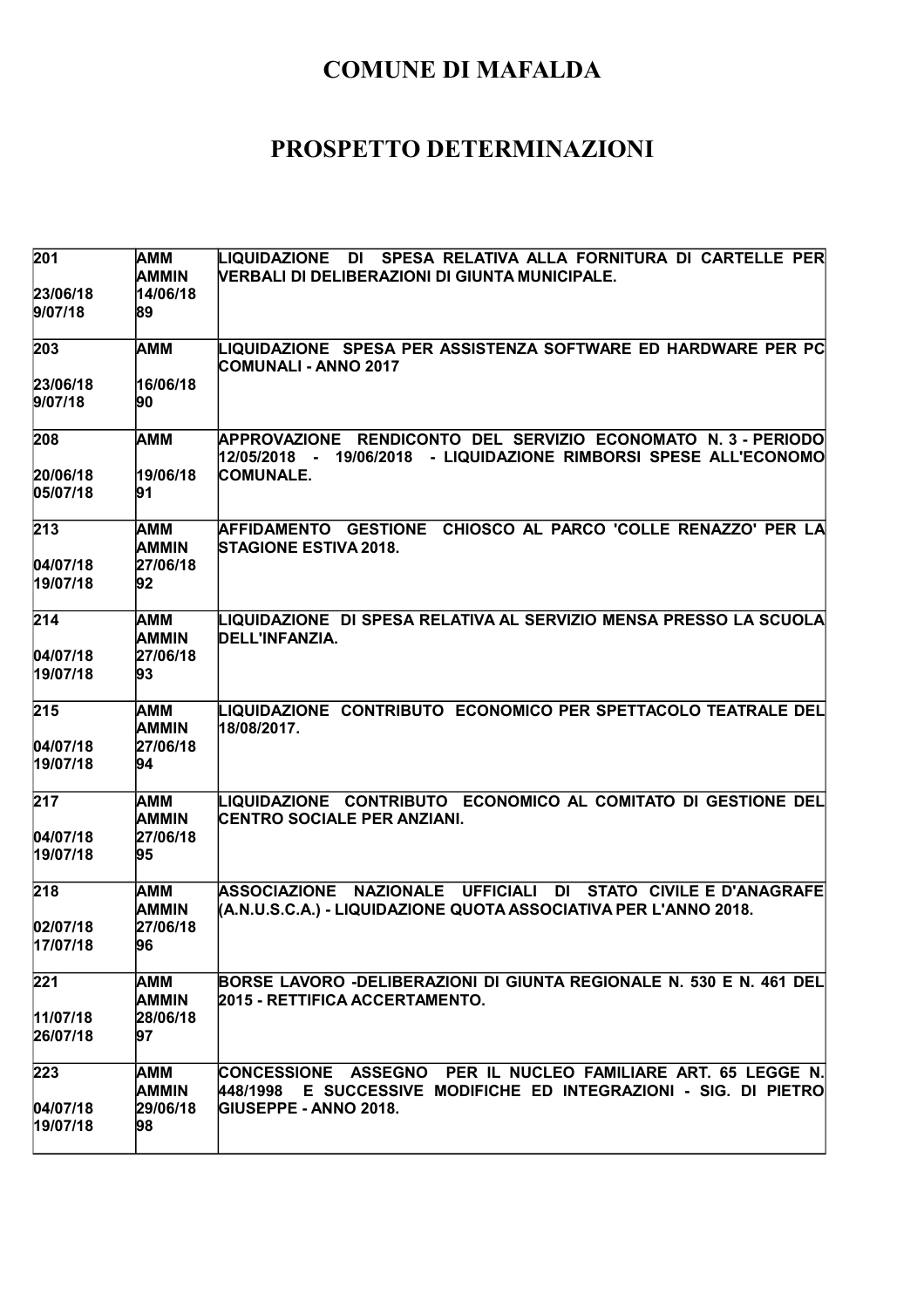| 224                         | <b>AMM</b>                                    | LIQUIDAZIONE<br><b>RIMBORSO</b><br><b>SPESE</b><br><b>RELATIVE</b><br>ALLA PROGETTAZIONE<br>PRELIMINARE E DEFINITIVA RELATIVA ALL'EDIFICIO SCOLASTICO DI C.SO                       |
|-----------------------------|-----------------------------------------------|-------------------------------------------------------------------------------------------------------------------------------------------------------------------------------------|
| 26/10/18<br>10/11/18        | 30/06/18<br>99                                | <b>EUROPA - QUOTA ARCH. MICHELA SPINA</b>                                                                                                                                           |
| 231                         | AMM<br><b>AMMIN</b>                           | CONCESSIONE ASSEGNO PER IL NUCLEO FAMILIARE ART. 65 LEGGE N.<br>448/1998 E SUCCESSIVE MODIFICHE ED INTEGRAZIONI - SIG.RA MASTRONARDI                                                |
| 04/07/18<br>19/07/18        | 02/07/18<br>100                               | <b>MARIANNA.</b>                                                                                                                                                                    |
| 237<br>11/07/18<br>26/07/18 | <b>AMM</b><br><b>AMMIN</b><br>05/07/18<br>101 | AMBITO TERRITORIALE SOCIALE DI TERMOLI - PIANO SOCIALE DI ZONA<br><b>LIQUIDAZIONE</b><br>QUOTA DI COMPARTECIPAZIONE PER I SERVIZI SOCIO-<br>ASSISTENZIALI - IIIº QUADRIMESTRE 2017. |
|                             |                                               |                                                                                                                                                                                     |
| 247<br>18/07/18             | AMM<br><b>ECONO</b><br>13/07/18               | IN FAVORE DEGLI STUDENTI DIPLOMATI<br>PICCOLA<br><b>MANIFESTAZIONE</b><br>NELL'ANNO SCOLASTICO 2017/2018                                                                            |
| 02/08/18                    | 102                                           |                                                                                                                                                                                     |
| 255                         | AMM<br>AMMIN                                  | RICHIESTA AVVIAMENTO A SELEZIONE AI SENSI DELL'ART. 16 L. 56/1987 PER<br>LA COPERTURA DI N.1 POSTO A TEMPO PARZIALE ED INDETEMRINATO DI                                             |
| 02/08/18<br>17/08/18        | 17/07/18<br>103                               | ADDETTO AI SERVIZI AUSILIARI - OPERATORE CAT. A, POS. ECONOMICA A1<br><b>DEL CCNL REGIONI ED AUTONOMIE LOCALI</b>                                                                   |
| 256                         | AMM<br><b>AMMIN</b>                           | <b>SERVIZIO</b><br><b>ASSISTENZA</b><br>Е<br><b>MANUTENZIONE</b><br><b>SOFTWARE</b><br><b>COMUNALE</b><br>TRIENNIO 2017-2019 E SERVIZI VARI. LIQUIDAZIONE QUOTAANNUALITA'           |
| 23/07/18<br>07/08/18        | 18/07/18<br>104                               | 2018                                                                                                                                                                                |
| 260                         | AMM<br><b>AMMIN</b>                           | LIQUIDAZIONE DI SPESA RELATIVA AL SERVIZIO MENSA PRESSO LA SCUOLA<br>DELL'INFANZIA.                                                                                                 |
| 23/07/18<br>07/08/18        | 19/07/18<br>105                               |                                                                                                                                                                                     |
| 261                         | AMM<br><b>AMMIN</b>                           | APPLICAZIONE DELL'ISTITUTO DEL BARATTO AMMINISTRATIVO NELL'ANNO<br><b>2018. AUTORIZZAZIONE SGRAVIO</b>                                                                              |
| 25/07/18<br>9/08/18         | 20/07/18<br>106                               |                                                                                                                                                                                     |
| 262                         | <b>AMM</b><br>AMMIN                           | SPONSORIZZAZIONI PER LA MANUTENZIONE E VALORIZZAZIONE DI AREE,<br><b>STRUTTURE</b><br><b>ED</b><br><b>INFRASTRUTTURE</b><br>DI<br><b>PROPRIETA'</b><br><b>COMUNALE.</b>             |
| 13/08/18<br>28/08/18        | 20/07/18<br>107                               | <b>SEGUITO</b><br><b>ASSEGNAZIONE</b><br>DI<br><b>AREA</b><br>DI<br><b>OFFERTA DI</b><br>$\mathsf{A}$<br>SPONSORIZZAZIONE ED APPROVAZIONE DELLO SCHEMA DI CONTRATTO                 |
| 265                         | <b>AMM</b><br><b>AMMIN</b>                    | LIQUIDAZIONE DI SPESA RIGUARDANTE L'ABBONAMENTO TV PRESSO IL<br><b>CENTRO SOCIALE PER ANZIANI.</b>                                                                                  |
| 06/08/18<br>21/08/18        | 25/07/18<br>108                               |                                                                                                                                                                                     |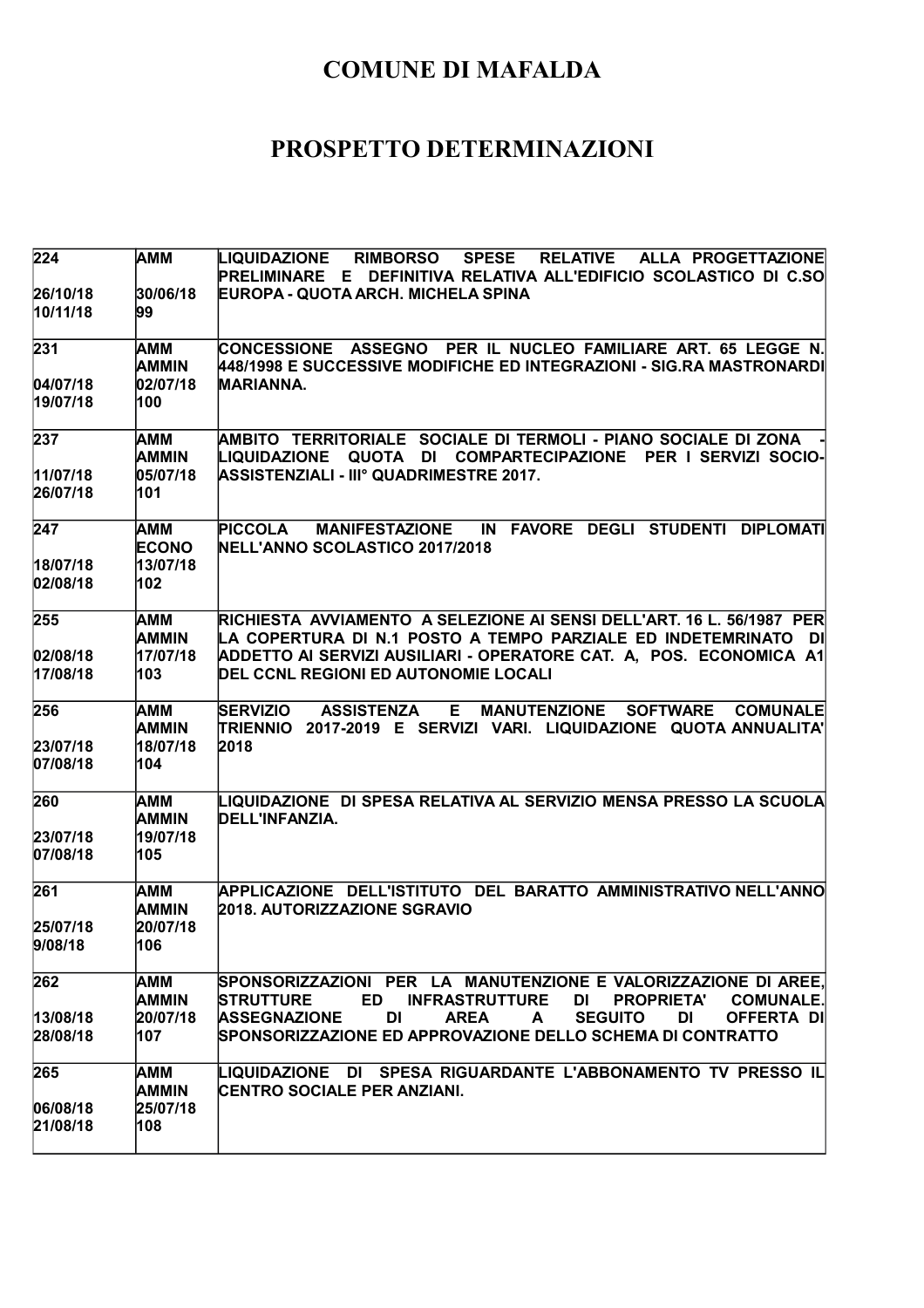| 266      | AMM          | <b>LIQUIDAZIONE</b><br>DI<br><b>SPESA</b><br><b>RIGUARDANTE</b><br>SERVIZIO DI<br>IL.           |
|----------|--------------|-------------------------------------------------------------------------------------------------|
|          | <b>AMMIN</b> | SEPPELLIMENTO, MANUTENZIONE, GESTIONE E CUSTODIA DEL CIMITERO                                   |
| 06/08/18 | 26/07/18     | COMUNALE - PERIODO APRILE-GIUGNO 2018.                                                          |
| 21/08/18 | 109          |                                                                                                 |
| 267      | AMM          | CONCESSIONE USO TEMPORANEO DI UN LOCULO CIMITERIALE ALLA SIG.RA                                 |
|          | <b>AMMIN</b> | ZARA MARIA.                                                                                     |
| 06/08/18 | 26/07/18     |                                                                                                 |
| 21/08/18 | 110          |                                                                                                 |
| 271      | <b>AMM</b>   | IMPEGNO DI SPESA PER ACQUISTO DI UNA TARGA IN ASTUCCIO CON                                      |
|          |              | <b>TRICOLORE</b><br>E<br>STAMPA A COLORI PER OMAGGIARE L'ASSOCIAZIONE                           |
| 03/08/18 | 31/07/18     | CULTURALE 'LA TERRA' IN OCCASIONE DELLA MANIFESTAZIONE 'CAMMINA,                                |
| 18/08/18 | 111          | <b>MOLISE! 2018'</b>                                                                            |
| 272      | AMM          | IMPEGNO DI SPESA PER ORGANIZZAZIONE MANIFESTAZIONE 'CAMMINA,                                    |
|          | <b>AMMIN</b> | <b>MOLISE! 2018'.</b>                                                                           |
| 9/10/18  | 03/08/18     |                                                                                                 |
| 24/10/18 | 112          |                                                                                                 |
| 273      | AMM          | IMPEGNO DI SPESA PER L'ACQUISTO DI ALCUNE COPIE DEL VOLUME 'IL                                  |
|          | <b>AMMIN</b> | GIARDINO DEGLI ARANCI' DI SABRINA IZZI.                                                         |
| 21/08/18 | 06/08/18     |                                                                                                 |
| 05/9/18  | 113          |                                                                                                 |
| 275      | <b>AMM</b>   | LIQUIDAZIONE CONTRIBUTO ALLA ASSOCIAZIONE 'IL DUO EVENTI LIVE'                                  |
|          | <b>AMMIN</b> | COME ACCONTO SPESE MANIFESTAZIONI ESTIVE 2018.                                                  |
| 21/08/18 | 07/08/18     |                                                                                                 |
| 05/9/18  | 114          |                                                                                                 |
| 279      | AMM          | LIQUIDAZIONE  DI  SPESA  PER L'ACQUISTO DI ALCUNE COPIE DEL VOLUME 'IL                          |
|          |              | GIARDINO DEGLI ARANCI' DI SABRINA IZZI.                                                         |
| 21/08/18 | 21/08/18     |                                                                                                 |
| 12/10/18 | 116          |                                                                                                 |
| 284      | <b>AMM</b>   | <b>IMPEGNO DI SPESA RELATIVO ALLE SPESE POSTALI.</b>                                            |
| 29/08/18 | 27/08/18     |                                                                                                 |
| 13/9/18  | 117          |                                                                                                 |
|          |              |                                                                                                 |
| 285      | AMM          | <b>IMPEGNO DI SPESA PER MANIFESTI DI CORDOGLIO</b>                                              |
| 29/08/18 | 28/08/18     |                                                                                                 |
| 13/9/18  | 118          |                                                                                                 |
|          |              |                                                                                                 |
| 286      | <b>AMM</b>   | IMPEGNO DI SPESA RELATIVO ALL'ACQUISTO PRODOTTI PER LA PULIZIA<br><b>DELLA SEDE MUNICIPALE.</b> |
| 29/08/18 | 28/08/18     |                                                                                                 |
| 13/9/18  | 119          |                                                                                                 |
|          |              |                                                                                                 |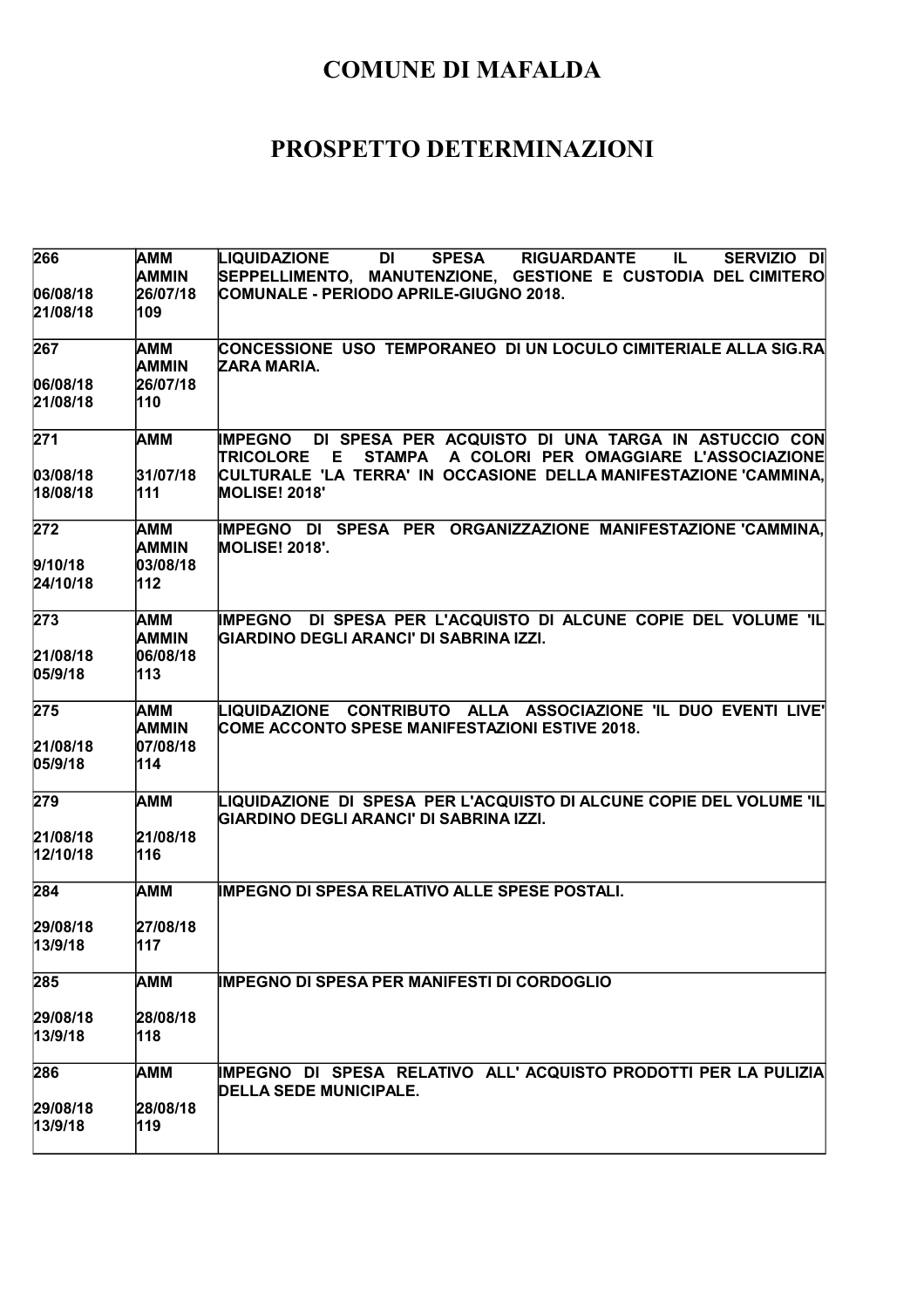| 291      | AMM          | LIQUIDAZIONE CONTRIBUTO ECONOMICO AL COMITATO DI GESTIONE DEL                                                   |
|----------|--------------|-----------------------------------------------------------------------------------------------------------------|
|          | AMMIN        | <b>CENTRO SOCIALE PER ANZIANI.</b>                                                                              |
| 04/9/18  | 31/08/18     |                                                                                                                 |
| 19/9/18  | 120          |                                                                                                                 |
| 294      | AMM          | DOMINIO INTERNET PER IL PORTALE INTERNET<br><b>MANUTENZIONE</b><br><b>DEL</b>                                   |
|          |              | ∣COMUNALE. COPERTURA COSTI ANNUALITÀ 2018                                                                       |
| 13/11/18 | 01/9/18      |                                                                                                                 |
| 28/11/18 | 121          |                                                                                                                 |
| 295      | AMM          | APPROVAZIONE RENDICONTO DEL SERVIZIO ECONOMATO N.4-PERIODO                                                      |
|          | <b>ECONO</b> | 20/06/2018 -<br>01/09/2018 - LIQUIDAZIONE RIMBORSI SPESE ALL'ECONOMO                                            |
| 04/9/18  | 01/9/18      | <b>COMUNALE.</b>                                                                                                |
| 19/9/18  | 122          |                                                                                                                 |
| 296      | AMM          | LIQUIDAZIONE  DI SPESA RELATIVA AL SERVIZIO MENSA PRESSO LA SCUOLA                                              |
|          | <b>AMMIN</b> | DELL'INFANZIA.                                                                                                  |
| 04/9/18  | 03/9/18      |                                                                                                                 |
| 19/9/18  | 123          |                                                                                                                 |
| 298      | AMM          | DELIBERAZIONE DELLA GIUNTA REGIONALE N. 387 DEL 16 OTTOBRE 2017                                                 |
|          | <b>AMMIN</b> | DETERMINAZIONE DIRIGENZIALE N. 5584 DEL 13 NOVEMBRE 2017                                                        |
| 05/9/18  | 04/9/18      | <b>PRIMAVERA'</b><br><b>ANNO EDUCATIVO</b><br><b>PROSECUZIONE</b><br><b>SERVIZIO</b><br><b>'SEZIONE</b>         |
| 20/9/18  | 124          | 2017/2018 - LIQUIDAZIONE FATTURA.                                                                               |
| 301      | AMM          | <b>IMPEGNO DI SPESA PER MANIFESTI DI CORDOGLIO</b>                                                              |
| 07/9/18  | 05/9/18      |                                                                                                                 |
| 22/9/18  | 125          |                                                                                                                 |
|          |              |                                                                                                                 |
| 307      | AMM          | ANNULLATO PER ERRATA SCRITTURAZIONE.                                                                            |
|          | 07/9/18      |                                                                                                                 |
|          | 126          |                                                                                                                 |
| 310      | AMM          | <b>DELLA</b><br><b>NOMINA</b><br><b>RILEVATORI</b><br><b>PER</b><br><b>CENSIMENTO</b><br><b>PERMANENTE</b>      |
|          | AMMIN        | POPOLAZIONE 2018. APPROVAZIONE SCHEMA DI CONTRATTO.                                                             |
| 28/9/18  | 18/9/18      |                                                                                                                 |
| 13/10/18 | 127          |                                                                                                                 |
| 313      | AMM          | IMPEGNO DI SPESA PER ACQUISTO LIBRO 'I CONTROLLI INTERNI ED ESTERNI                                             |
|          |              | <b>INELL'AMMINISTRAZIONE LOCALE'</b>                                                                            |
| 04/10/18 | 19/9/18      |                                                                                                                 |
| 19/10/18 | 128          |                                                                                                                 |
| 314      | AMM          | <b>NEL</b><br><b>AFFIDAMENTO</b><br><b>SERVIZIO</b><br><b>LAMPADE</b><br><b>VOTIVE</b><br><b>NUOVO CIMITERO</b> |
|          | <b>AMMIN</b> | COMUNALE.                                                                                                       |
|          | 19/9/18      |                                                                                                                 |
|          | 129          |                                                                                                                 |
|          |              |                                                                                                                 |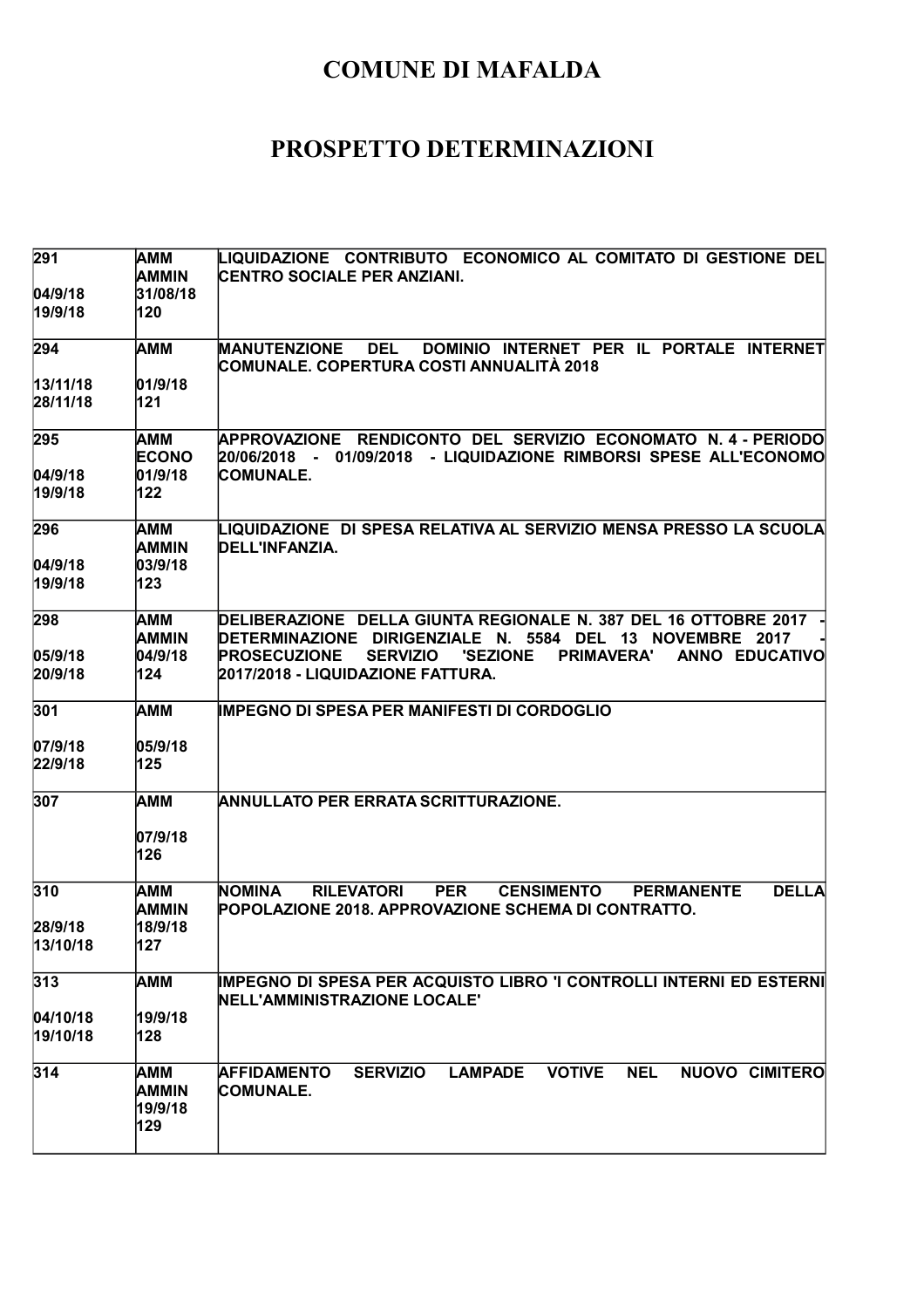| 324                  | AMM<br><b>AMMIN</b>        | SERVIZIO MENSA PRESSO LA SCUOLA DELL'INFANZIA. APPROVAZIONE<br>D'APPALTO, SCHEMA DI AVVISO PER MANIFESTAZIONE DI<br><b>CAPITOLATO</b> |
|----------------------|----------------------------|---------------------------------------------------------------------------------------------------------------------------------------|
| 12/10/18             | 21/9/18                    | INTERESSE E SCHEMA DI LETTERA DI INVITO.                                                                                              |
| 27/10/18             | 130                        |                                                                                                                                       |
| 326                  | <b>AMM</b>                 | IMPEGNO DI SPESA PER L'ACQUISTO DEI REGISTRI DI STATO CIVILE PER<br>L'ANNO 2019.                                                      |
| 28/9/18              | 22/9/18                    |                                                                                                                                       |
| 13/10/18             | 131                        |                                                                                                                                       |
| 327                  | AMM<br><b>AMMIN</b>        | LIQUIDAZIONE DI SPESA RELATIVA AL PIANO DI IGIENE URBANA ANNO 2018.                                                                   |
| 28/9/18              | 22/9/18                    |                                                                                                                                       |
| 13/10/18             | 132                        |                                                                                                                                       |
| 335                  | AMM                        | <b>SERVIZIO</b><br><b>CIVILE</b><br><b>NAZIONALE</b><br><b>LIQUIDAZIONE</b><br><b>ACCONTO</b><br>$\sim 100$                           |
|                      | <b>AMMIN</b>               | PROMOZIONE SOCIALE 'INFORMARE' DI TERMOLI<br>ALL'ASSOCIAZIONE DI                                                                      |
| 04/10/18<br>19/10/18 | 25/9/18                    | <b>PER GESTIONE PROGETTI.</b>                                                                                                         |
|                      | 133                        |                                                                                                                                       |
| 338                  | <b>AMM</b><br><b>AMMIN</b> | CONI PROGETTO 'METTIAMOCI IN GIOCO 2018'. IMPEGNO DI SPESA.                                                                           |
| 08/10/18             | 29/9/18                    |                                                                                                                                       |
| 23/10/18             | 134                        |                                                                                                                                       |
| 341                  | AMM                        | RICHIESTA AVVIAMENTO A SELEZIONE AI SENSI DELL'ART. 16 L. 56/1987 PER                                                                 |
|                      |                            | LA COPERTURA DI N. 1 POSTO A TEMPO PARZIALE ED INDETERMINATO DI                                                                       |
| 04/10/18             | 03/10/18                   | ADDETTO AI SERVIZI AUSILIARI - OPERATORE CAT. A, POS. ECONOMICA A1                                                                    |
| 19/10/18             | 135                        | DEL CCNL REGIONI ED AUTONOMIE. NOMINA COMMISSIONE GIUDICATRICE                                                                        |
| 342                  | <b>AMM</b><br>AMMIN        | <b>DELIBERAZIONE</b><br>GIUNTA MUNICIPALE N. 48 DEL<br>DI<br>10/06/2017<br>ASSEGNAZIONE BORSA LAVORO DELLA DURATA DI MESI DUE.        |
| 12/10/18             | 03/10/18                   |                                                                                                                                       |
| 27/10/18             | 136                        |                                                                                                                                       |
| 345                  | AMM<br><b>AMMIN</b>        | <b>ANNULLATA</b>                                                                                                                      |
|                      | 03/10/18<br>137            |                                                                                                                                       |
| 347                  | AMM                        | APPROVAZIONE SCHEMA DI CONVENZIONE TRA IL COMUNE DI MAFALDA E                                                                         |
|                      | AMMIN                      | L'A.S.D. 'FLY DANCE ASD' PER LA CONCESSIONE IN USO E GESTIONE DEGLI                                                                   |
| 9/10/18              | 05/10/18                   | <b>IMPIANTI SPORTIVI COMUNALI.</b>                                                                                                    |
| 24/10/18             | 138                        |                                                                                                                                       |
| 356                  | AMM                        | CONCESSIONE CONTRIBUTO ECONOMICO ALL'ASSOCIAZIONE CULTURALE                                                                           |
|                      | <b>AMMIN</b>               | LIMITI INCHIUSI ARTI VISIVE PER IL PROGETTO 'RESIDENZE D'ARTISTA 2018'.                                                               |
| 19/10/18             | 12/10/18                   |                                                                                                                                       |
| 03/11/18             | 139                        |                                                                                                                                       |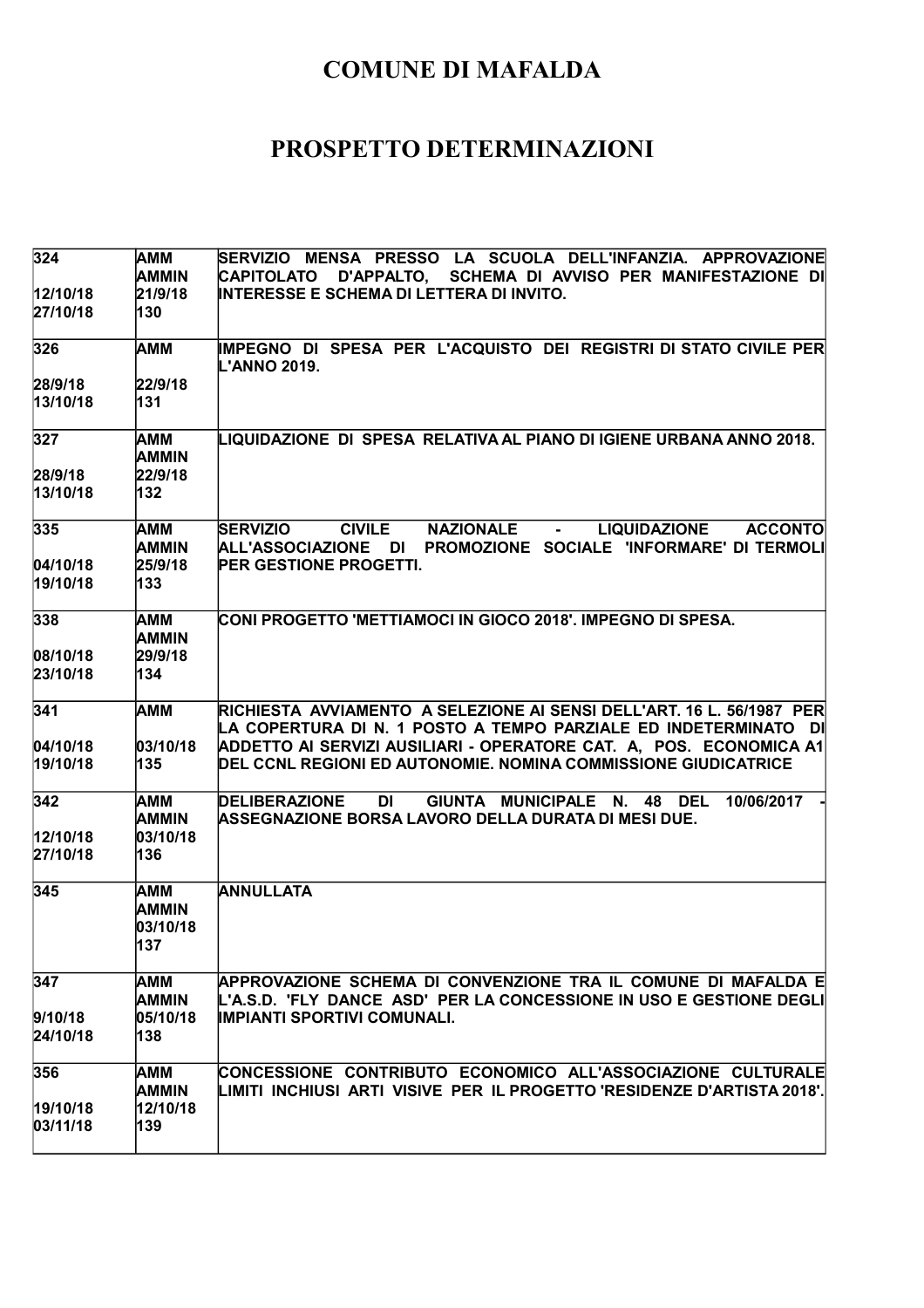| 357                  | AMM                             | LIQUIDAZIONE DI SPESA PER ACQUISTO DI UN LIBRO PRESSO LA MAGGIOLI<br><b>SPA:'I</b><br><b>CONTROLLI</b><br><b>INTERNI</b><br><b>ED</b><br><b>ESTERNI NELL'AMMINISTRAZIONE</b> |
|----------------------|---------------------------------|------------------------------------------------------------------------------------------------------------------------------------------------------------------------------|
| 15/10/18<br>30/10/18 | 13/10/18<br>140                 | LOCALE'                                                                                                                                                                      |
| 361                  | AMM<br><b>AMMIN</b>             | RIMBORSO SPESE VIAGGI AL SINDACO.                                                                                                                                            |
| 25/10/18<br>9/11/18  | 17/10/18<br>141                 |                                                                                                                                                                              |
| 362<br>26/10/18      | AMM<br><b>AMMIN</b><br>19/10/18 | SERVIZIO DI ILLUMINAZIONE VOTIVA NEL NUOVO CIMITERO COMUNALE -<br><b>AFFIDAMENTO DIRETTO.</b>                                                                                |
| 10/11/18             | 142                             |                                                                                                                                                                              |
| 363<br>26/10/18      | AMM<br><b>AMMIN</b><br>22/10/18 | SERVIZIO DI MENSA SCOLASTICA PRESSO LA SCUOLA DELL'INFANZIA DI<br>L'A.S. 2018/2019 - AFFIDAMENTO ALLA DITTA VARRENTI<br><b>MAFALDA PER</b><br><b>ANTONELLO.</b>              |
| 10/11/18             | 143                             |                                                                                                                                                                              |
| 365                  | AMM<br><b>AMMIN</b>             | LIQUIDAZIONE DI SPESA RIGUARDANTE LA MANIFESTAZIONE CAMMINA,<br><b>MOLISE! 2018'.</b>                                                                                        |
| 29/10/18<br>13/11/18 | 26/10/18<br>144                 |                                                                                                                                                                              |
| 368<br>30/10/18      | AMM<br><b>AMMIN</b><br>29/10/18 | CONCESSIONE CONTRIBUTO ECONOMICO ALLA SOCIETA' SPORTIVA 'ASD<br>LE RONDINELLE' DI MONTENERO DI BISACCIA.                                                                     |
| 14/11/18             | 145                             |                                                                                                                                                                              |
| 370                  | AMM<br><b>AMMIN</b>             | LIQUIDAZIONE<br>DI<br><b>SPESA</b><br><b>RIGUARDANTE</b><br>SERVIZIO DI<br>IL.<br>SEPPELLIMENTO, MANUTENZIONE, GESTIONE E CUSTODIA DEL CIMITERO                              |
| 30/10/18<br>14/11/18 | 29/10/18<br>146                 | COMUNALE - PERIODO LUGLIO/SETTEMBRE 2018.                                                                                                                                    |
| 372                  | <b>AMM</b>                      | <b>CORONA</b><br><b>IMPEGNO</b><br>DI<br><b>SPESA</b><br><b>PER</b><br><b>ACQUISTO</b><br><b>D'ALLORO</b><br>PER LA<br>RICORRENZA DEL '04 NOVEMBRE'                          |
| 02/11/18<br>17/11/18 | 30/10/18<br>147                 |                                                                                                                                                                              |
| 374                  | AMM<br><b>AMMIN</b>             | DI GIUNTA MUNICIPALE N. 106 DEL 13/10/2018<br><b>DELIBERAZIONE</b><br><b>ASSEGNAZIONE</b><br><b>BORSA</b><br><b>LAVORO</b><br><b>DELLA</b><br>DURATA DI<br><b>UN MESE</b>    |
| 13/11/18<br>28/11/18 | 31/10/18<br>148                 | <b>PROROGABILE DI UN'ALTRO MESE.</b>                                                                                                                                         |
| 377                  | AMM<br><b>AMMIN</b>             | SERVIZIO CIVILE NAZIONALE - IMPEGNO DI SPESA PER PRESENTAZIONE<br><b>PROGETTI.</b>                                                                                           |
| 9/11/18<br>24/11/18  | 06/11/18<br>149                 |                                                                                                                                                                              |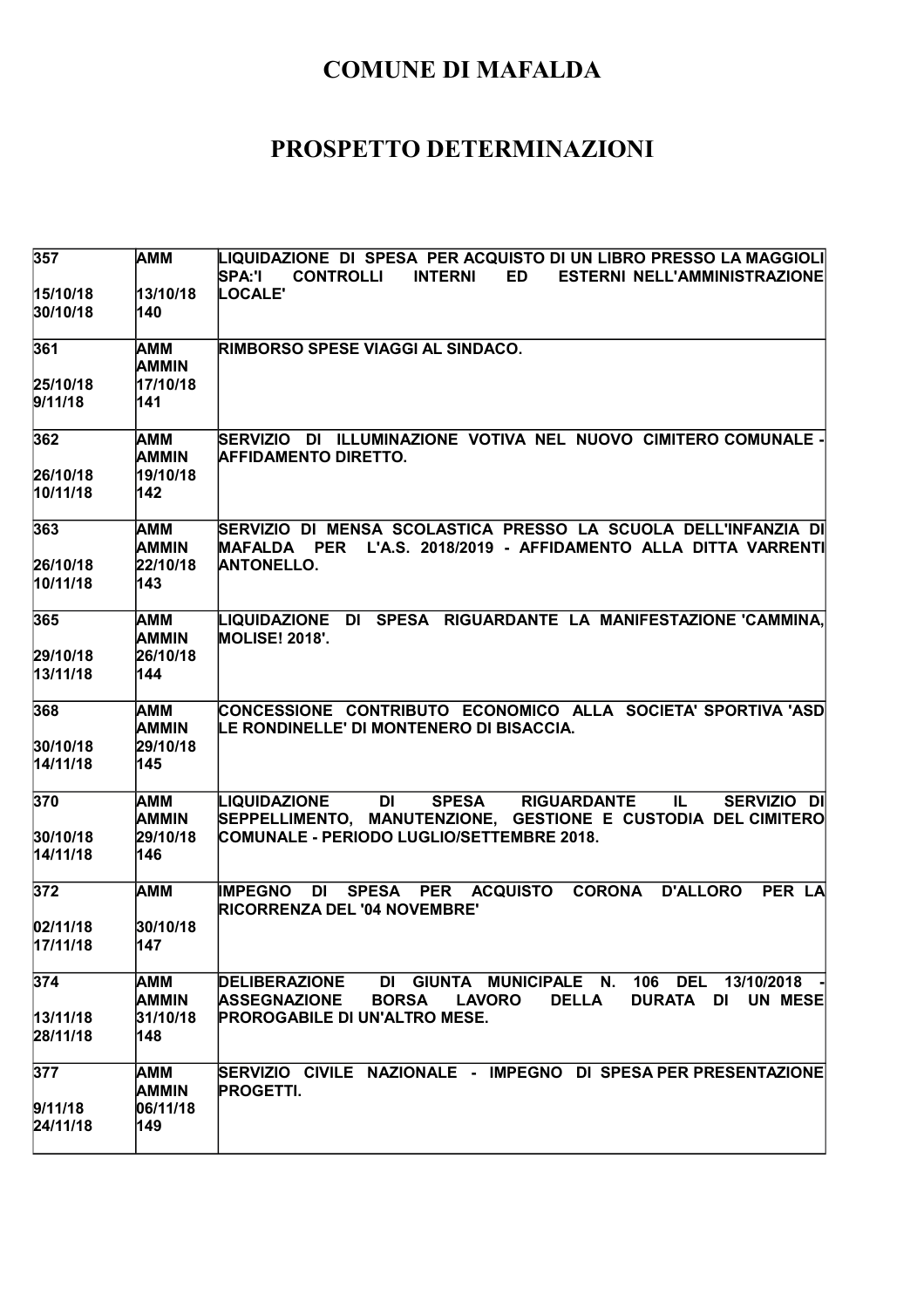| 385                  | AMM<br><b>AMMIN</b> | <b>IMPEGNO DI SPESA PER ASSEGNAZIONE BORSA LAVORO.</b>                                                                                                              |
|----------------------|---------------------|---------------------------------------------------------------------------------------------------------------------------------------------------------------------|
| 17/11/18             | 14/11/18            |                                                                                                                                                                     |
| 03/12/18             | 150                 |                                                                                                                                                                     |
| 386                  | AMM                 | <b>MANUTENZIONE E</b><br><b>IMPEGNO</b><br><b>SPESA</b><br><b>PER</b><br>DI<br><b>SERVIZIO</b><br><b>DI</b><br><b>AGGIORNAMENTO SITO WEB DEL COMUNE DI MAFALDA.</b> |
| 20/11/18             | 15/11/18            |                                                                                                                                                                     |
| 05/12/18             | 151                 |                                                                                                                                                                     |
| 390                  | AMM<br>AMMIN        | AMBITO TERRITORIALE SOCIALE DI TERMOLI - PIANO SOCIALE DI ZONA<br><b>LIQUIDAZIONE</b><br>QUOTA DI COMPARTECIPAZIONE<br><b>PER I SERVIZI SOCIO-</b>                  |
| 24/11/18             | 19/11/18            | <b>ASSISTENZIALI - I° SEMESTRE 2018.</b>                                                                                                                            |
| 10/12/18             | 152                 |                                                                                                                                                                     |
| 391                  | AMM<br><b>ECONO</b> | IMPEGNO DI SPESA PER MANIFESTI DI CORDOGLIO                                                                                                                         |
| 23/11/18             | 20/11/18            |                                                                                                                                                                     |
| 10/12/18             | 153                 |                                                                                                                                                                     |
| 392                  | AMM                 | LIQUIDAZIONE DI SPESA PER L'ACQUISTO DEI REGISTRI DI STATO CIVILE 2019.                                                                                             |
| 24/11/18             | 20/11/18            |                                                                                                                                                                     |
| 10/12/18             | 154                 |                                                                                                                                                                     |
|                      |                     |                                                                                                                                                                     |
| 393                  | AMM                 | <b>IMPEGNO DI SPESA RELATIVO ALLE SPESE POSTALI.</b>                                                                                                                |
| 24/11/18             | 20/11/18            |                                                                                                                                                                     |
| 10/12/18             | 155                 |                                                                                                                                                                     |
| 394                  | АММ<br><b>AMMIN</b> | SPESA PER GIORNATA DI FORMAZIONE IN MATERIA DI<br><b>IMPEGNO</b><br>DI<br><b>ANTICORRUZIONE &amp; TRASPARENZA.</b>                                                  |
| 24/11/18             | 20/11/18            |                                                                                                                                                                     |
| 10/12/18             | 156                 |                                                                                                                                                                     |
| 404                  | AMM<br><b>ECONO</b> | <b>APPROVAZIONE</b><br>RENDICONTO DEL SERVIZIO ECONOMATO N. 5 - PERIODO<br>- LIQUIDAZIONE RIMBORSI SPESE ALL'ECONOMO<br>02/09/2018<br>23/11/2018<br>$\sim$ 10 $\pm$ |
| 03/12/18             | 23/11/18            | <b>COMUNALE.</b>                                                                                                                                                    |
| 18/12/18             | 157                 |                                                                                                                                                                     |
| 407                  | AMM<br><b>ECONO</b> | IMPEGNO DI SPESA PER RINNOVO DIN. 3 FIRME DIGITALI IN SCADENZA IL<br>05/01/2019                                                                                     |
| 03/12/18             | 24/11/18            |                                                                                                                                                                     |
| 18/12/18             | 158                 |                                                                                                                                                                     |
| 408                  | AMM                 | LIQUIDAZIONE DI SPESA RELATIVA ALLE SPESE POSTALI.                                                                                                                  |
|                      | 24/11/18            |                                                                                                                                                                     |
| 01/12/18<br>17/12/18 | 159                 |                                                                                                                                                                     |
|                      |                     |                                                                                                                                                                     |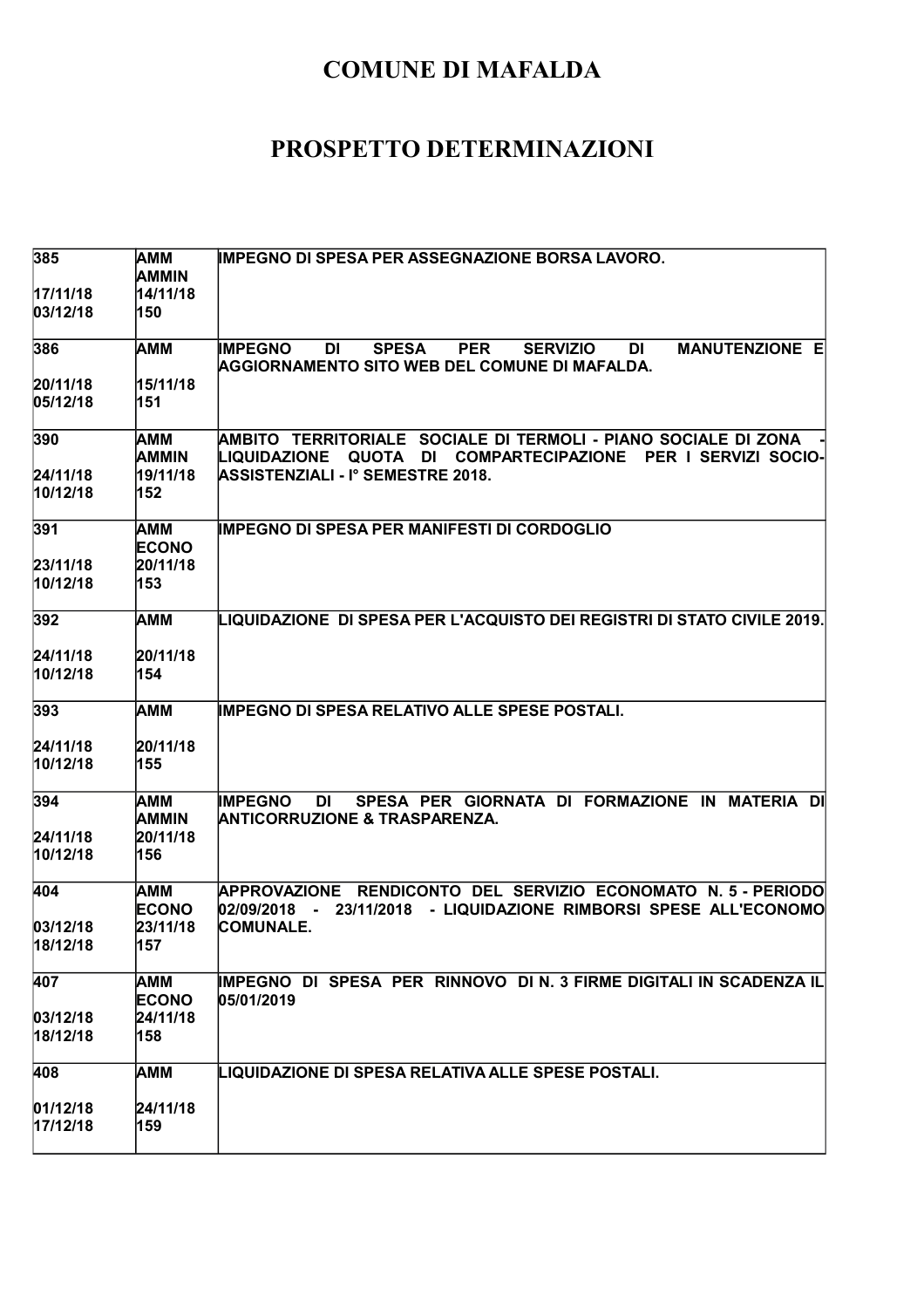| 412              | AMM<br>AMMIN        | RIMBORSO SPESE VIAGGI AL SINDACO.                                                                                                                                                                   |
|------------------|---------------------|-----------------------------------------------------------------------------------------------------------------------------------------------------------------------------------------------------|
| 03/12/18         | 27/11/18            |                                                                                                                                                                                                     |
| 18/12/18         | 160                 |                                                                                                                                                                                                     |
| 413              | AMM<br><b>AMMIN</b> | RICHIESTA AVVIAMENTO A SELEZIONE AI SENSI DELL'ART. 16 L. 56/1987 PER<br>LA COPERTURA DI N. 1 POSTO A TEMPO PARZIALE ED INDETERMINATO DI                                                            |
| 27/12/18         | 27/11/18            | ADDETTO AI SERVIZI AUSILIARI - OPERATORE CAT.<br>А.<br><b>POSIZIONE</b>                                                                                                                             |
| 11/01/19         | 161                 | ECONOMICA A1 DEL CCNL REGIONI ED AUTONOMIE<br><b>SOSTITUZIONE</b><br>$\blacksquare$<br>RESPONSABILE UNICO DEL PROCEDIMENTO.                                                                         |
| 415              | AMM<br>AMMIN        | <b>IMPEGNO DI SPESA PER ACQUISTO FIORI.</b>                                                                                                                                                         |
| 03/12/18         | 28/11/18            |                                                                                                                                                                                                     |
| 18/12/18         | 162                 |                                                                                                                                                                                                     |
| 416              | АММ                 | <b>IMPEGNO DI SPESA PER MANIFESTI DI CORDOGLIO</b>                                                                                                                                                  |
| 03/12/18         | 28/11/18            |                                                                                                                                                                                                     |
| 18/12/18         | 163                 |                                                                                                                                                                                                     |
| $\overline{4}17$ | AMM<br><b>AMMIN</b> | LIQUIDAZIONE DI SPESA RIGUARDANTE LA FORNITURA DEI LIBRI DI TESTO<br>A.S. 2018/2019 AGLI ALUNNI DELLA SCUOLA PRIMARIA.                                                                              |
| 04/12/18         | 28/11/18            |                                                                                                                                                                                                     |
| 19/12/18         | 164                 |                                                                                                                                                                                                     |
| 418              | AMM<br><b>AMMIN</b> | <b>ASSEGNAZIONE</b><br>DI BORSE LAVORO A FAVORE DI GIOVANI RESIDENTI IN<br><b>CONDIZIONE</b><br>DI<br>DISOCCUPAZIONE/INOCCUPAZIONE<br><b>SERVIZIO</b><br><b>PER</b><br>DI                           |
| 04/12/18         | 29/11/18            | RIORDINO DELL'ARCHIVIO COMUNALE DI DEPOSITO.                                                                                                                                                        |
| 19/12/18         | 165                 |                                                                                                                                                                                                     |
| 421              | AMM<br>AMMIN        | <b>CONTRIBUTO</b><br><b>ECONOMICO</b><br><b>ALL'ASSOCIAZIONE</b><br>LIQUIDAZIONE<br><b>CULTURALE</b><br><b>CANTIERE</b><br><b>CREATIVO</b><br><b>PER</b><br><b>L'ORGANIZZAZIONE</b><br><b>DELLA</b> |
| 04/12/18         | 01/12/18            | <b>MANIFESTAZIONE 'LADY OVER ITALIA 2018'.</b>                                                                                                                                                      |
| 19/12/18         | 166                 |                                                                                                                                                                                                     |
| 422              | AMM<br><b>AMMIN</b> | LIQUIDAZIONE<br><b>PER</b><br><b>DI</b><br><b>MANUTENZIONE E</b><br>DI<br><b>SPESA</b><br><b>SERVIZIO</b><br>AGGIORNAMENTO SITO WEB DEL COMUNE DI MAFALDA.                                          |
| 06/12/18         | 03/12/18            |                                                                                                                                                                                                     |
| 21/12/18         | 167                 |                                                                                                                                                                                                     |
| 423              | AMM<br><b>AMMIN</b> | LIQUIDAZIONE COMPENSO PER BORSA LAVORO.                                                                                                                                                             |
| 06/12/18         | 04/12/18            |                                                                                                                                                                                                     |
| 21/12/18         | 168                 |                                                                                                                                                                                                     |
| 424              | AMM                 | DELIBERA DI GIUNTA MUNICIPALE N. 48 DEL 10/06/2017 - PROROGA BORSA                                                                                                                                  |
|                  | <b>AMMIN</b>        | LAVORO DELLA DURATA DI DUE MESI                                                                                                                                                                     |
| 07/12/18         | 04/12/18            |                                                                                                                                                                                                     |
| 22/12/18         | 169                 |                                                                                                                                                                                                     |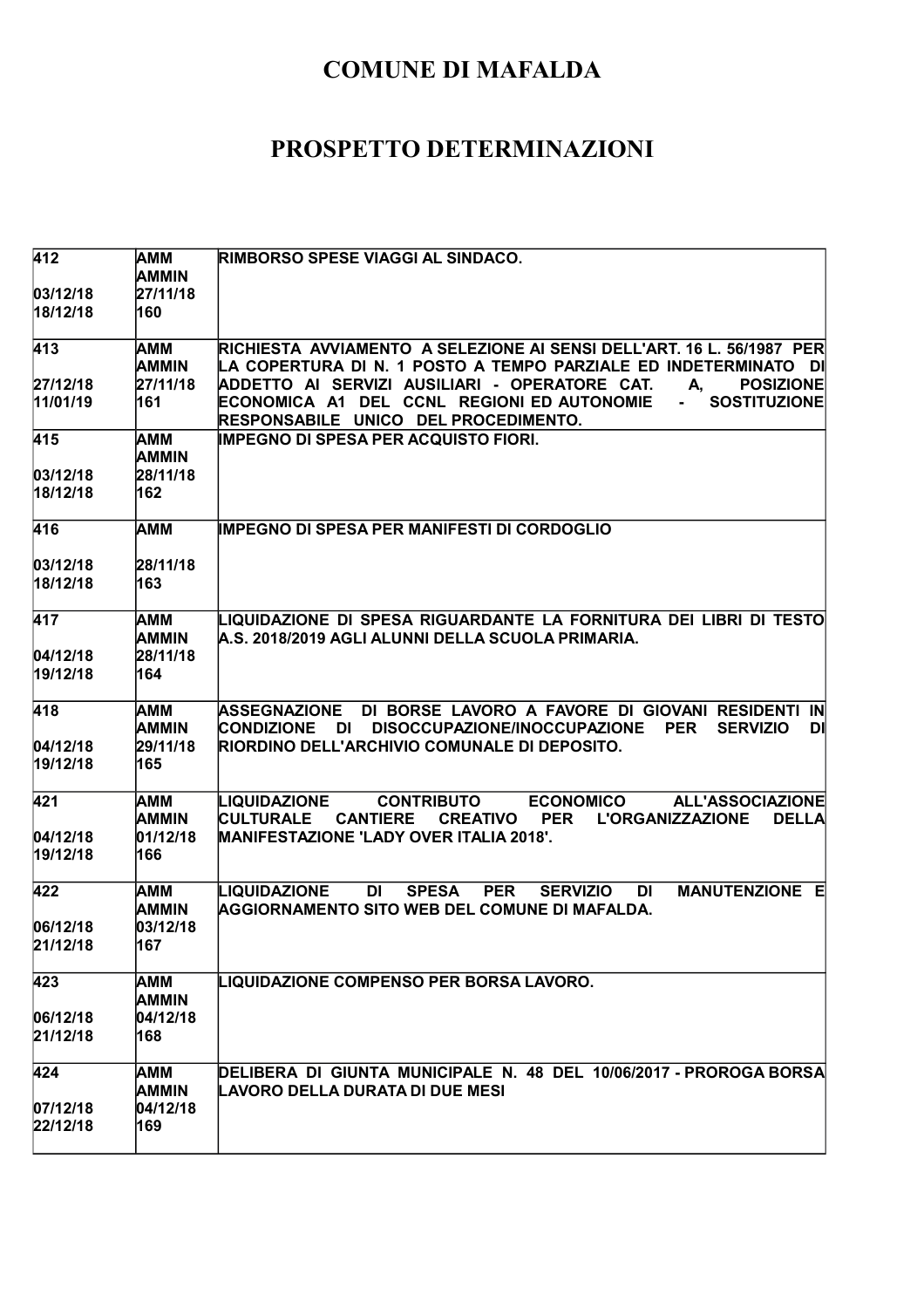| 425                   | AMM<br><b>ECONO</b>      | <b>IMPEGNO DI SPESA PER ACQUISTO CREDITI PER SMS ISTITUZIONALI</b>                                                                                              |
|-----------------------|--------------------------|-----------------------------------------------------------------------------------------------------------------------------------------------------------------|
| 07/12/18 <br>22/12/18 | 05/12/18<br>170          |                                                                                                                                                                 |
| 426                   | AMM<br>AMMIN             | LIQUIDAZIONE COMPENSO PER BORSA LAVORO.                                                                                                                         |
| 07/12/18              | 06/12/18                 |                                                                                                                                                                 |
| 22/12/18              | 171                      |                                                                                                                                                                 |
| 427                   | AMM                      | IMPEGNO DI SPESA PER FESTIVITÀ NATALIZIE                                                                                                                        |
| 20/12/18              | 06/12/18                 |                                                                                                                                                                 |
| 04/01/19              | 172                      |                                                                                                                                                                 |
| 428                   | AMM<br>AMMIN             | LIQUIDAZIONE CONTRIBUTO ECONOMICO AL COMITATO DI GESTIONE DEL<br>CENTRO SOCIALE PER ANZIANI.                                                                    |
| 12/12/18              | 07/12/18                 |                                                                                                                                                                 |
| 27/12/18              | 173                      |                                                                                                                                                                 |
| 429                   | AMM<br>AMMIN             | <b>CONTRIBUTO</b><br>ECONOMICO 'UNA TANTUM' A FAMIGLIA IN<br><b>LIQUIDAZIONE</b><br><b>DIFFICOLTA'.</b>                                                         |
| 12/12/18              | 07/12/18                 |                                                                                                                                                                 |
| 27/12/18              | 174                      |                                                                                                                                                                 |
| 435                   | AMM                      | <b>IMPEGNO DI SPESA PER LE SPESE D'UFFICIO</b>                                                                                                                  |
| 13/12/18              | 13/12/18                 |                                                                                                                                                                 |
| 28/12/18              | 175                      |                                                                                                                                                                 |
| 437                   | AMM<br><b>ECONO</b>      | <b>IMPEGNO DI SPESA PER MANIFESTI DI CORDOGLIO</b>                                                                                                              |
| 15/12/18              | 14/12/18                 |                                                                                                                                                                 |
| 31/12/18              | 176                      |                                                                                                                                                                 |
| 438                   | AMM<br>AMMIN             | CENSIMENTO PERMANENTE DELLA POPOLAZIONE E DELLE ABITAZIONI 2018<br><b>RILEVAZIONE</b><br><b>AREALE</b><br><b>RILEVAZIONE</b><br>DA<br>LISTA - LIQUIDAZIONE<br>Е |
| 04/01/19              | 14/12/18                 | COMPENSO AL RESPONSABILE DELL'UFFICIO COMUNALE DI CENSIMENTO.                                                                                                   |
| 19/01/19              | 177                      |                                                                                                                                                                 |
| 442                   | AMM                      | GESTIONE TECNICA, AMMINISTRATIVA E MANUTENTIVA DELL'IMMOBILE                                                                                                    |
| 02/01/19              | <b>AMMIN</b><br>22/12/18 | DI EDILIZIA RESIDENZIALE PUBBLICA DI PROPRIETA' DI QUESTO COMUNE<br>- AFFIDAMENTO DIRETTO DEL SERVIZIO.                                                         |
| 17/01/19              | 178                      |                                                                                                                                                                 |
| 445                   | AMM                      | SELEZIONE AI SENSI DELL'ART. 16 LEGGE N. 56/1987 PER LA COPERTURA DI                                                                                            |
|                       | <b>AMMIN</b>             | UN POSTO A TEMPO PARZIALE ED INDETERMINATO DI ADDETTO AI SERVIZI                                                                                                |
| 27/12/18              | 24/12/18                 | AUSILARI - OPERATORE CAT. A, POSIZIONE ECONOMICA A1<br><b>DEL CCNL</b>                                                                                          |
| 11/01/19              | 179                      | REGIONI E AUTONOMIE - APPPROVAZIONE VERBALI DELLA COMMISSIONE<br>GIUDICATRICE E GRADUATORIA DEFINITIVA.                                                         |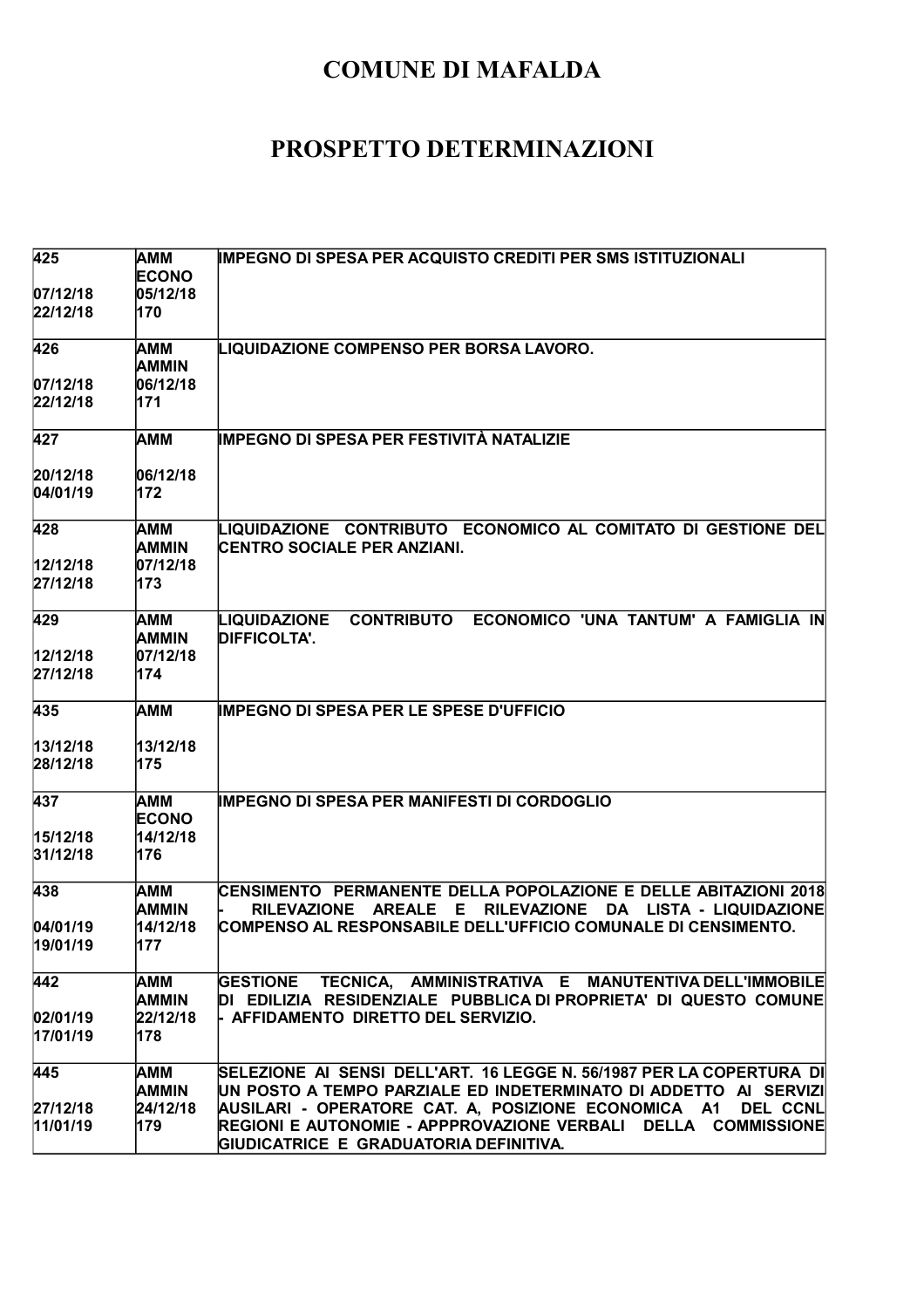| 447                 | AMM<br><b>ECONO</b>        | APPROVAZIONE RENDICONTO DEL SERVIZIO ECONOMATO N. 6 - PERIODO<br>- 31/12/2018 - LIQUIDAZIONE RIMBORSI SPESE ALL'ECONOMO<br>24/11/2018                                      |
|---------------------|----------------------------|----------------------------------------------------------------------------------------------------------------------------------------------------------------------------|
| 12/01/19            | 29/12/18                   | <b>COMUNALE.</b>                                                                                                                                                           |
| 28/01/19            | 180                        |                                                                                                                                                                            |
| 457                 | AMM<br><b>AMMIN</b>        | <b>ALL'ASSOCIAZIONE</b><br>LIQUIDAZIONE<br><b>CONTRIBUTO</b><br><b>ECONOMICO</b><br>DI<br><b>PROMOZIONE</b><br><b>SOCIALE</b><br>E.<br>CULTURALE 'BISACCIA' PER SPETTACOLO |
| 14/01/19            | 31/12/18                   | TEATRALE DEL 12/08/2018.                                                                                                                                                   |
| 29/01/19            | 181                        |                                                                                                                                                                            |
| 458                 | <b>AMM</b><br><b>AMMIN</b> | AMBITO TERRITORIALE SOCIALE - PIANO SOCIALE DI ZONA - IMPEGNO DI<br>SPESA PER COMPARTECIPAZIONE SPESA PER I SERVIZI SOCIO ASSISTENZIALI                                    |
| 14/01/19            | 31/12/18                   | ⊦ 2° SEMESTRE 2018.                                                                                                                                                        |
| 29/01/19            | 182                        |                                                                                                                                                                            |
| 30                  | <b>RAG</b>                 | IMPEGNO DI SPESA RIGUARDANTE L'ACQUISTO DI FRANCOBOLLI PER L'INVIO<br>DEI BOLLETTINI DI PAGAMENTO ACQUA 2^ SEMESTRE 2017.                                                  |
| 21/02/18            | 30/01/18                   |                                                                                                                                                                            |
| 08/03/18            |                            |                                                                                                                                                                            |
| 115                 | <b>RAG</b>                 | $\blacksquare$ liquidazione di spesa riguardante il saldo fornitura idrica II°<br><b>SEMESTRE 2017</b>                                                                     |
| 14/04/18            | 07/04/18                   |                                                                                                                                                                            |
| 30/04/18            | 12                         |                                                                                                                                                                            |
| 126                 | <b>RAG</b>                 | NOLEGGIO FOTOCOPIATRICI - LIQUIDAZIONE COPIE PRODOTTE PERIODO<br>DAL 27.11.2017 AL 28.03.2018.                                                                             |
| 07/05/18            | 20/04/18                   |                                                                                                                                                                            |
| 22/05/18            | 13                         |                                                                                                                                                                            |
| 127                 | <b>RAG</b>                 | <b>IMPEGNO ACQUISTO FRANCOBOLLI PER INVIO BOLLETTE TARI 2018</b>                                                                                                           |
| 07/05/18            | 20/04/18                   |                                                                                                                                                                            |
| 22/05/18            |                            |                                                                                                                                                                            |
| 147                 | <b>RAG</b>                 | <b>IMPEGNO DI SPESA PER ACQUISTO COLLA PER MANIFESTI</b>                                                                                                                   |
|                     | 10/05/18                   |                                                                                                                                                                            |
| 25/05/18<br>9/06/18 | p                          |                                                                                                                                                                            |
| 148                 | <b>RAG</b>                 | IMPEGNO DI SPESA PER ACQUISTI FRANCOBOLLI PER L' INVIO DEGLI                                                                                                               |
|                     | 10/05/18                   | <b>AVVISI IMU-TASI 2018</b>                                                                                                                                                |
| 25/05/18<br>9/06/18 | 16                         |                                                                                                                                                                            |
| 151                 | <b>RAG</b>                 | APPROVAZIONE RUOLO TARI (TRIBUTO SERVIZIO RIFIUTI) ANNO 2018                                                                                                               |
| 28/05/18            | 11/05/18                   |                                                                                                                                                                            |
| 12/06/18            |                            |                                                                                                                                                                            |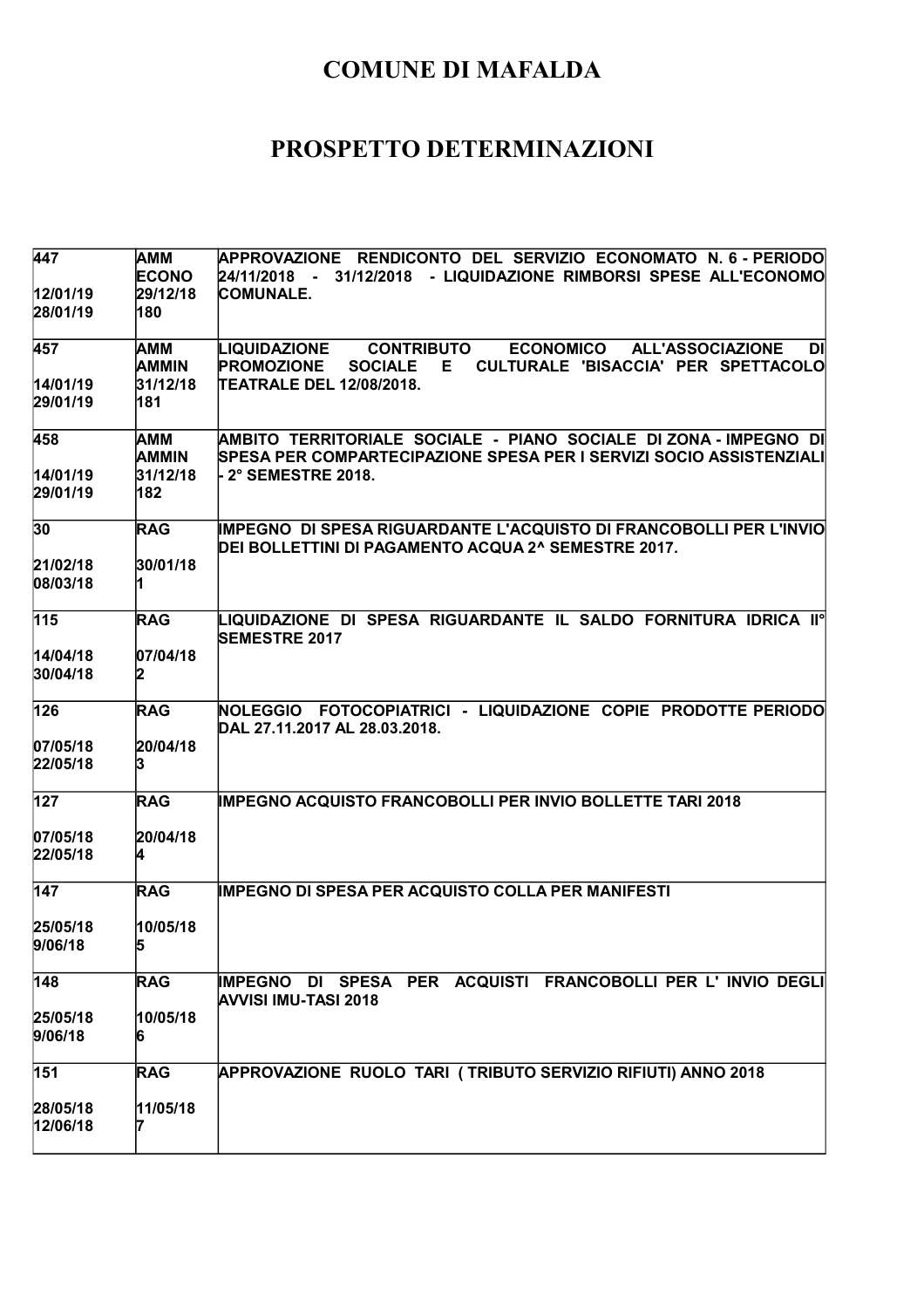| 180                  | <b>RAG</b>               | IMPEGNO DI SPESA DEL SERVIZIO DI ATTIVAZIONE E MANUTENZIONE MANDATI                                                                                |
|----------------------|--------------------------|----------------------------------------------------------------------------------------------------------------------------------------------------|
| 9/06/18<br>25/06/18  | <b>RAG</b><br>31/05/18   | E REVERSALI ELETTRONICI OPI E COLLEGAMENTO A SIOPE+                                                                                                |
|                      |                          |                                                                                                                                                    |
| 190                  | <b>RAG</b>               | IMPEGNO DI SPESA PER ACQUISTO CARTA E MATERIALI DI CANCELLERIA<br>AD USO UFFICI COMUNALI. CIG. Z8623E53FE                                          |
| 20/06/18<br>05/07/18 | 06/06/18                 |                                                                                                                                                    |
| 239                  | <b>RAG</b>               | LIQUIDAZIONE TRIBUTO PER L'ESERCIZIO DELLE FUNZIONI DI TUTELA E<br><b>PROTEZIONE ED IGIENE DELL'AMBIENTE - TE.FA. - ANNO 2017</b>                  |
| 19/07/18<br>03/08/18 | 07/07/18<br>10           |                                                                                                                                                    |
| 240                  | <b>RAG</b>               | DI<br><b>SPESA</b><br><b>PER</b><br>ACQUISTO CARTA E MATERIALI<br>DI<br>LIQUIDAZIONE<br>CANCELLERIA PER GLI UFFICI COMUNALI - CIG. Z8623E53FE      |
| 19/07/18<br>03/08/18 | 07/07/18<br>11           |                                                                                                                                                    |
| 263                  | <b>RAG</b>               | NOLEGGIO FOTOCOPIATRICI - LIQUIDAZIONE COPIE PRODOTTE PERIODO<br>DAL 28.03.2018 AL 29.06.2018.                                                     |
| 02/08/18<br>17/08/18 | 23/07/18<br>12           |                                                                                                                                                    |
| 276                  | <b>RAG</b>               | IMPEGNO DI SPESA RIGUARDANTE L'ACQUISTO DI FRANCOBOLLI PER L'INVIO<br>DEI BOLLETTINI DI PAGAMENTO ACQUA 1^ SEMESTRE 2018                           |
| 23/08/18<br>07/9/18  | 07/08/18<br>13           |                                                                                                                                                    |
| 278                  | <b>RAG</b>               | <b>APPROVAZIONE RUOLO ACQUA 1^ SEMESTRE 2018.</b>                                                                                                  |
| 13/11/18<br>28/11/18 | 08/08/18<br>14           |                                                                                                                                                    |
| 302                  | <b>RAG</b>               | APPROVAZIONE RUOLO COATTIVO ICI-IMU - ANNO 2011/2012/2013                                                                                          |
|                      | 05/9/18<br> 15           |                                                                                                                                                    |
| 312                  | <b>RAG</b><br><b>RAG</b> | <b>IMPEGNO</b><br><b>SPESA</b><br>RIGUARDANTE L'ABBONAMENTO<br><b>PORTALE</b><br>DI<br><b>AL</b><br><b>BILANCIO E CONTABILITA' DI MAGGIOLI SPA</b> |
| 22/9/18<br>08/10/18  | 19/9/18<br>16            |                                                                                                                                                    |
| 319                  | <b>RAG</b>               | RUOLO COATTIVO ICI 2011 - TRASMISSIONE ALL'ENTE<br><b>APPROVAZIONE</b><br><b>RISORSE AGENZIA DELLE ENTRATE - RISCOSSIONE.</b>                      |
| 01/10/18<br>16/10/18 | 21/9/18<br>17            |                                                                                                                                                    |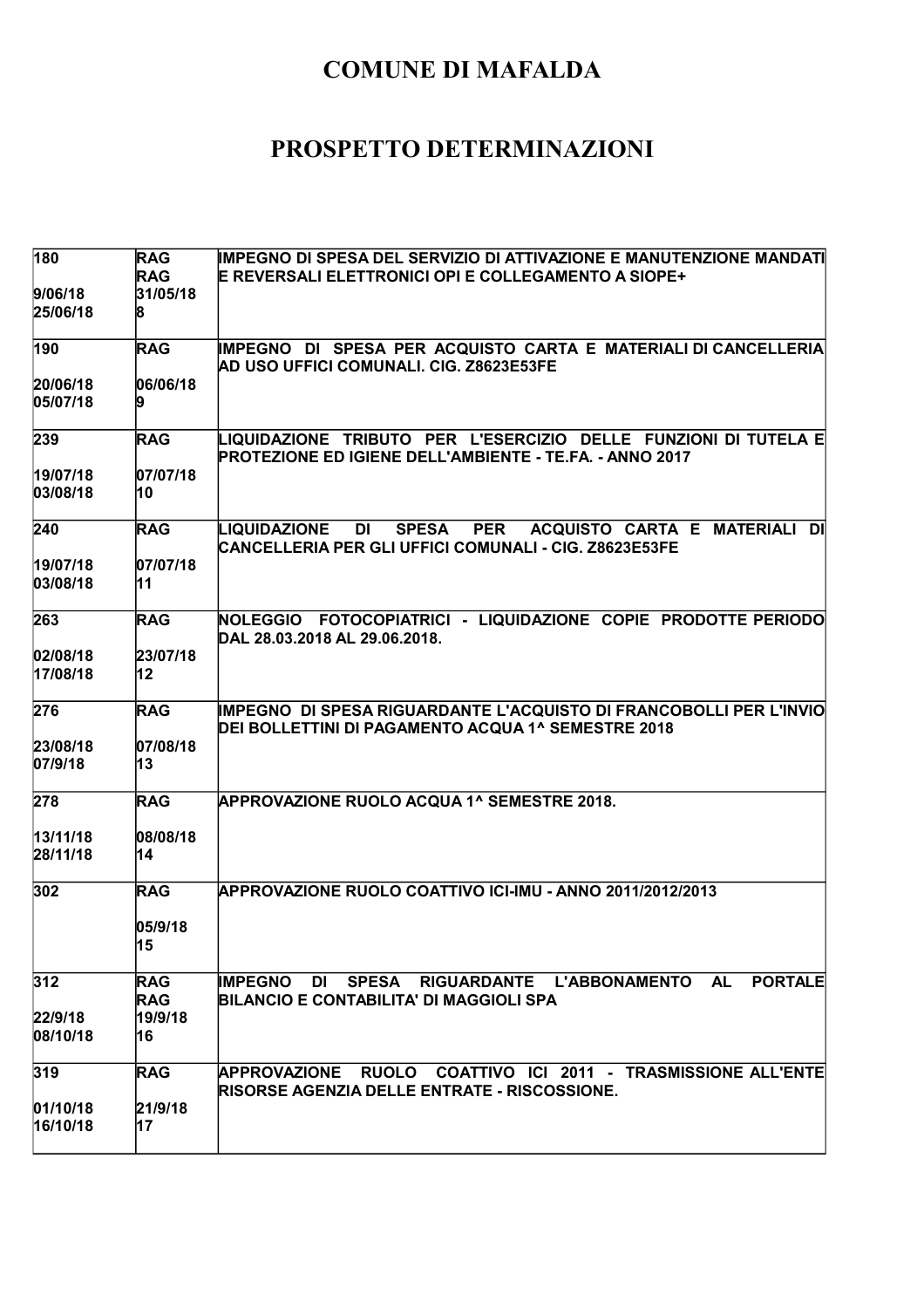| 320                  | <b>RAG</b>               | APPROVAZIONE RUOLO COATTIVO IMU 2012 E 2013 - TRASMISSIONE ALL'ENTE<br><b>RISCOSSIONE AGENZIA DELLE ENTRATE - RISCOSSIONE.</b>                             |
|----------------------|--------------------------|------------------------------------------------------------------------------------------------------------------------------------------------------------|
| 01/10/18<br>16/10/18 | 21/9/18<br>18            |                                                                                                                                                            |
| 321                  | <b>RAG</b>               | <b>RUOLO</b><br>COATTIVO ACQUA 1^ - 2^ SEMESTRE 2011<br><b>APPROVAZIONE</b><br><b>ALL'ENTE</b><br>RISCOSSIONE AGENZIA DELLE ENTRATE<br><b>TRASMISSIONE</b> |
| 01/10/18<br>16/10/18 | 21/9/18<br>19            | <b>RISCOSSIONE.</b>                                                                                                                                        |
| 322                  | <b>RAG</b>               | <b>APPROVAZIONE</b><br><b>RUOLO</b><br>COATTIVO RUOLO PRINCIPALE TARSU 2011<br><b>TRASMISSIONE</b><br><b>ALL'ENTE</b><br>RISCOSSIONE AGENZIA DELLE ENTRATE |
| 01/10/18<br>16/10/18 | 21/9/18<br>20            | <b>RISCOSSIONE.</b>                                                                                                                                        |
| 325                  | <b>RAG</b><br><b>RAG</b> | <b>DESTINATE</b><br><b>QUANTIFICAZIONE</b><br><b>FONDO</b><br><b>PER</b><br>LE.<br><b>RISORSE</b><br><b>ALLA</b><br>CONTRATTAZIONE INTEGRATIVA. ANNO 2018  |
| 12/10/18<br>27/10/18 | 22/9/18<br>21            |                                                                                                                                                            |
| 355                  | <b>RAG</b>               | NOLEGGIO FOTOCOPIATRICE - LIQUIDAZIONE IIIº TRIMESTRE 2018 - PERIODO<br>DAL 29.06.2018 AL 29.09.2018.                                                      |
| 13/11/18<br>28/11/18 | 11/10/18<br>22           |                                                                                                                                                            |
| 358                  | <b>RAG</b>               | ADEGUAMENTO DELLE PREVISIONI RIGUARDANTI LE PARTITE DI GIRO E LE<br>OPERAZIONI PER CONTO TERZI (ART. 175, COMMA 5-QUATER, LETT. E), D.LGS.                 |
| 16/10/18<br>31/10/18 | 13/10/18<br>23           | N. 267/000)                                                                                                                                                |
| 366                  | <b>RAG</b><br><b>RAG</b> | LIQUIDAZIONE COMPENSO PER ATTIVITA' REVISORE DEI CONTI PERIODO<br>30/07/2018-29/07/2018                                                                    |
| 30/10/18<br>14/11/18 | 26/10/18<br>24           |                                                                                                                                                            |
| 369                  | <b>RAG</b><br><b>RAG</b> | <b>LIQUIDAZIONE</b><br>SPESE RIGURDANTE L'ABBONAMENTO AL PORTALE<br>DI<br><b>BILANCIO E CONTABILITA'.</b>                                                  |
| 30/10/18<br>14/11/18 | 29/10/18<br>25           |                                                                                                                                                            |
| 371                  | <b>RAG</b><br><b>RAG</b> | LIQUIDAZIONE DI SPESA RIGUARDANTE IL SERVIZIO DI ATTIVAZIONE E<br>MANUTENZIONE MANDATI E REVERSALI ELETTRONICI OPI E COLLEGAMENTO                          |
| 29/10/18<br>13/11/18 | 29/10/18<br>26           | A SIOPE+.                                                                                                                                                  |
| 389                  | <b>RAG</b><br><b>RAG</b> | ADEGUAMENTO DELLE PREVISIONI RIGUARDANTI LE PARTITE DI GIRO E<br>LE<br>OPERAZIONI PER CONTO TERZI E ANTICIPAZIONI DI TESORERIA(ART.<br>175,                |
| 22/11/18<br>07/12/18 | 17/11/18<br>27           | COMMA 5-QUATER, LETT. E), D.LGS. N. 267/000)<br><b>VARIAZIONE</b><br><b>DEL</b><br>$\mathbf{m} = 0$<br>BILANCIO DI PREVISIONE 2018/2020.                   |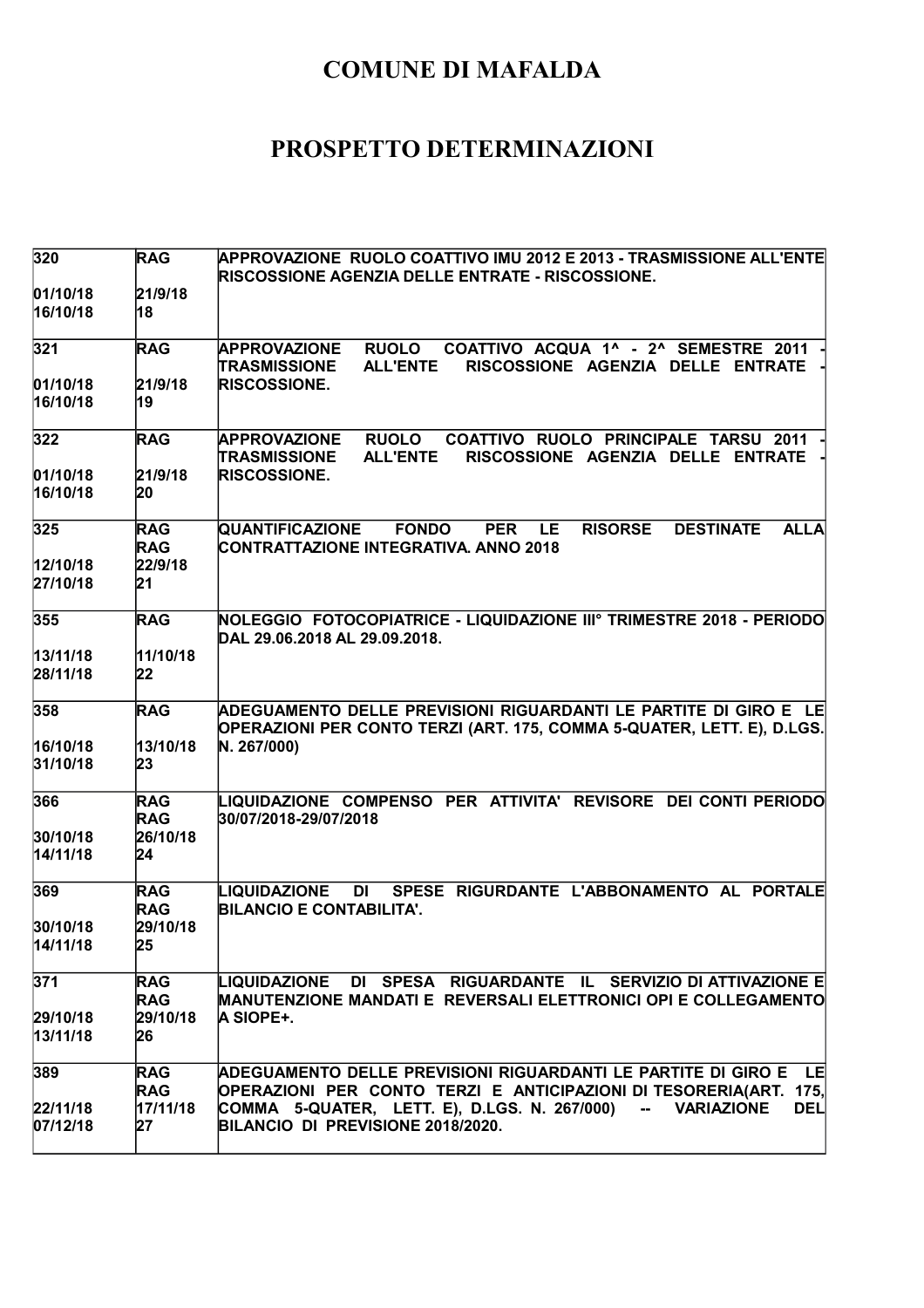| 398                  | <b>RAG</b>               | IMPEGNO DI SPESA PER L'ACQUISTO DI CONTATORI PER LA RILEVAZIONE<br>DEI CONSUMI DI ACQUA POTABILE. CIG. Z1625E54FF                                                                                                    |
|----------------------|--------------------------|----------------------------------------------------------------------------------------------------------------------------------------------------------------------------------------------------------------------|
| 06/12/18             | 22/11/18                 |                                                                                                                                                                                                                      |
| 21/12/18             | 28                       |                                                                                                                                                                                                                      |
| 401                  | <b>RAG</b>               | <b>SPESA</b><br>RIGUARDANTE ADESIONE ALL'ASSOCIAZIONE<br><b>IMPEGNO</b><br><b>DI</b><br>NAZIONALE UFFICI TRIBUTI ENTI LOCALI (A.N.U.T.E.L) PER ANNO 2018.                                                            |
| 06/12/18             | 22/11/18                 |                                                                                                                                                                                                                      |
| 21/12/18             | 29                       |                                                                                                                                                                                                                      |
| 402                  | <b>RAG</b>               | LIQUIDAZIONE DI SPESA RIGUARDANTE IL SALDO FORNITURA IDRICA Iº<br><b>SEMESTRE 2018.</b>                                                                                                                              |
| 06/12/18             | 23/11/18                 |                                                                                                                                                                                                                      |
| 21/12/18             | 30                       |                                                                                                                                                                                                                      |
| 405                  | <b>RAG</b>               | LIQUIDAZIONE DI SPESA RIGUARDANTE LA FORNITURA IDRICA ACCONTO<br><b>III° TRIMESTRE 2018.</b>                                                                                                                         |
| 06/12/18<br>21/12/18 | 23/11/18<br>31           |                                                                                                                                                                                                                      |
| 410                  | <b>RAG</b><br><b>RAG</b> | REGOLARIZZAZIONE CONTABILE DI PAGAMENTO NON ANDATO A BUON FINE<br>RISTORANTE PIANETTE DI SIMIGLIANI EZIO-IMPEGNO ED ACCERTAMENTO.                                                                                    |
| 04/12/18             | 26/11/18                 |                                                                                                                                                                                                                      |
| 19/12/18             | 32                       |                                                                                                                                                                                                                      |
| 430                  | <b>RAG</b>               | LIQUIDAZIONE ONORARIO TECNICO PER IL COLLAUDO C.A. DEL PROGETTO<br>ESECUTIVO IN REGIME DI PROJECT FINANCING PER LA COSTRUZIONE<br>티                                                                                  |
| 13/12/18             | 10/12/18                 | <b>LIQUIDAZIONE</b><br>GESTIONE DELL'AMPLIAMENTO DEL CIMITERO COMUNALE.                                                                                                                                              |
| 28/12/18             | 33                       | ACCONTO DELL'ONORARIO TECNICO PROFESSIONALE PER IL COLLAUDO<br>C.A. DEL PROGETTO ESECUTIVO IN REGIME DI PROJECT FINANCING PER<br>COSTRUZIONE E GESTIONE<br><b>DELL'AMPLIAMENTO</b><br>DEL<br><b>CIMITERO</b><br>ILA. |
|                      |                          | <b>COMUNALE.</b><br><b>DELL'ONORARIO</b><br>LIQUIDAZIONE                                                                                                                                                             |
| 431                  | <b>RAG</b>               | <b>TECNICO</b><br><b>PER</b><br><b>LA</b><br><b>PRESTAZIONE</b><br><b>PROFESSIONALE DI VERIFICA PROGETTO ESECUTIVO IN REGIME DI PROJECT</b>                                                                          |
| 13/12/18<br>28/12/18 | 10/12/18<br>34           | FINANCING PER LA COSTRUZIONE E GESTIONE DELL'AMPLIAMENTO DEL<br><b>CIMITERO COMUNALE.</b>                                                                                                                            |
| 439                  | <b>RAG</b>               | IMPEGNO DI SPESA RIGUARDANTE L'ACQUISTO DI MATERIALE VARIO PER IL<br><b>FUNZIONAMENTO DEGLI UFFICI COMUNALI.</b>                                                                                                     |
| 31/12/18             | 18/12/18                 |                                                                                                                                                                                                                      |
| 15/01/19             | 35                       |                                                                                                                                                                                                                      |
| 444                  | <b>RAG</b><br><b>RAG</b> | DELLE PREVISIONI RIGUARDANTI LE OPERAZIONI PER<br><b>ADEGUAMENTO</b><br>CONTO DI TERZI E PARTITE DI GIRO. VARIAZIONE AL BILANCIO DI PREVISIONE                                                                       |
| 27/12/18             | 24/12/18                 | 2018/2020.                                                                                                                                                                                                           |
| 11/01/19             | 36                       |                                                                                                                                                                                                                      |
| 448                  | <b>RAG</b>               | INTERVENTI DI MITIGAZIONE DEL RISCHIO IDROGEOLOGICO NELLA REGIONE                                                                                                                                                    |
| 05/01/19             | 29/12/18                 | MOLISE - DELIBERA CIPE N.8 DEL 20 GENNAIO 2012 - RESTITUZIONE ALLA<br>STRUTTURA COMMISSARIALE REGIONALE DI SOMME PER ECONOMIE A                                                                                      |
| 21/01/19             | 37                       | SEGUITO DEI PAGAMENTI A SALDO.                                                                                                                                                                                       |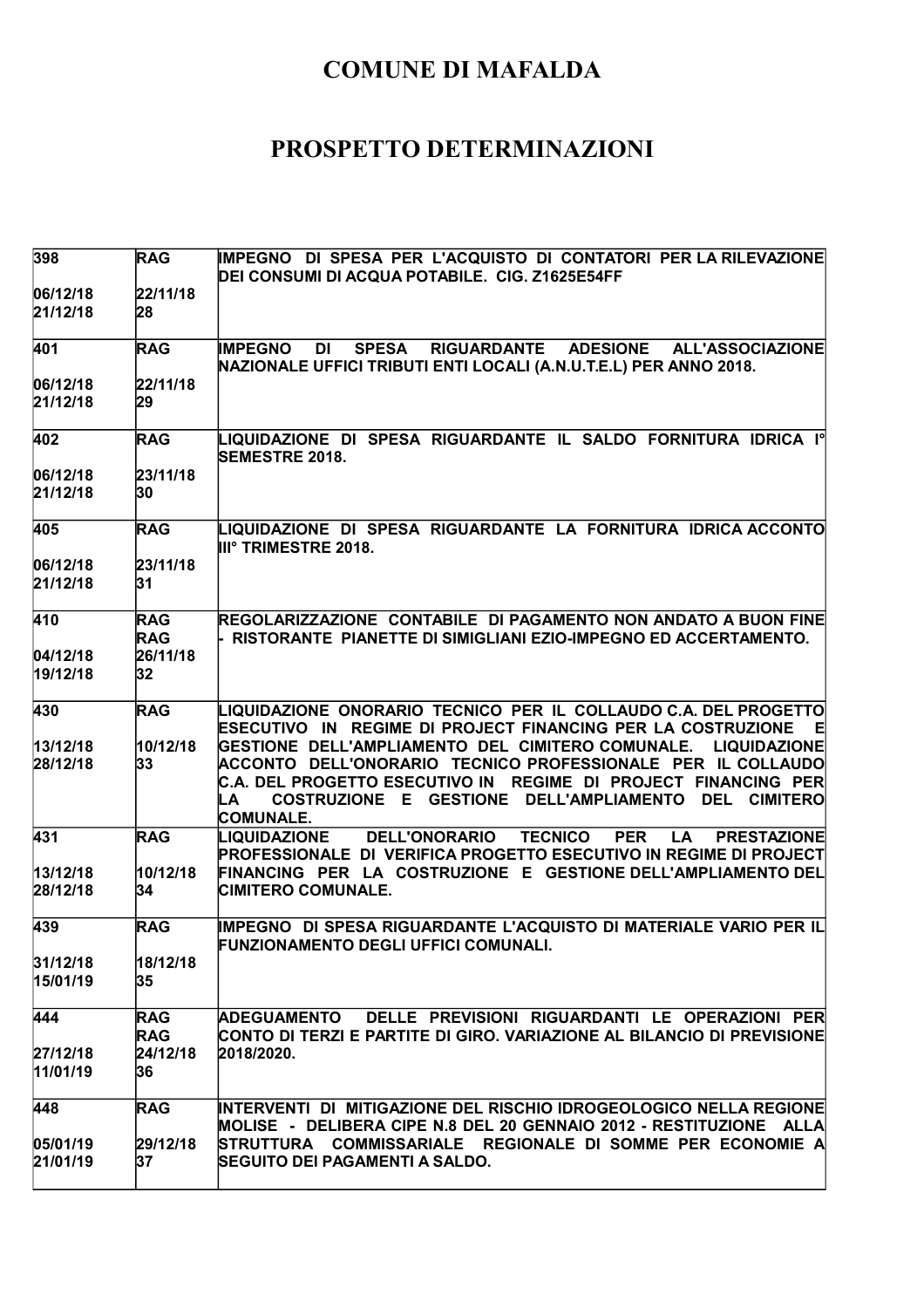| 449                                             | <b>RAG</b>                                  | LIQUDAZIONE<br>DELLA SPESA PER L'ACQUISTO DI CONTATORI PER LA<br>RILEVAZIONE DEI CONSUMI DI ACQUA POTABILE.                                                                                                       |
|-------------------------------------------------|---------------------------------------------|-------------------------------------------------------------------------------------------------------------------------------------------------------------------------------------------------------------------|
| 16/01/19<br>31/01/19                            | 29/12/18<br>38                              |                                                                                                                                                                                                                   |
| 450                                             | <b>RAG</b>                                  | TRIBUTI AD ALTRI COMUNI DI SOMME ERRONEAMENTE<br><b>RIVERSAMENTI</b><br>DA CONTRIBUENTI CHE HANNO UTILIZZATO CODICE COMUNE<br><b>NERSATE</b>                                                                      |
| 11/01/19<br>26/01/19                            | 29/12/18<br>39                              | <b>ERRATO.</b>                                                                                                                                                                                                    |
| 456                                             | <b>RAG</b>                                  | LIQUIDAZIONE DI SPESA RIGUARDANTE L'ACQUISTO DI MATERIALE VARIO<br>PER IL FUNZIONAMENTO DEGLI UFFICI COMUNALI.                                                                                                    |
| 16/01/19<br>31/01/19                            | 31/12/18<br>40                              |                                                                                                                                                                                                                   |
| 130<br>9/02/18<br>24/02/18                      | <b>SEGR</b><br><b>PERSON</b><br>21/04/18    | DI SPESA RIGUARDANTI FORNITURA IDRICA ACCONTO 1^<br>LIQUIDAZIONE<br><b>TRIMESTRE 2018</b>                                                                                                                         |
| 460<br>07/02/19<br>22/02/19                     | <b>SEGR</b><br>SEGR.<br>31/12/18            | LIQUIDAZIONE<br>FATTURA AVV. LEMME IRENE PER GIUDIZIO AVVERSO<br>SENTENZA GIUDICE DI PACE DI LARINO N. 1/2015 DEL 4/5/2015                                                                                        |
| $\overline{1}$<br>18/01/18<br>02/02/18          | <b>TECNICO</b><br>03/01/18                  | BORSE LAVORO A FAVORE DI GIOVANI RESIDENTI<br>IN CONDIZIONE DI<br>DISOCCUPAZIONE/INOCCUPAZIONE PER SUPPORTO ALL'UFFICIO TECNICO<br>COMUNALE - LIQUIDAZIONE DI SPESA BORSA LAVORO.                                 |
| $\overline{3}$<br>18/01/18<br>02/02/18          | <b>TECNICO</b><br>04/01/18                  | <b>ATTIVAZIONE</b><br><b>BORSE</b><br>LAVORO A FAVORE DI GIOVANI RESIDENTI IN<br><b>CONDIZIONE</b><br>DISOCCUPAZIONE/INOCCUPAZIONE<br>DI<br><b>PER</b><br><b>SUPPORTO</b><br><b>ALL'UFFICIO TECNICO COMUNALE.</b> |
| 6<br>18/01/18<br>02/02/18                       | TECNICO<br><b>EDILIZIA</b><br>13/01/18<br>p | LIQUIDAZIONE DI SPESA PER LA DICHIARAZIONE PRESSO L'AGENZIA DEL<br>ITERRITORIO  DELLA  CABINA DI DECOMPRESSIONE GAS METANO SITA IN C.DA<br><b>COLLE SAN VALENTINO.</b>                                            |
| $\overline{\mathbf{8}}$<br>24/01/17<br>08/02/17 | TECNICO<br>MANUT<br>18/01/18<br>14          | LIQUIDAZIONE DI SPESA PER IL SERVIZIO DI MANUTENZIONE ORDINARIA<br>DELLE STRUTTURE E INFRASTRUTTURE COMUNALI.                                                                                                     |
| 9<br>31/01/18<br>14/02/18                       | TECNICO<br><b>MANUT</b><br>18/01/18<br>15   | LIQUIDAZIONE DI SPESA PER ATTIVAZIONE E TARATURA TACHIGRAFO<br><b>DIGITALE E REVISIONE ALLO SCUOLABUS.</b>                                                                                                        |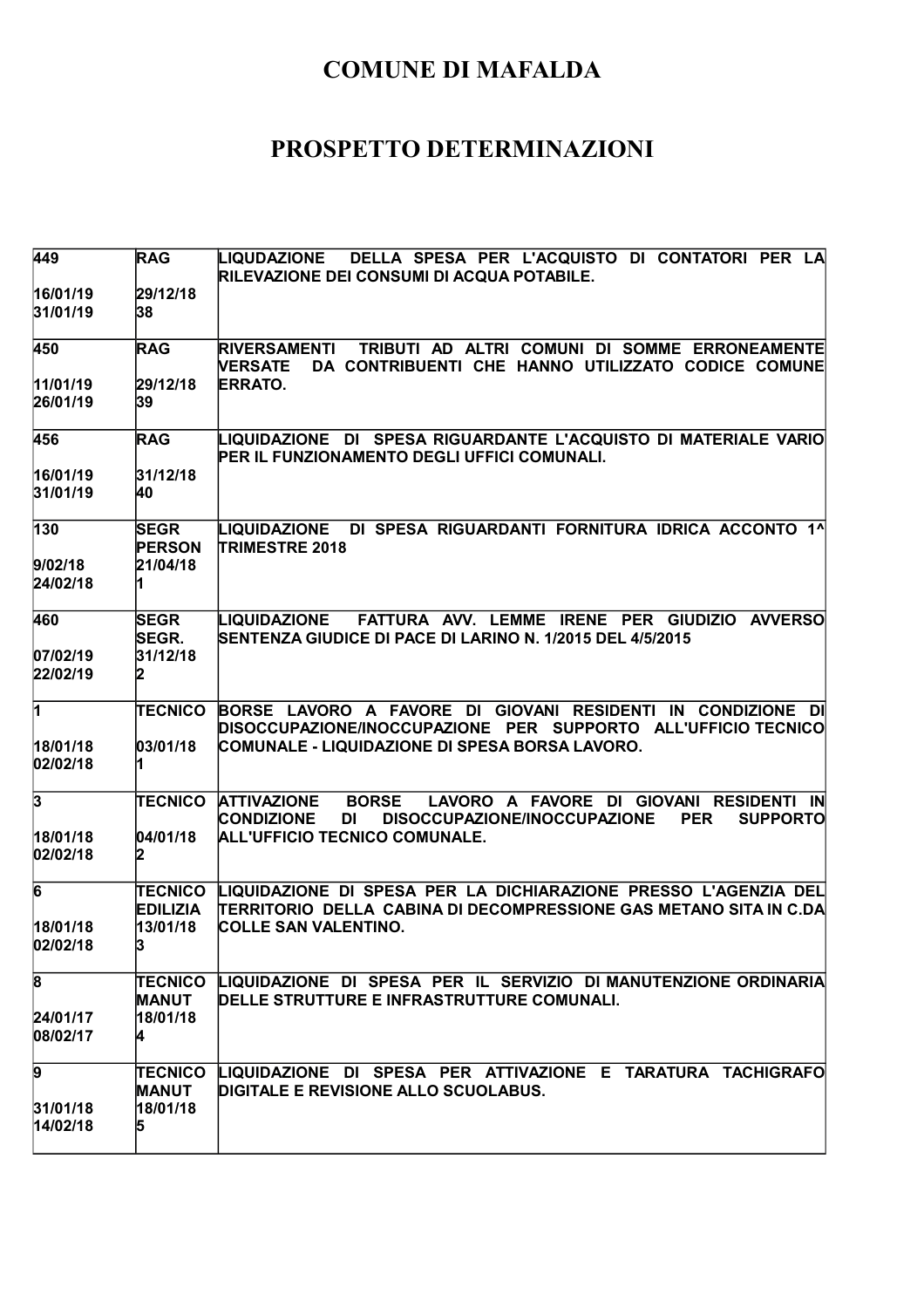| $\overline{10}$             | <b>TECNICO</b><br><b>MANUT</b> | LIQUIDAZIONE DI SPESA PER CONTROLLO SEMESTRALE, REVISIONE E<br><b>FORNITURA ESTINTORI.</b>                                                                              |
|-----------------------------|--------------------------------|-------------------------------------------------------------------------------------------------------------------------------------------------------------------------|
| 31/01/18<br>15/02/18        | 19/01/18<br>6                  |                                                                                                                                                                         |
| $\overline{13}$             | TECNICO                        | EDIFICIO SCOLASTICO SCUOLE MATERNE, ELEMENTARI E MEDIE DI VIA<br>- LIQUIDAZIONE SALDO SPESE TECNICHE PROGETTAZIONE<br><b>PASCOLI</b>                                    |
| 24/01/18<br>08/02/18        | 19/01/18                       | <b>PRELIMINARE QUOTA GEOM. JIMMI GIZZI</b>                                                                                                                              |
| $\overline{14}$             | TECNICO                        | <b>RELATIVE</b><br>LIQUIDAZIONE<br><b>RIMBORSO</b><br><b>SPESE</b><br>ALLA PROGETTAZIONE<br>DEFINITIVA RELATIVA ALL'EDIFICIO SCOLASTICO DI C.SO<br><b>PRELIMINARE E</b> |
| 24/01/18<br>08/02/18        | 19/01/18<br>8                  | <b>EUROPA</b>                                                                                                                                                           |
| $\overline{15}$<br>24/01/18 | TECNICO<br>MANUT<br>22/01/18   | LIQUIDAZIONE DI SPESA AL LAVORATORE SOCIALMENTE UTILE SIG. DEL<br><b>NERO DIEGO - MESE DI DICEMBRE 2017.</b>                                                            |
| 08/02/18                    |                                |                                                                                                                                                                         |
| $\overline{16}$             | TECNICO<br>MANUT               | LIQUIDAZIONE DI SPESA PER SERVIZIO LUMINARIE NATALIZIE.                                                                                                                 |
| 08/02/18<br>23/02/18        | 22/01/18<br>10                 |                                                                                                                                                                         |
| $\overline{19}$             | TECNICO<br><b>EDILIZIA</b>     | MANUTENZIONE IMPIANTO DI PUBBLICA ILLUMINAZIONE ANNO 2017<br><b>LIQUIDAZIONE</b>                                                                                        |
| 31/01/18<br>10/02/18        | 26/01/18<br>11                 |                                                                                                                                                                         |
| $\overline{2}0$             | <b>TECNICO</b><br>MANUT        | LIQUIDAZIONE DI SPESA RIGUARDANTE IL CANONE PER IL SERVIZIO DI<br><b>ESERCIZIO E MANUTENZIONE DEGLI IMPIANTI TERMICI COMUNALI ANNO 2016-</b>                            |
| 31/01/18<br>15/02/18        | 26/01/18<br>12                 | 2017.                                                                                                                                                                   |
| 22                          | TECNICO                        | DI PULIZIA E DISINFEZIONE NUOVO EDIFICIO SCOLASTICO DI<br><b>SERVIZIO</b><br><b>VIA G. PASCOLI - LIQUIDAZIONE</b>                                                       |
| 31/01/18<br>15/02/18        | 29/01/18<br>13                 |                                                                                                                                                                         |
| 23                          | TECNICO                        | FORNITURA, INSTALLAZIONE, CONFIGURAZIONE E TRASFERIMENTO DATI<br>HARD DISK E GRUPPO DI CONTINUITÀ PER IL SERVER DEL COMUNE DI                                           |
| 08/07/09<br>19/01/10        | 29/01/18<br>14                 | <b>MAFALDA - LIQUIDAZIONE</b>                                                                                                                                           |
| 28                          | TECNICO                        | <b>DISMISSIONE</b><br><b>MEZZO</b><br><b>COMUNALE</b><br><b>PUNTO</b><br>AUTOVETTURA FIAT<br><b>APPROVAZIONE AVVISO PUBBLICO E BANDO DI ASTA PUBBLICA</b>               |
| 31/01/18<br>15/02/18        | 30/01/18<br>15                 |                                                                                                                                                                         |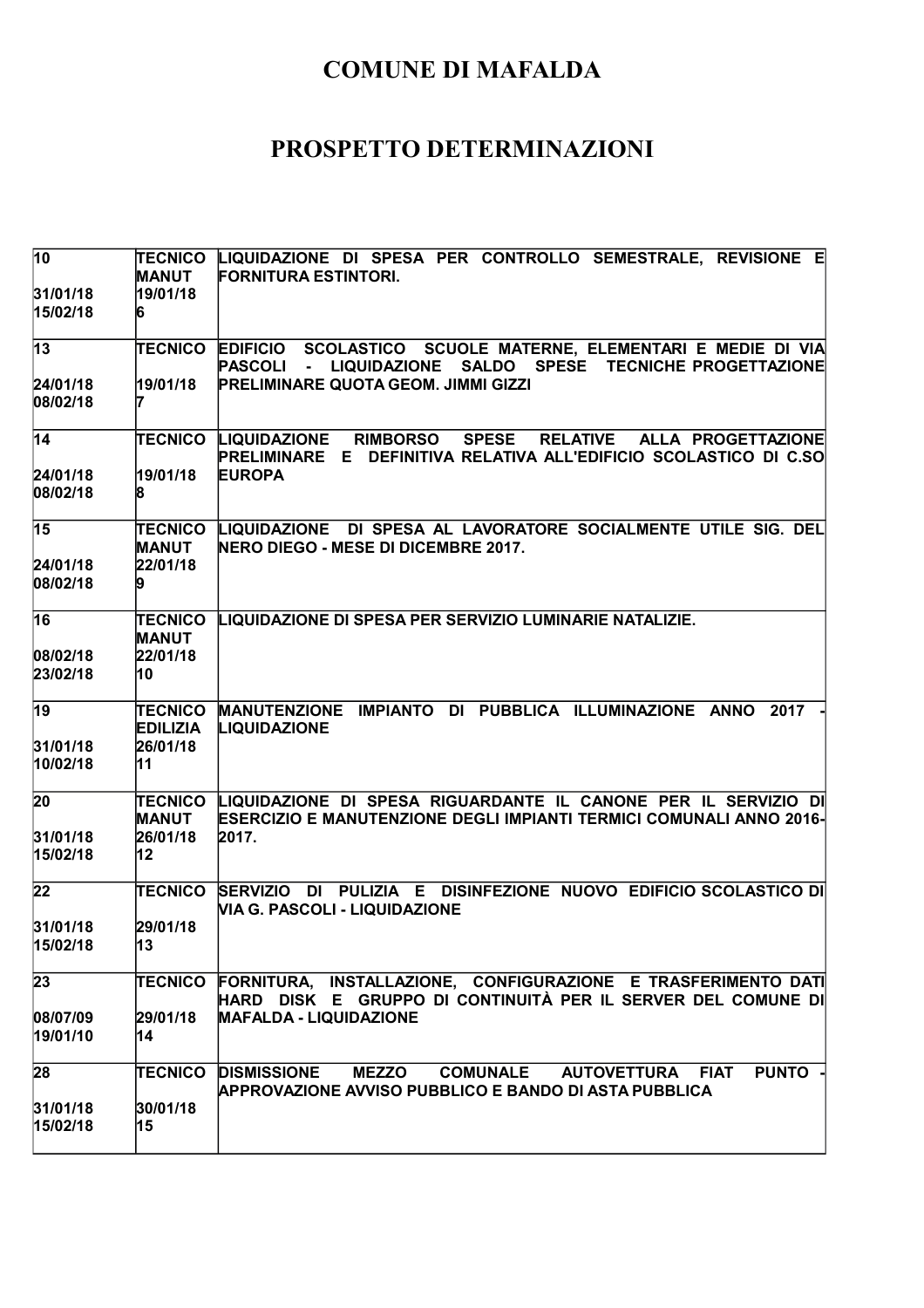| 32                         | TECNICO<br><b>MANUT</b>                          | DI SPESA ALLA SOCIETA' CONSORTILE GUGLIONESI<br><b>LIQUIDAZIONE</b><br><b>IUL CONFERIMENTO</b><br><b>RIFIUTI URBANI NON</b><br><b>AMBIENTE</b><br><b>PER</b><br><b>DEI</b>                                                                                                                                                               |
|----------------------------|--------------------------------------------------|------------------------------------------------------------------------------------------------------------------------------------------------------------------------------------------------------------------------------------------------------------------------------------------------------------------------------------------|
| 08/02/18<br>23/02/18       | 31/01/18<br>16                                   | DIFFERENZIATI NELLA DISCARICA DI GUGLIONESI (CB) - MESE DI DICEMBRE<br>2017.                                                                                                                                                                                                                                                             |
| 33                         | <b>TECNICO</b><br><b>MANUT</b>                   | SERVIZIO DI TRATTAMENTO RSU DIFFERENZIATO - FRAZIONE ORGANICA<br>PRESSO L'IMPIANTO DI COMPOSTAGGIO DI GUGLIONESI AMBIENTE (CB) -                                                                                                                                                                                                         |
| 08/02/18<br>23/02/18       | 31/01/18<br><b>17</b>                            | LIQUIDAZIONE ALLA DITTA FOGLIA UMBERTO SRL - MESE DI DICEMBRE 2017.                                                                                                                                                                                                                                                                      |
| 34                         | <b>TECNICO</b><br><b>MANUT</b>                   | LIQUIDAZIONE CANONE ALLA DITTA ECOGREEN S.R.L. PER IL SERVIZIO DI<br>GESTIONE E MANUTENZIONE IMPIANTI DI DEPURAZIONE E SOLLEVAMENTO                                                                                                                                                                                                      |
| 08/02/18<br>23/02/18       | 31/01/18<br>18                                   | DELLE ACQUE REFLUE URBANE.                                                                                                                                                                                                                                                                                                               |
| 35                         | TECNICO                                          | MANUTENZIONE DELLE AREE FLUVIALI AI SENSI DELLA DIRETTIVA<br>REGIONALE ATTUATIVA DELL'ART. 5, L. N. 37/1994. AFFIDAMENTO IN                                                                                                                                                                                                              |
| 05/02/18<br>20/02/18       | 01/02/18<br>19                                   | CONCESSIONE DELLE OPERE DI PULIZIE ARGINI E RISAGOMATURA<br>DELL'ALVEO DEL FIUME TRIGNO RICADENTE NEL TERRITORIO DEL COMUNE<br><b>APPROVAZIONE</b><br>DI<br>VERBALE E CONSEGUENTE<br>MAFALDA<br>$\sim 100$<br><b>DETERMINAZIONE</b><br>DI CONCLUSIONE POSITIVA DELLA CONFERENZA DI<br>SERVIZI DECISORIA, EX ART. 14, C.2, L. N. 241/1990 |
| 36                         | <b>TECNICO</b><br><b>MANUT</b>                   | LIQUIDAZIONE DI SPESA RIGUARDANTE LA SOMMINISTRAZIONE DI ENERGIA<br>ELETTRICA PARCO COMUNALE COLLE RENAZZO PERIODO ESTIVO 2017.                                                                                                                                                                                                          |
| 13/02/18<br>28/02/18       | 01/02/18<br>20                                   |                                                                                                                                                                                                                                                                                                                                          |
| 37<br>13/02/18<br>28/02/18 | <b>TECNICO</b><br><b>MANUT</b><br>05/02/18<br>21 | LIQUIDAZIONE DI SPESA RIGUARDANTE LA SOMMINISTRAZIONE DI ENERGIA<br><b>ELETTRICA PUBBLICA ILLUMINAZIONE.</b>                                                                                                                                                                                                                             |
| 38<br>13/02/18<br>28/02/18 | <b>TECNICO</b><br><b>MANUT</b><br>05/02/18<br>22 | LIQUIDAZIONE DI SPESA RIGUARDANTE LA SOMMINISTRAZIONE DI ENERGIA<br>ELETTRICA UFFICI E SERVIZI COMUNALI.                                                                                                                                                                                                                                 |
| 39                         | <b>TECNICO</b>                                   | SERVIZIO NOLEGGIO ARREDI PER UFFICI COMUNALI PER LA DURATA DI ANNI<br>QUATTRO CON RISCATTO FINALE - LIQUIDAZIONE 6 RATA TRIMESTRALE                                                                                                                                                                                                      |
| 10/02/18<br>26/02/18       | 06/02/18<br>23                                   | <b>POSTICIPATA</b>                                                                                                                                                                                                                                                                                                                       |
| 40                         | TECNICO                                          | FORNITURA MATERIALE PER LA MANUTENZIONE ED IL MANTENIMENTO<br>DELLE STRUTTURE ED INFRASTRUTTURE COMUNALI - LIQUIDAZIONE                                                                                                                                                                                                                  |
| 10/02/18<br>26/02/18       | 06/02/18<br>24                                   |                                                                                                                                                                                                                                                                                                                                          |
| 42                         | TECNICO                                          | LAVORI RACCOLTA DIFFERENZIATA DEI RIFIUTI URBANI NEI COMUNI DI<br>MAFALDA, TAVENNA, ACQUAVIVA COLLECROCE, MONTEMITRO, SAN FELICE                                                                                                                                                                                                         |
| 10/02/18<br>26/02/18       | 07/02/18<br>26                                   | MOLISE, CASTELMAURO, LUPARA, PALATA, GUARDIALFIERA,<br><b>DEL</b><br>DI RACCOLTA - LIQUIDAZIONE SALDO SPESE<br><b>CENTRI</b><br><b>TECNICHE</b><br>PROGETTAZIONE, MISURE, CONTABILITA', DIREZIONE<br>LAVORI ED<br><b>ACCERTAMENTO DELLA REGOLARE ESECUZIONE DEI LAVORI</b>                                                               |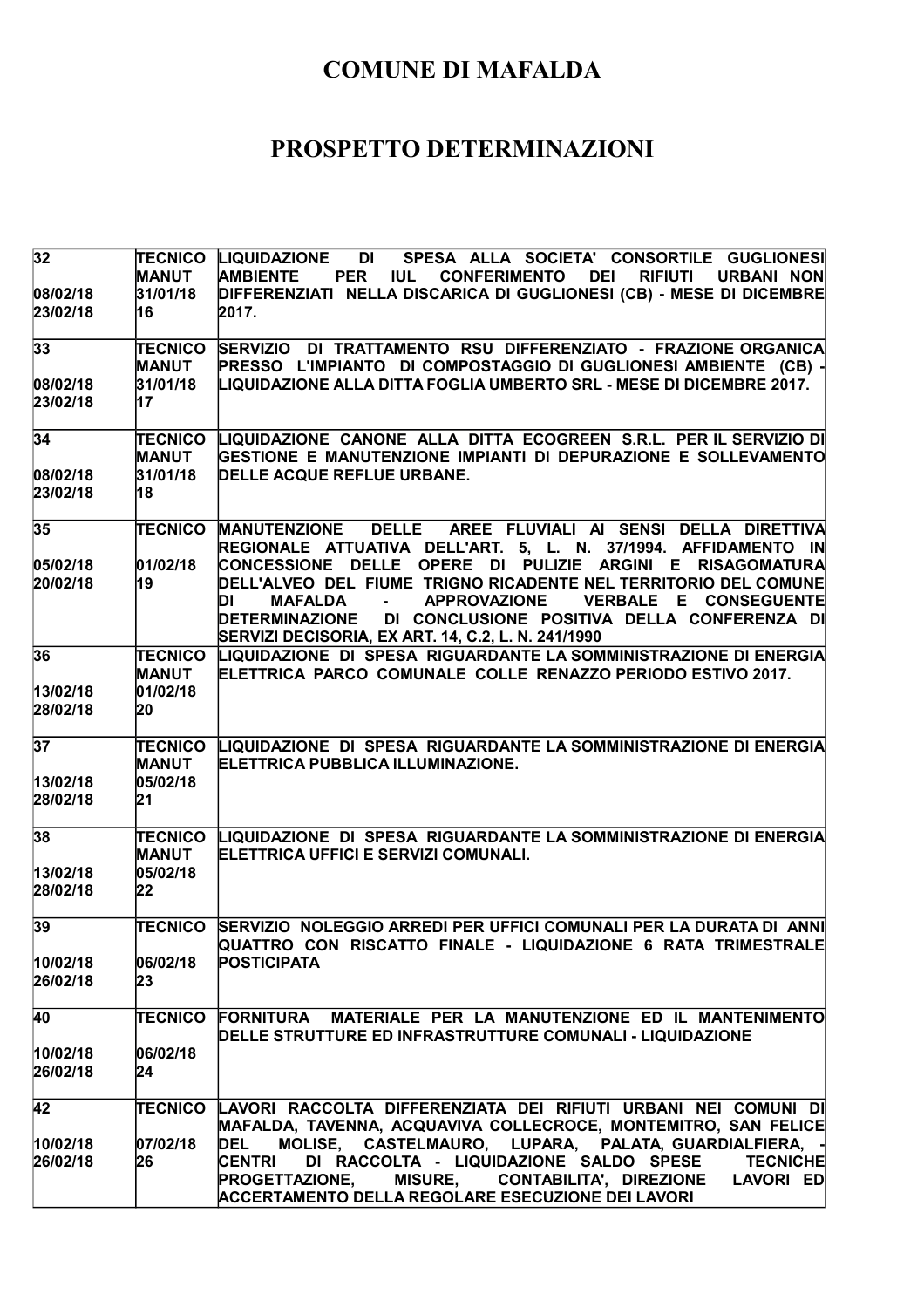| 45                    | TECNICO<br>MANUT        | LIQUIDAZIONE DI SPESA UTENZE COMUNALI FATTURE GAS METANO.                                                                                                                                                 |
|-----------------------|-------------------------|-----------------------------------------------------------------------------------------------------------------------------------------------------------------------------------------------------------|
| 13/02/18<br>28/02/18  | 08/02/18<br>27          |                                                                                                                                                                                                           |
| 46                    | <b>TECNICO</b><br>MANUT | LIQUIDAZIONE DI SPESA AL LAVORATORE SOCIALMENTE UTILE SIG. DEL<br><b>NERO DIEGO - MESE DI GENNAIO 2018.</b>                                                                                               |
| 13/02/18<br>28/02/18  | 9/02/18<br>28           |                                                                                                                                                                                                           |
| 48                    | <b>TECNICO</b><br>MANUT | LIQUIDAZIONE DI SPESA PER MANUTENZIONE STRAORDINARIA IMPIANTI<br><b>TERMICI COMUNALI.</b>                                                                                                                 |
| 20/02/18<br>07/03/18  | 13/02/18<br>29          |                                                                                                                                                                                                           |
| 49                    | <b>TECNICO</b>          | BORSE LAVORO A FAVORE DI GIOVANI RESIDENTI IN CONDIZIONE DI<br>DISOCCUPAZIONE/INOCCUPAZIONE PER SUPPORTO ALL'UFFICIO TECNICO                                                                              |
| 20/02/18<br>07/03/18  | 14/02/18<br>30          | COMUNALE - LIQUIDAZIONE DI SPESA                                                                                                                                                                          |
| 50                    | <b>TECNICO</b>          | PSR 2014/2020 - MISURA 4 SOTTOMISURA 4.3 - LAVORI DI RIFACIMENTO<br>DELL'INFRASTRUTTURA VIARIA STRADA DELLE QUOTE DELLE PIANETTE' -                                                                       |
| 9/11/18<br>24/11/18   | 14/02/18<br>31          | <b>APPROVAZIONE E LIQUIDAZIONE STATO FINALE</b>                                                                                                                                                           |
| 53                    | <b>TECNICO</b>          | <b>MEZZO</b><br><b>COMUNALE</b><br><b>DISMISSIONE</b><br><b>AUTOVETTURA</b><br><b>FIAT</b><br><b>PUNTO</b><br>APPROVAZIONE AVVISO PUBBLICO E BANDO DI ASTA PUBBLICA - SECONDA                             |
| 22/02/18<br>9/03/18   | 20/02/18<br>32          | <b>PUBBLICAZIONE</b>                                                                                                                                                                                      |
| 55                    | <b>TECNICO</b><br>MANUT | IMPEGNO E LIQUIDAZIONE DI SPESA PER LA STIPULA DELLE POLIZZE<br>ASSICURATIVE AUTOMEZZI COMUNALI.                                                                                                          |
| 02/03/18 <br>17/03/18 | 22/02/18<br>33          |                                                                                                                                                                                                           |
| 58                    | <b>TECNICO</b>          | <b>RACCOLTA</b><br><b>DIFFERENZIATA</b><br><b>DEI</b><br><b>RIFIUTI URBANI NEI COMUNI</b><br><b>DEL PAI</b><br><b>CASTELLELCE</b><br>PRESA ATTO<br>$2^{\circ}$<br>E RETTIFICA LIQUIDAZIONE<br><b>RATA</b> |
| 07/03/18<br>22/03/18  | 23/02/18<br>54.         | ATTREZZATURE NECESSARIE PER LA RACCOLTA DIFFERENZIATA DEI RIFIUTI                                                                                                                                         |
| 59                    | TECNICO                 | RACCOLTA DIFFERENZIATA DEI RIFIUTI URBANI NEI COMUNI DEL PAI<br>CASTELLELCE - LIQUIDAZIONE SALDO ATTREZZATURE.NECESSARIE.PER                                                                              |
| 07/03/18<br>22/03/18  | 23/02/18<br>35          | LA RACCOLTA DIFFERENZIATA DEI RIFIUTI                                                                                                                                                                     |
| 60                    | TECNICO<br><b>MANUT</b> | LIQUIDAZIONE DI SPESA UTENZE COMUNALI FATTURE ACQUA-SECONDO<br><b>SEMESTRE 2017.</b>                                                                                                                      |
| 23/08/18<br>07/9/18   | 23/02/18<br>36          |                                                                                                                                                                                                           |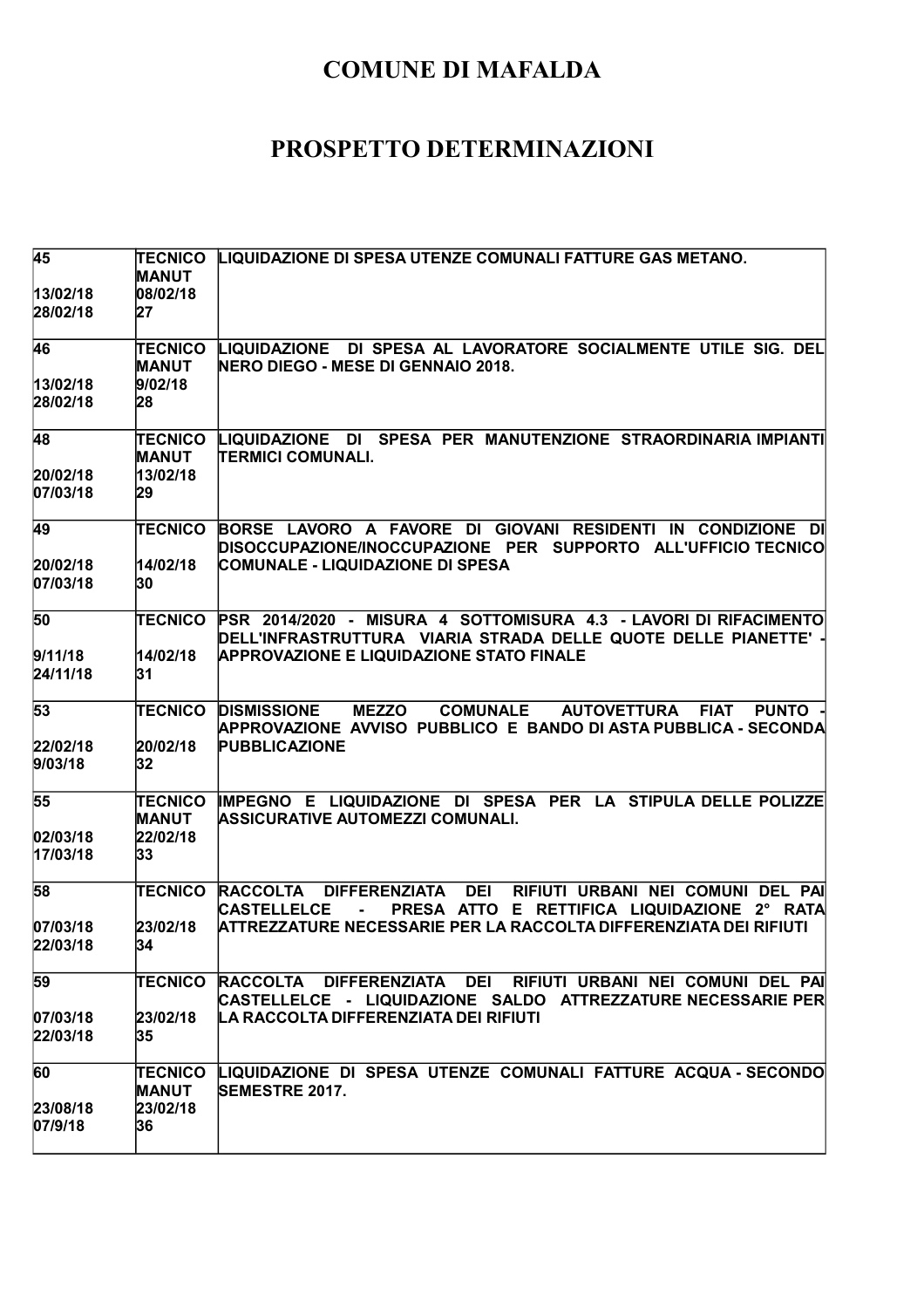| 62                                      | TECNICO                                          | SERVIZIO DI RACCOLTA PORTA A PORTA PER LA GESTIONE DEL CICLO DEI<br>RIFIUTI SOLIDI URBANI ED ASSIMILATI DEL COMUNE DI MAFALDA                                                                                                                                                    |
|-----------------------------------------|--------------------------------------------------|----------------------------------------------------------------------------------------------------------------------------------------------------------------------------------------------------------------------------------------------------------------------------------|
| 01/03/18<br>16/03/18                    | 23/02/18<br>37                                   | <b>LIQUIDAZIONE 2° QUADRIMESTRE</b>                                                                                                                                                                                                                                              |
| 63                                      | <b>TECNICO</b>                                   | SERVIZIO DI RACCOLTA PORTA A PORTA PER LA GESTIONE DEL CICLO DEI<br>RIFIUTI SOLIDI URBANI ED ASSIMILATI DEL COMUNE DI MAFALDA                                                                                                                                                    |
| 03/08/18<br>18/08/18                    | 23/02/18<br>38                                   | LIQUIDAZIONE 3° QUADRIMESTRE ANNO 2017                                                                                                                                                                                                                                           |
| 69                                      | <b>TECNICO</b><br><b>MANUT</b>                   | LIQUIDAZIONE DI SPESA AL LAVORATORE SOCIALMENTE UTILE SIG. DEL<br>NERO DIEGO - MESE DI FEBBRAIO 2018.                                                                                                                                                                            |
| 23/03/18<br>07/04/18                    | 02/03/18<br>39                                   |                                                                                                                                                                                                                                                                                  |
| 70<br>05/03/18<br>20/03/18              | <b>TECNICO</b><br><b>MANUT</b><br>03/03/18<br>40 | UTILIZZAZIONE AD USO CIVICO DELLA XII^ SEZIONE DEL BOSCO CIOCIARE<br>STAGIONE SILVANA 2012-2013 - APPROVAZIONE VERBALE DI COLLAUDO.                                                                                                                                              |
| $\overline{72}$                         | <b>TECNICO</b><br><b>MANUT</b>                   | UTILIZZAZIONE XII^ SEZIONE DEL BOSCO CIOCIARE - STAGIONE SILVANA<br>2012-2013 - RESTITUZIONE CAUZIONE.                                                                                                                                                                           |
| 16/03/18<br>31/03/18                    | 06/03/18<br>41                                   |                                                                                                                                                                                                                                                                                  |
| 73<br>16/03/18<br>31/03/18              | <b>TECNICO</b><br><b>MANUT</b><br>06/03/18<br>42 | <b>PROFESSIONALI A</b><br><b>LIQUIDAZIONE</b><br><b>COMPETENZE</b><br><b>SALDO</b><br>PER LA<br>REDAZIONE DEL PROGETTO DI TAGLIO DELLA XII^ SEZIONE DEL BOSCO<br><b>CIOCIARE.</b>                                                                                                |
| $\overline{74}$<br>15/03/18<br>30/03/18 | <b>TECNICO</b><br><b>MANUT</b><br>06/03/18<br>43 | SPESA ALLA SOCIETA' CONSORTILE GUGLIONESI<br><b>LIQUIDAZIONE</b><br><b>DI</b><br><b>AMBIENTE</b><br><b>PER</b><br><b>CONFERIMENTO</b><br><b>DEI</b><br><b>RIFIUTI</b><br><b>URBANI NON</b><br>IL.<br>DIFFERENZIATI NELLA DISCARICA DI GUGLIONESI (CB) - MESE DI GENNAIO<br>2018. |
| 76<br>15/03/18<br>30/03/18              | <b>TECNICO</b><br><b>MANUT</b><br>9/03/18<br>44  | IMPEGNO DI SPESA PER ACQUISTO CARBURANTI AUTOMEZZI COMUNALI.                                                                                                                                                                                                                     |
| $\overline{77}$<br>16/03/18<br>31/03/18 | TECNICO<br><b>MANUT</b><br>10/03/18<br>45        | <b>LIQUIDAZIONE</b><br><b>COMPETENZE</b><br><b>PROFESSIONALI A</b><br><b>SALDO</b><br>PER LA<br>REDAZIONE DEL PROGETTO DI TAGLIO DELLA XI^ SEZIONE DEL BOSCO DI<br>TAGLIO - STAGIONE SILVANA 2011/2012.                                                                          |
| 80<br>26/03/18<br>10/04/18              | <b>TECNICO</b><br><b>MANUT</b><br>15/03/18<br>46 | LIQUIDAZIONE DI SPESA PER IL SERVIZIO DI PULIZIA E MANUTENZIONE<br>DEGLI IMPIANTI SPORTIVI DEI GIARDINI PARCHI ED AIUOLE COMUNALI.                                                                                                                                               |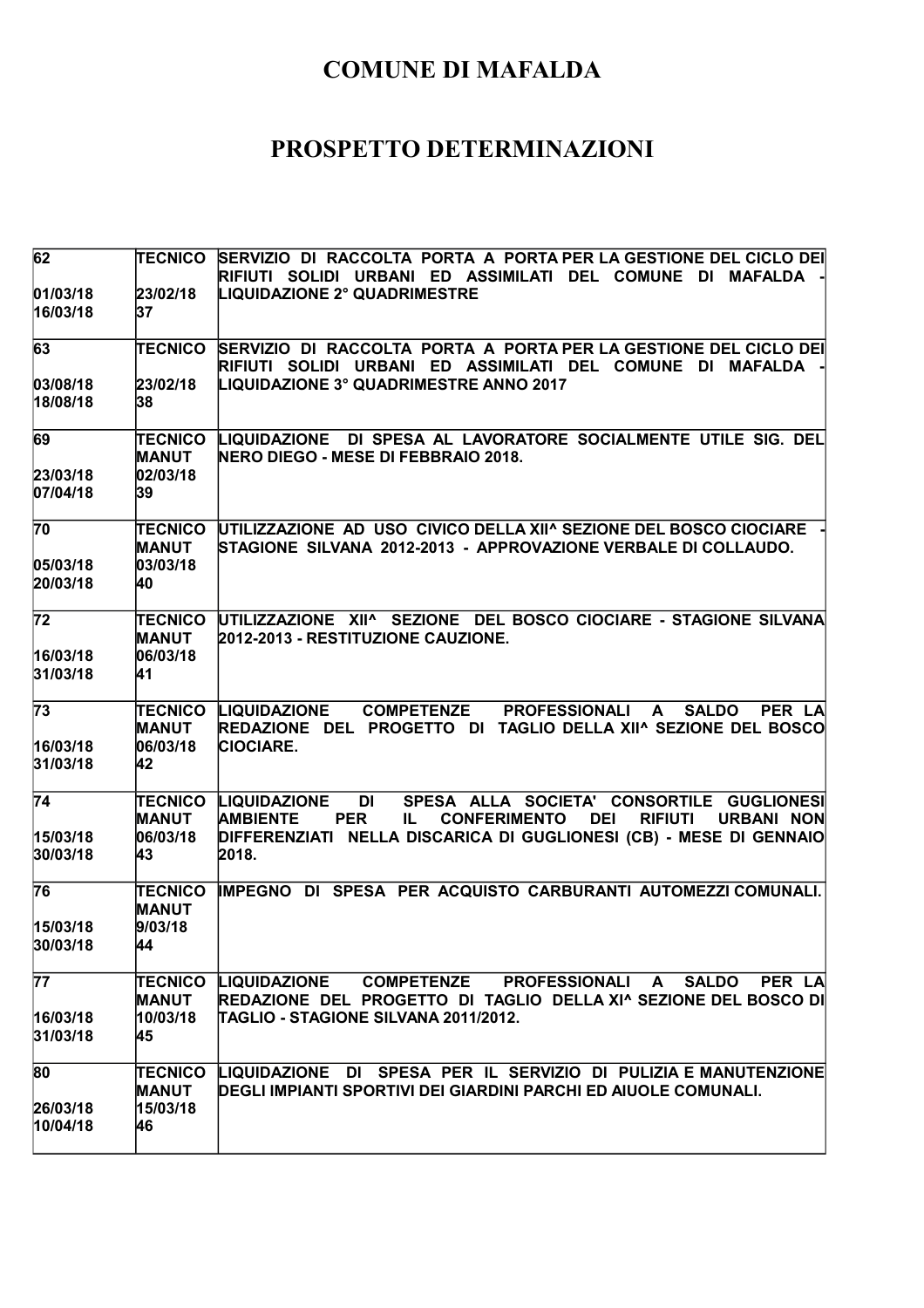| 81<br>23/03/18<br>07/04/18   | <b>TECNICO</b><br><b>MANUT</b><br>16/03/18<br>47 | LIQUIDAZIONE COMPETENZE PROFESSIONALI AL DOTT. AGR. FOR. STEFANO<br>VINCELLI PER COLLAUDO UTILIZZAZIONE AD USO CIVICO DELLA XII^ SEZIONE<br><b>DEL BOSCO 'CIOCIARE'.</b>                                                                                            |
|------------------------------|--------------------------------------------------|---------------------------------------------------------------------------------------------------------------------------------------------------------------------------------------------------------------------------------------------------------------------|
| 82<br>23/03/18<br>07/04/18   | <b>TECNICO</b><br><b>MANUT</b><br>16/03/18<br>48 | <b>COMPETENZE</b><br><b>PER</b><br><b>LIQUIDAZIONE</b><br><b>PROFESSIONALI</b><br><b>INCARICO DI</b><br>RESPONSABILE DEL SERVIZIO DI PREVENZIONE E PROTEZIONE D. LGS. N.<br>81/2008.                                                                                |
| 84<br>19/03/18<br>03/04/18   | <b>TECNICO</b><br>17/03/18<br>49                 | LAVORO A FAVORE DI GIOVANI<br><b>ATTIVAZIONE</b><br><b>BORSE</b><br><b>RESIDENTI</b><br><b>IN</b><br><b>CONDIZIONE</b><br>DISOCCUPAZIONE/INOCCUPAZIONE<br><b>PER</b><br><b>SUPPORTO</b><br>DI<br>ALL'UFFICIO TECNICO COMUNALE.                                      |
| 89<br>23/03/18<br>07/04/18   | <b>TECNICO</b><br><b>MANUT</b><br>20/03/18<br>50 | LIQUIDAZIONE DI SPESA RIGUARDANTE LA SOMMINISTRAZIONE DI ENERGIA<br><b>ELETTRICA PUBBLICA ILLUMINAZIONE.</b>                                                                                                                                                        |
| 90<br>23/03/18<br>07/04/18   | <b>TECNICO</b><br><b>MANUT</b><br>20/03/18<br>51 | LIQUIDAZIONE DI SPESA RIGUARDANTE LA SOMMINISTRAZIONE DI ENERGIA<br>ELETTRICA UFFICI E SERVIZI COMUNALI.                                                                                                                                                            |
| 91<br>21/03/18<br>05/04/18   | <b>TECNICO</b><br>21/03/18<br>52                 | SENZA CONDUCENTE DI AUTOVETTURE OPERATIVE CON LA<br><b>NOLEGGIO</b><br>SOCIETÀ 'LEASEPLAN ITALIA S.P.A.', MEDIANTE ADESIONE A CONVENZIONE<br><b>CONSIP</b>                                                                                                          |
| 92<br>11/04/18<br>26/04/18   | <b>TECNICO</b><br><b>MANUT</b><br>22/03/18<br>53 | IMPEGNO DI SPESA PER FORNITURA E POSA IN OPERA DI UNA BACHECA.                                                                                                                                                                                                      |
| 93<br> 02/05/18 <br>17/05/18 | <b>TECNICO</b><br>22/03/18<br>54                 | <b>MEZZO</b><br><b>COMUNALE</b><br><b>AUTOVETTURA</b><br><b>FIAT</b><br><b>PUNTO</b><br><b>DISMISSIONE</b><br>APPROVAZIONE AVVISO PUBBLICO E BANDO DI ASTA-PUBBLICA - TERZA<br><b>PUBBLICAZIONE</b>                                                                 |
| 96<br>05/04/18<br>20/04/18   | <b>TECNICO</b><br><b>MANUT</b><br>24/03/18<br>55 | SPESA ALLA SOCIETA' CONSORTILE GUGLIONESI<br><b>LIQUIDAZIONE</b><br>DI<br><b>PER</b><br><b>CONFERIMENTO</b><br><b>RIFIUTI</b><br><b>AMBIENTE</b><br>IL.<br><b>DEI</b><br>URBANI NON<br>DIFFERENZIATI NELLA DISCARICA DI GUGLIONESI (CB) - MESE DI FEBBRAIO<br>2018. |
| 101<br>05/04/18<br>20/04/18  | <b>TECNICO</b><br><b>MANUT</b><br>29/03/18<br>56 | SPESA PER IL SERVIZIO SGOMBERO NEVE<br>ULTERIORE<br><b>IMPEGNO</b><br><b>DI</b><br>STAGIONE INVERNALE 2017/2018.                                                                                                                                                    |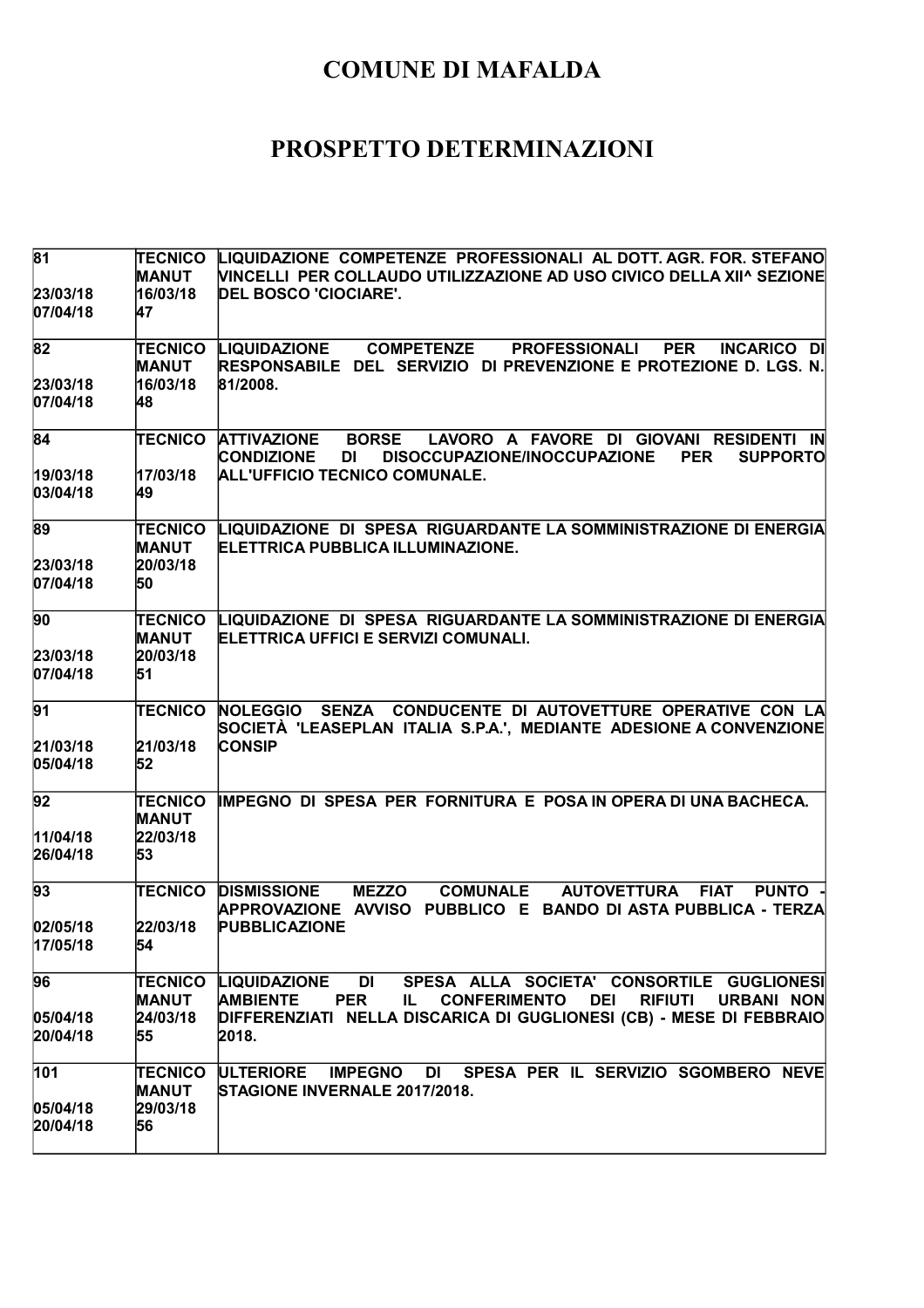| 104                  | TECNICO                        | IMPEGNO E LIQUIDAZIONE CANONE PER CONCESSIONE DI DERIVAZIONE                                                                                               |
|----------------------|--------------------------------|------------------------------------------------------------------------------------------------------------------------------------------------------------|
|                      | <b>MANUT</b>                   | ACQUE ANNO 2018 A FAVORE DELLA REGIONE MOLISE - UTILIZZAZIONE<br>DEMANIO IDRICO - SERVIZIO TESORERIA.                                                      |
| 11/04/18<br>26/04/18 | 04/04/18<br>57                 |                                                                                                                                                            |
| 107                  | TECNICO                        | LIQUIDAZIONE CANONE ALLA DITTA ECOGREEN S.R.L. PER IL SERVIZIO DI                                                                                          |
|                      | <b>MANUT</b>                   | GESTIONE E MANUTENZIONE IMPIANTI DI DEPURAZIONE E SOLLEVAMENTO                                                                                             |
| 11/04/18             | 05/04/18                       | DELLE ACQUE REFLUE URBANE.                                                                                                                                 |
| 26/04/18             | 58                             |                                                                                                                                                            |
| 108                  | <b>TECNICO</b><br><b>MANUT</b> | IMPEGNO DI SPESA FORNITURA PNEUMATICI PER SCUOLABUS.                                                                                                       |
| 11/04/18             | 05/04/18                       |                                                                                                                                                            |
| 26/04/18             | 59                             |                                                                                                                                                            |
| 109                  | <b>TECNICO</b><br><b>MANUT</b> | LIQUIDAZIONE DI SPESA UTENZE COMUNALI FATTURE GAS METANO.                                                                                                  |
| 07/05/18             | 05/04/18                       |                                                                                                                                                            |
| 22/05/18             | 60                             |                                                                                                                                                            |
| 113                  | <b>TECNICO</b><br><b>MANUT</b> | LIQUIDAZIONE DI SPESA AL LAVORATORE SOCIALMENTE UTILE SIG. DEL<br>NERO DIEGO - MESE DI MARZO 2018.                                                         |
| 11/04/18             | 06/04/18                       |                                                                                                                                                            |
| 26/04/18             | 61                             |                                                                                                                                                            |
| 114                  | <b>TECNICO</b><br><b>MANUT</b> | <b>IMPEGNO DI SPESA PER VERSAMENTO DIRITTI DI SEGRETERIA MUD.</b>                                                                                          |
| 11/04/18             | 06/04/18                       |                                                                                                                                                            |
| 26/04/18             | 62                             |                                                                                                                                                            |
| 116                  | <b>TECNICO</b>                 | <b>FINALE</b><br><b>APPROVAZIONE</b><br><b>CONTABILITA'</b><br>LAVORI DI REALIZZAZIONE<br>DELL'EDIFICIO SCOLASTICO - SCUOLA MATERNA, ELEMENTARE E MEDIA DI |
|                      | 9/04/18<br>63                  | VIA PASCOLI - LIQUIDAZIONE ONORARIO TECNICO RELATIVO ALLA D.L. E<br>REDAZIONE DELLA PERIZIA DI VARIANTE E SUPPLETIVA                                       |
| 118                  | <b>TECNICO</b><br><b>MANUT</b> | LIQUIDAZIONE DI SPESA PER IL SERVIZIO DI MANUTENZIONE ORDINARIA<br>DELLE STRUTTURE E INFRASTRUTTURE COMUNALI.                                              |
| 12/04/18             | 12/04/18                       |                                                                                                                                                            |
| 27/04/18             | 64                             |                                                                                                                                                            |
| 121                  | <b>TECNICO</b>                 | CONFERIMENTO INCARICO PROFESSIONALE FRAZIONAMENTO DELLE AREE<br>OCCUPATE IN SEGUITO ALL'ESECUZIONE DEI LAVORI DI MESSA IN                                  |
| 21/04/18             | 14/04/18                       | SICUREZZA DELL'INNESTO DI VIA EMILIA CON LA S.P. RIPALTINA N. 81                                                                                           |
| 07/05/18             | 65                             |                                                                                                                                                            |
| 125                  | <b>TECNICO</b>                 | BORSE LAVORO A FAVORE DI GIOVANI RESIDENTI IN CONDIZIONE DI                                                                                                |
|                      |                                | DISOCCUPAZIONE/INOCCUPAZIONE PER SUPPORTO ALL'UFFICIO TECNICO                                                                                              |
| 21/04/18<br>07/05/18 | 20/04/18<br>66                 | COMUNALE - LIQUIDAZIONE DI SPESA.                                                                                                                          |
|                      |                                |                                                                                                                                                            |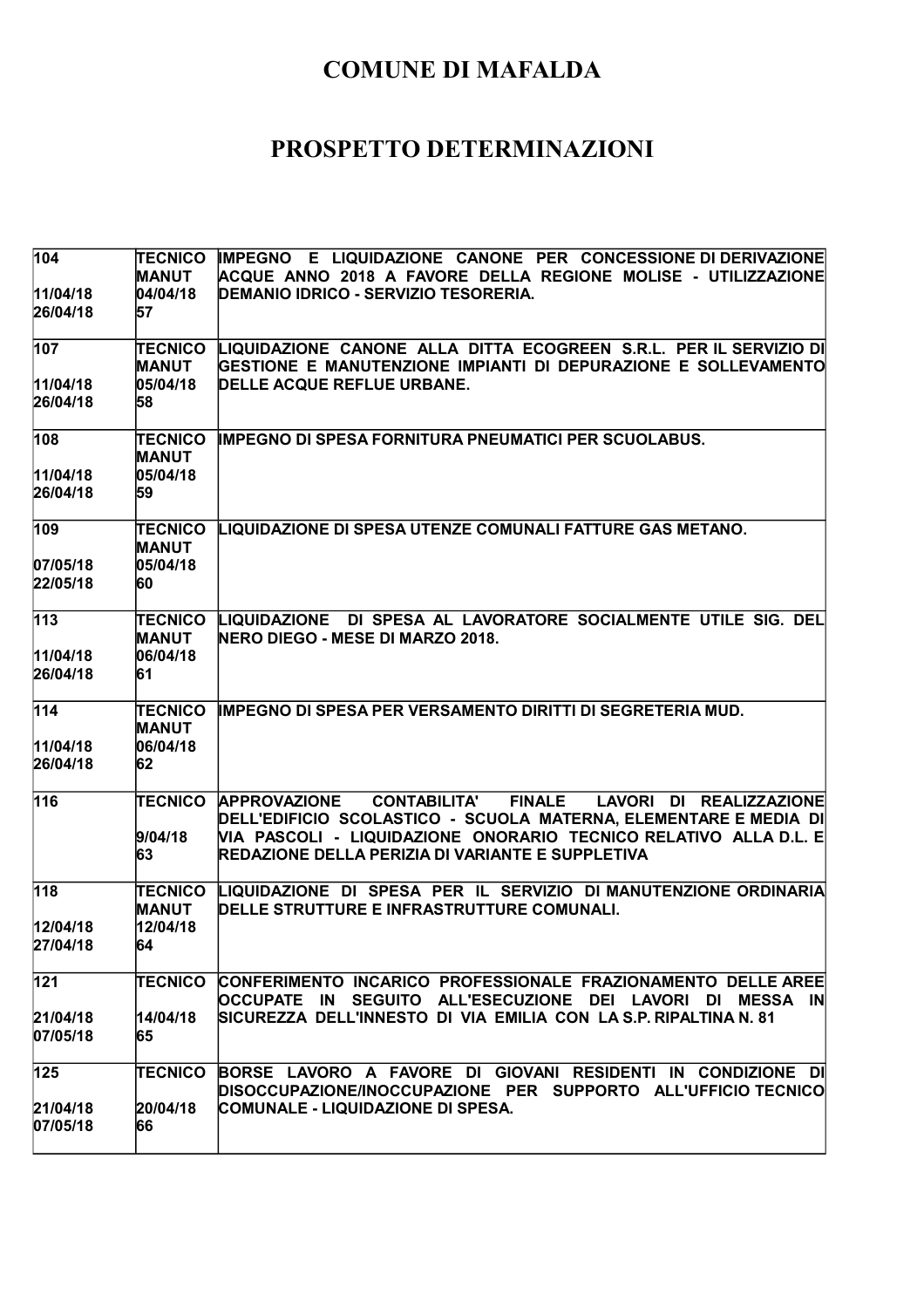| 128                  | TECNICO                        | <b>ATTIVAZIONE</b><br><b>BORSE</b><br>LAVORO A FAVORE DI GIOVANI RESIDENTI IN<br><b>CONDIZIONE</b><br><b>DI</b><br><b>DISOCCUPAZIONE/INOCCUPAZIONE</b><br><b>PER</b><br><b>SUPPORTO</b>    |
|----------------------|--------------------------------|--------------------------------------------------------------------------------------------------------------------------------------------------------------------------------------------|
| 21/04/18<br>07/05/18 | 21/04/18<br>67                 | <b>ALL'UFFICIO TECNICO COMUNALE.</b>                                                                                                                                                       |
| 129                  | TECNICO<br><b>MANUT</b>        | SPESA ALLA SOCIETA' CONSORTILE GUGLIONESI<br><b>LIQUIDAZIONE</b><br>DI<br><b>DEI</b><br><b>AMBIENTE</b><br><b>PER</b><br><b>CONFERIMENTO</b><br><b>RIFIUTI</b><br><b>URBANI NON</b><br>IL. |
| 07/05/18<br>22/05/18 | 21/04/18<br>68                 | DIFFERENZIATI NELLA DISCARICA DI GUGLIONESI (CB) - MESE DI MARZO 2018.                                                                                                                     |
| 134                  | TECNICO<br><b>MANUT</b>        | <b>UTENZE</b><br><b>COMUNALI E SCUOLE</b><br><b>LIQUIDAZIONE</b><br><b>SPESE</b><br><b>TELEFONICHE</b><br><b>RELATIVE AL TERZO BIMESTRE 2018.</b>                                          |
| 21/05/18<br>05/06/18 | 30/04/18<br>69                 |                                                                                                                                                                                            |
| 135                  | TECNICO                        | E<br><b>IMPEGNO</b><br><b>LIQUIDAZIONE</b><br>DI<br><b>SPESA</b><br><b>ULTERIORE</b><br><b>ACCONTO</b><br>ACQUISIZIONE IMMOBILI NECESSARI PER LAVORI DI MESSA IN SICUREZZA                 |
| 14/05/18<br>29/05/18 | 30/04/18<br>70                 | VIABILITA'<br>DI COLLEGAMENTO STRADALE DA VIA COSTARELLA A LARGO<br><b>NEVIERA</b>                                                                                                         |
| 136                  | <b>TECNICO</b>                 | APPROVAZIONE AVVISO PER LA CONCESSIONE IN LOCAZIONE DELL' EX<br>EDIFICIO SCOLASTICO DI VIA EMILIA DA DESTINARE A CASA DI RIPOSO PER                                                        |
| 07/05/18<br>22/05/18 | 02/05/18<br>71                 | <b>ANZIANI</b>                                                                                                                                                                             |
| 137                  | TECNICO<br><b>MANUT</b>        | <b>IMPEGNO DI SPESA PER ACQUISTO PIANTINE ORNAMENTALI.</b>                                                                                                                                 |
| 07/05/18<br>22/05/18 | 02/05/18<br>72                 |                                                                                                                                                                                            |
| 139                  | TECNICO                        | SERVIZIO NOLEGGIO ARREDI PER UFFICI COMUNALI PER LA DURATA DI ANNI<br>QUATTRO CON RISCATTO FINALE - LIQUIDAZIONE 7º RATA TRIMESTRALE                                                       |
| 26/05/18<br>11/06/18 | 03/05/18<br>73                 | <b>POSTICIPATA</b>                                                                                                                                                                         |
| 140                  | <b>TECNICO</b><br><b>MANUT</b> | SPESA PER IL SERVIZIO SGOMBERO NEVE STAGIONE<br><b>LIQUIDAZIONE</b><br>DI<br><b>INVERNALE 2017/2018.</b>                                                                                   |
| 12/05/18<br>28/05/18 | 05/05/18<br>74                 |                                                                                                                                                                                            |
| 141                  | TECNICO<br><b>MANUT</b>        | LIQUIDAZIONE DI SPESA UTENZE COMUNALI FATTURE ACQUA - SECONDO<br><b>SEMESTRE 2016.</b>                                                                                                     |
| 17/05/18<br>01/06/18 | 08/05/18<br>75                 |                                                                                                                                                                                            |
| 142                  | <b>TECNICO</b><br><b>MANUT</b> | LIQUIDAZIONE DI SPESA UTENZE COMUNALI FATTURE ACQUA - PRIMO<br><b>SEMESTRE 2017.</b>                                                                                                       |
| 26/07/18<br>10/08/18 | 08/05/18<br>76                 |                                                                                                                                                                                            |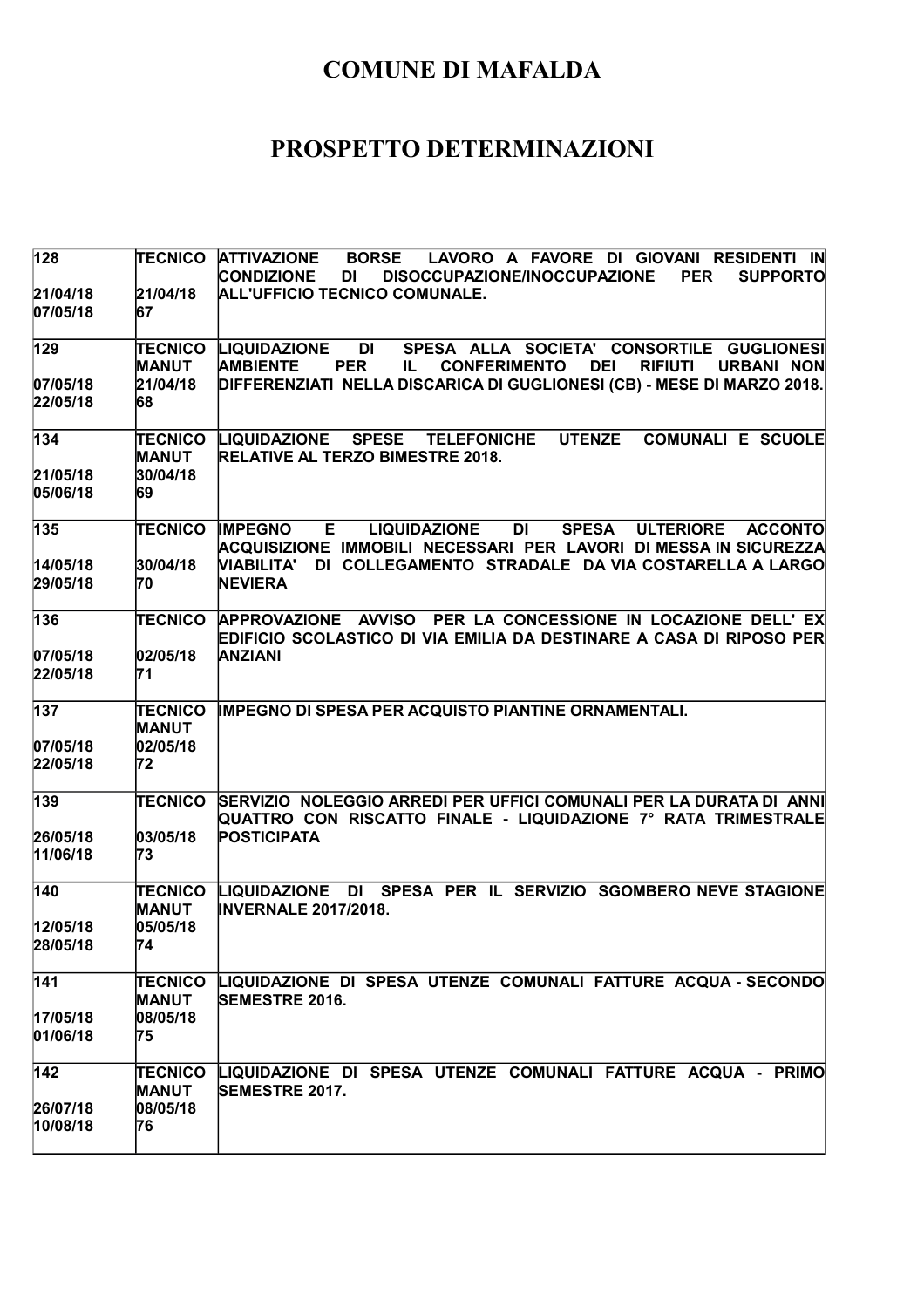| $\overline{143}$     | <b>TECNICO</b><br><b>MANUT</b> | LIQUIDAZIONE DI SPESA RIGUARDANTE LA SOMMINISTRAZIONE DI ENERGIA<br>ELETTRICA PUBBLICA ILLUMINAZIONE.                                                                                                               |
|----------------------|--------------------------------|---------------------------------------------------------------------------------------------------------------------------------------------------------------------------------------------------------------------|
| 12/05/18<br>28/05/18 | 08/05/18<br>77                 |                                                                                                                                                                                                                     |
| 144                  | <b>TECNICO</b><br><b>MANUT</b> | LIQUIDAZIONE DI SPESA RIGUARDANTE LA SOMMINISTRAZIONE DI ENERGIA<br>ELETTRICA UFFICI E SERVIZI COMUNALI.                                                                                                            |
| 12/05/18<br>28/05/18 | 08/05/18<br>78                 |                                                                                                                                                                                                                     |
| 152                  | <b>TECNICO</b><br><b>MANUT</b> | LIQUIDAZIONE DI SPESA AL LAVORATORE SOCIALMENTE UTILE SIG. DEL<br>NERO DIEGO - MESE DI APRILE 2018.                                                                                                                 |
| 17/05/18<br>01/06/18 | 11/05/18<br>79                 |                                                                                                                                                                                                                     |
| 153                  | TECNICO<br><b>MANUT</b>        | <b>IMPEGNO</b><br>DI SPESA PER LAVORI DI MANUTENZIONE STRAORDINARIA<br>DELL'IMMOBILE COMUNALE ADIBITO A CASERMA CARABINIERI.                                                                                        |
| 17/05/18<br>01/06/18 | 12/05/18<br>80                 |                                                                                                                                                                                                                     |
| 158                  | <b>TECNICO</b>                 | INTERVENTI PER MIGLIORARE L'EFFICIENZA DELLE RETI IDRICHE COMUNALI<br>ACQUAVIVA COLLECROCE, CASTELMAURO, GUARDIALFIERA,<br>DI                                                                                       |
|                      | 16/05/18<br>81                 | LUPARA, MAFALDA, MONTEMITRO, PALATA, SAN FELICE DEL MOLISE E<br>TAVENNA - RETTIFICA QUADRO ECONOMICO                                                                                                                |
| 159                  | <b>TECNICO</b>                 | APPROVAZIONE E LIQUIDAZIONE CERTIFICATO DI PAGAMENTO N. 1 DEI<br>SERVIZI TECNICI CHE CONCORRONO AL RAGGIUNGIMENTO DEGLI OBBIETTIVI                                                                                  |
| 11/9/18<br>26/9/18   | 16/05/18<br>82                 | DI 'INTERVENTI PER MIGLIORARE L'EFFICIENZA DELLE RETI IDRICHE<br>COMUNALI DI ACQUAVIVA COLLECROCE, CASTELMAURO, GUARDIALFIERA,<br>MAFALDA, MONTEMITRO, PALATA, SAN FELICE DEL MOLISE E<br>LUPARA,<br><b>TAVENNA</b> |
| 160                  | <b>TECNICO</b>                 | <b>INTERVENTO PER</b><br>MIGLIORARE L'EFFICIENZA DELLE RETI IDRICHE DEI<br>COMUNI DI ACQUAVIVA COLLECROCE, CASTELMAURO,GUARDIALFIERA,                                                                               |
| 15/9/18<br>01/10/18  | 16/05/18<br>83                 | LUPARA, MAFALDA, MONTEMITRO, PALATA, SAN-FELICE DEL MOLISE E<br>TAVENNA - APPROVAZIONE E LIQUIDAZIONE 2° S.A.L.                                                                                                     |
| 161                  | <b>TECNICO</b>                 | LIQUIDAZIONE ACCONTO DELLA QUOTA PARTE DELL'ONORARIO TECNICO<br>RELATIVA ALL'ACCONTO DELLA DIREZIONE DEI LAVORI DI 'INTERVENTI PER                                                                                  |
| 15/9/18<br>01/10/18  | 16/05/18<br>84                 | MIGLIORARE L'EFFICIENZA DELLE RETI IDRICHE COMUNALI DI ACQUAVIVA<br>CASTELMAURO, GUARDIALFIERA, LUPARA,<br>COLLECROCI,<br><b>MAFALDA,</b><br>MONTEMITRO, PALATA, SAN FELICE DEL MOLISE E TAVENNA                    |
| 162                  | TECNICO                        | <b>AFFIDAMENTO</b><br><b>LAVORI</b><br>DI<br><b>MANUTENZIONE</b><br><b>RIPRISTINO</b><br>E.<br>DELL'IMPIANTO DI PUBBLICA ILLUMINAZIONE                                                                              |
| 18/05/18<br>04/06/18 | 16/05/18<br>85                 |                                                                                                                                                                                                                     |
| 165                  | TECNICO                        | BORSE LAVORO A FAVORE DI GIOVANI RESIDENTI IN CONDIZIONE DI<br>DISOCCUPAZIONE/INOCCUPAZIONE PER SUPPORTO ALL'UFFICIO TECNICO                                                                                        |
| 24/05/18<br>08/06/18 | 23/05/18<br>86                 | COMUNALE - LIQUIDAZIONE DI SPESA.                                                                                                                                                                                   |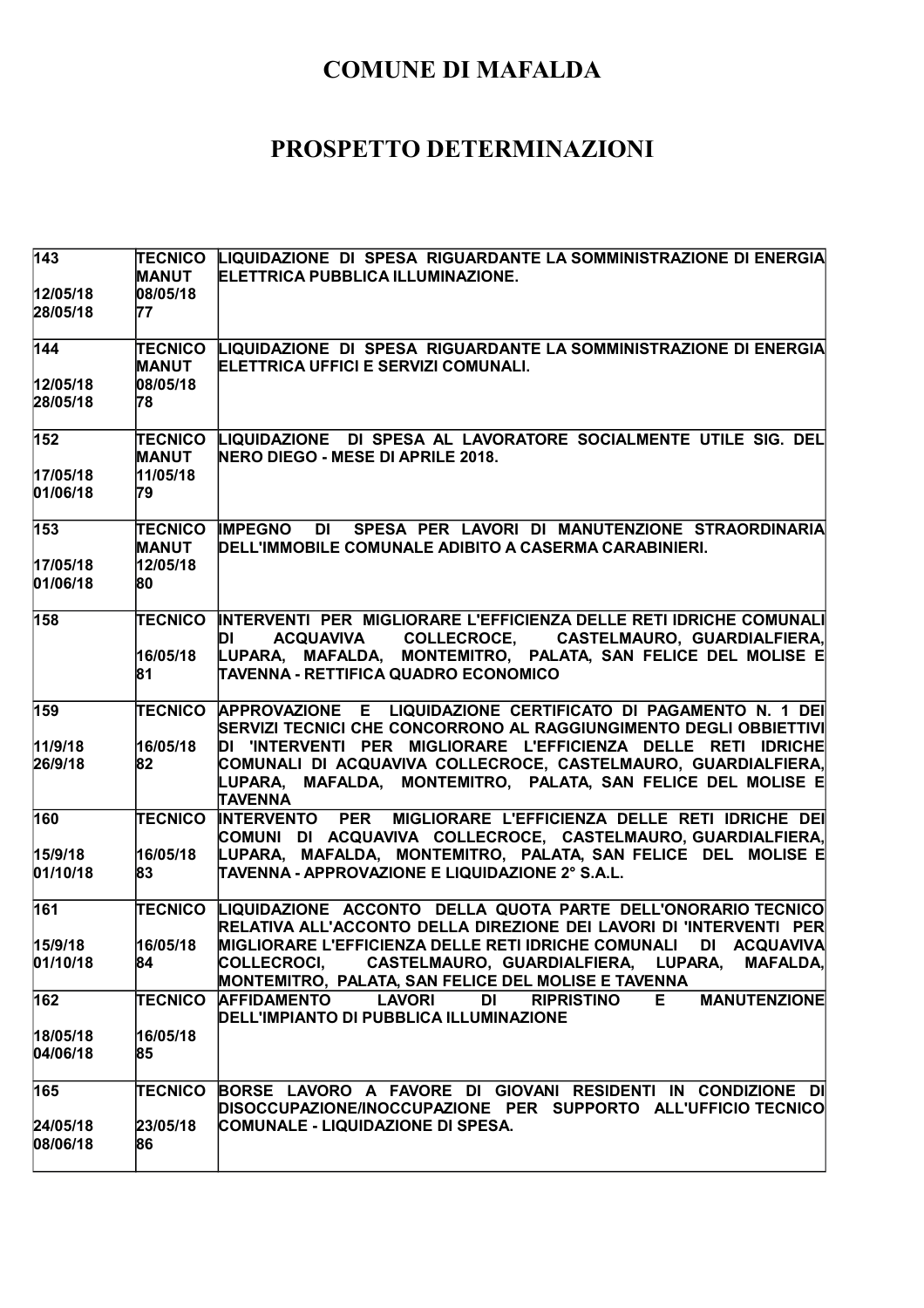| 168                  | TECNICO                 | LAVORO A FAVORE DI GIOVANI RESIDENTI IN<br><b>ATTIVAZIONE</b><br><b>BORSE</b><br><b>CONDIZIONE</b><br><b>SUPPORTO</b><br><b>DI</b><br>DISOCCUPAZIONE/INOCCUPAZIONE<br><b>PER</b>                                                                                                                                                                       |
|----------------------|-------------------------|--------------------------------------------------------------------------------------------------------------------------------------------------------------------------------------------------------------------------------------------------------------------------------------------------------------------------------------------------------|
| 24/05/18<br>08/06/18 | 23/05/18<br>87          | <b>ALL'UFFICIO TENCICO COMUNALE.</b>                                                                                                                                                                                                                                                                                                                   |
| 169                  | TECNICO<br><b>MANUT</b> | DI<br>SPESA ALLA SOCIETA' CONSORTILE GUGLIONESI<br>LIQUIDAZIONE<br><b>PER</b><br><b>DEI</b><br><b>RIFIUTI</b><br><b>AMBIENTE</b><br><b>CONFERIMENTO</b><br><b>URBANI NON</b><br>IL.                                                                                                                                                                    |
| 04/06/18<br>19/06/18 | 24/05/18<br>88          | DIFFERENZIATI NELLA DISCARICA DI GUGLIONESI (CB) - MESE DI APRILE 2018.                                                                                                                                                                                                                                                                                |
| 171                  | <b>TECNICO</b>          | SERVIZIO DI CONFERIMENTO E SMALTIMENTO DI RIFIUTI MISTI DERIVANTI<br><b>PICCOLE</b><br>MANUTENZIONE, RICOSTRUZIONE E<br><b>ATTIVITÀ</b><br>DI<br><b>DA</b>                                                                                                                                                                                             |
| 28/05/18<br>12/06/18 | 25/05/18<br>89          | DEMOLIZIONE (CODICE CER 17.09.04.), DIVERSI DA QUELLI DI CUI ALLE VOCI<br>17.09.01., 17.09.02., 17.09.03.                                                                                                                                                                                                                                              |
| 172                  | <b>TECNICO</b>          | IMPEGNO DI SPESA FORNITURA MATERIALE PER LA MANUTENZIONE ED IL<br>MANTENIMENTO DELLE STRUTTURE ED INFRASTRUTTURE COMUNALI                                                                                                                                                                                                                              |
| 28/05/18<br>12/06/18 | 26/05/18<br>90          |                                                                                                                                                                                                                                                                                                                                                        |
| 174                  | <b>TECNICO</b>          | LIQUIDAZIONE LAVORI DI RIPRISTINO E MANUTENZIONE DELL'IMPIANTO<br>DI PUBBLICA ILLUMINAZIONE                                                                                                                                                                                                                                                            |
| 01/06/18<br>16/06/18 | 26/05/18<br>91          |                                                                                                                                                                                                                                                                                                                                                        |
| 175                  | <b>TECNICO</b>          | LIQUIDAZIONE<br><b>DI</b><br><b>SPESA</b><br><b>FORNITURA</b><br><b>MATERIALE</b><br>PER LA<br><b>MANUTENZIONE</b><br><b>ED</b><br>DELLE STRUTTURE ED<br>IL.<br><b>MANTENIMENTO</b>                                                                                                                                                                    |
| 01/06/18<br>16/06/18 | 28/05/18<br>92          | <b>INFRASTRUTTURE COMUNALI.</b>                                                                                                                                                                                                                                                                                                                        |
| 177                  | TECNICO                 | AFFIDAMENTO SERVIZIO DI PUBBLICAZIONE DEL BANDO DI GARA PER<br><b>DELLA</b><br><b>PROGETTAZIONE</b><br><b>ESECUTIVA,</b><br><b>PREVIA</b><br><b>L'AFFIDAMENTO</b>                                                                                                                                                                                      |
| 01/06/18<br>16/06/18 | 29/05/18<br>93          | <b>ACQUISIZIONE</b><br><b>DELLA</b><br><b>PROGETTAZIONE</b><br><b>DEFINITIVA,</b><br><b>DELLA</b><br><b>COSTRUZIONE</b><br><b>GESTIONE</b><br><b>DEI</b><br><b>LAVORI</b><br>PULIZIA ARGINI E<br>E.<br>DI<br>RISAGOMATURA DELL'ALVEO DEL FIUME TRIGNO                                                                                                  |
| 178                  | <b>TECNICO</b>          | A CONTRARRE<br><b>DETERMINA</b><br><b>AFFIDAMENTO</b><br><b>DELLA</b><br><b>PROGETTAZIONE</b><br><b>ESECUTIVA,</b><br>PREVIA ACQUISIZIONE DELLA PROGETTAZIONE DEFINITIVA,                                                                                                                                                                              |
| 04/06/18<br>19/06/18 | 29/05/18<br>94          | DELLA COSTRUZIONE E GESTIONE DEI LAVORI DI PULIZIA ARGINI<br>- El<br>RISAGOMATURA DELL'ALVEO DEL FIUME TRIGNO NEL TRATTO RICADENTE<br>NEL TERRITORIO DEL COMUNE DI MAFALDA, MEDIANTE LA PROCEDURA DI<br>FINANZA DI PROGETTO CON DIRITTO DI PRELAZIONE<br><b>DEL</b><br>DA<br><b>PARTE</b><br>PROMOTORE (ART. 183 COMMA 15 DEL D.LGS. 18/04/2016, N 50) |
| 179                  | <b>TECNICO</b>          | <b>IMPEGNO DI SPESA PER LA REVISIONE DELLO SCUOLABUS.</b>                                                                                                                                                                                                                                                                                              |
| 08/06/18<br>23/06/18 | 31/05/18<br>95          |                                                                                                                                                                                                                                                                                                                                                        |
| 181                  | TECNICO                 | MESSA IN SICUREZZA E RIPRISTINO FUNZIONALE DELLA STRADA PIANO<br>DEL MOLINO E DELLA STRADA DI COLLEGAMENTO CENTRO ABITATO                                                                                                                                                                                                                              |
| 22/9/18<br>08/10/18  | 01/06/18<br>96          | RIPALTA VECCHIA - AFFIDAMENTO LAVORI IN ECONOMIA SPOSTAMENTO PALO<br>TELEFONICO E RIPRISTINO CANALE RACCOLTA                                                                                                                                                                                                                                           |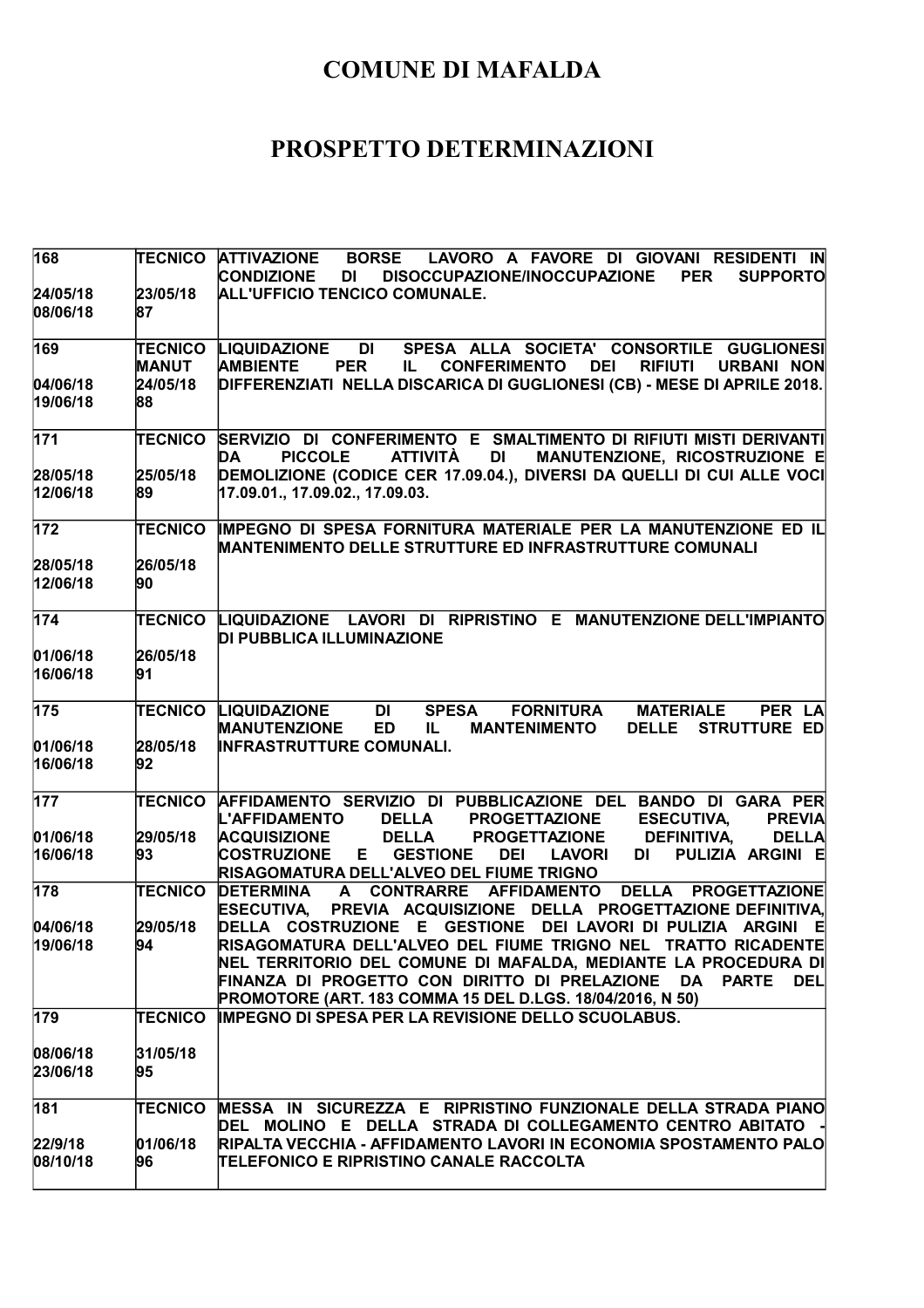| 183                  | TECNICO                        | APPROVAZIONE VERBALE APERTURA BUSTE PER<br><b>LA</b><br><b>DOMANDA DI</b><br><b>PARTECIPAZIONE</b><br>ALLA PROCEDURA APERTA PER L'ASSEGNAZIONE DI |
|----------------------|--------------------------------|---------------------------------------------------------------------------------------------------------------------------------------------------|
| 04/06/18<br>19/06/18 | 01/06/18<br>97                 | LOCAZIONE DELL'EX EDIFICIO SCOLASTICO DI VIA EMILIA DA DESTINARE A<br>CASA DI RIPOSO PER ANZIANI.                                                 |
| 184                  | <b>TECNICO</b>                 | <b>IMPEGNO DI SPESA PER ACQUISTO CARBURANTE AUTOMEZZI COMUNALI</b>                                                                                |
| 08/06/18<br>23/06/18 | 01/06/18<br>98                 |                                                                                                                                                   |
| 185                  | <b>TECNICO</b>                 | <b>PER</b><br>MIGLIORARE L'EFFICIENZA DELLE RETI IDRICHE DEI<br><b>INTERVENTO</b><br>COMUNI DI ACQUAVIVA COLLECROCE, CASTELMAURO, GUARDIALFIERA,  |
| 04/06/18<br>16/06/18 | 01/06/18<br>99                 | LUPARA, MAFALDA, MONTEMITRO, PALATA, SAN FELICE DEL MOLISE E<br>TAVENNA - APPROVAZIONE E LIQUIDAZIONE 3° S.A.L.                                   |
| 188                  | <b>TECNICO</b>                 | LIQUIDAZIONE DI SPESA PER IL SERVIZIO DI PULIZIA E MANUTENZIONE<br>DEGLI IMPIANTI SPORTIVI DEI GIARDINI PARCHI ED AIUOLE COMUNALI.                |
| 07/06/18<br>22/06/18 | 05/06/18<br>100                |                                                                                                                                                   |
| 192                  | <b>TECNICO</b>                 | IMPEGNO DI SPESA PER LA REVISIONE AUTO COMUNALE.                                                                                                  |
| 12/06/18<br>27/06/18 | 08/06/18<br>101                |                                                                                                                                                   |
| 198                  | <b>TECNICO</b>                 | SCOLASTICO SCUOLE MATERNE, ELEMENTARI E MEDIE DI VIA<br><b>EDIFICIO</b><br>PASCOLI - LIQUIDAZIONE DIRITTI PRESENTAZIONE SCIA ANTINCENDIO          |
| 13/06/18<br>28/06/18 | 13/06/18<br>102                |                                                                                                                                                   |
| 202                  | <b>TECNICO</b><br><b>MANUT</b> | <b>PER</b><br><b>CONTROLLO</b><br><b>IMPEGNO</b><br>DI<br><b>SPESA</b><br><b>SEMESTRALE,</b><br><b>FORNITURA</b><br><b>ESTINTORE.</b>             |
| 19/06/18<br>04/07/18 | 15/06/18<br>103                |                                                                                                                                                   |
| 204                  | <b>TECNICO</b>                 | IMPEGNO DI SPESA FORNITURA MATERIALE PER LA MANUTENZIONE ED IL<br><b>MANTENIMENTO DELLE STRUTTURE ED INFRASTRUTTURE COMUNALI</b>                  |
| 23/06/18<br>9/07/18  | 16/06/18<br>104                |                                                                                                                                                   |
| 205                  | <b>TECNICO</b><br><b>MANUT</b> | LIQUIDAZIONE DI SPESA AL LAVORATORE SOCIALMENTE UTILE SIG. DEL<br>NERO DIEGO - MESE DI MAGGIO 2018.                                               |
| 23/06/18<br>9/07/18  | 18/06/18<br>105                |                                                                                                                                                   |
| 206                  | <b>TECNICO</b><br><b>MANUT</b> | IMPEGNO DI SPESA PER SERVIZIO DI MANUTENZIONE E RIPARAZIONE<br>AUTOMEZZI COMUNALI.                                                                |
| 27/06/18<br>12/07/18 | 19/06/18<br>106                |                                                                                                                                                   |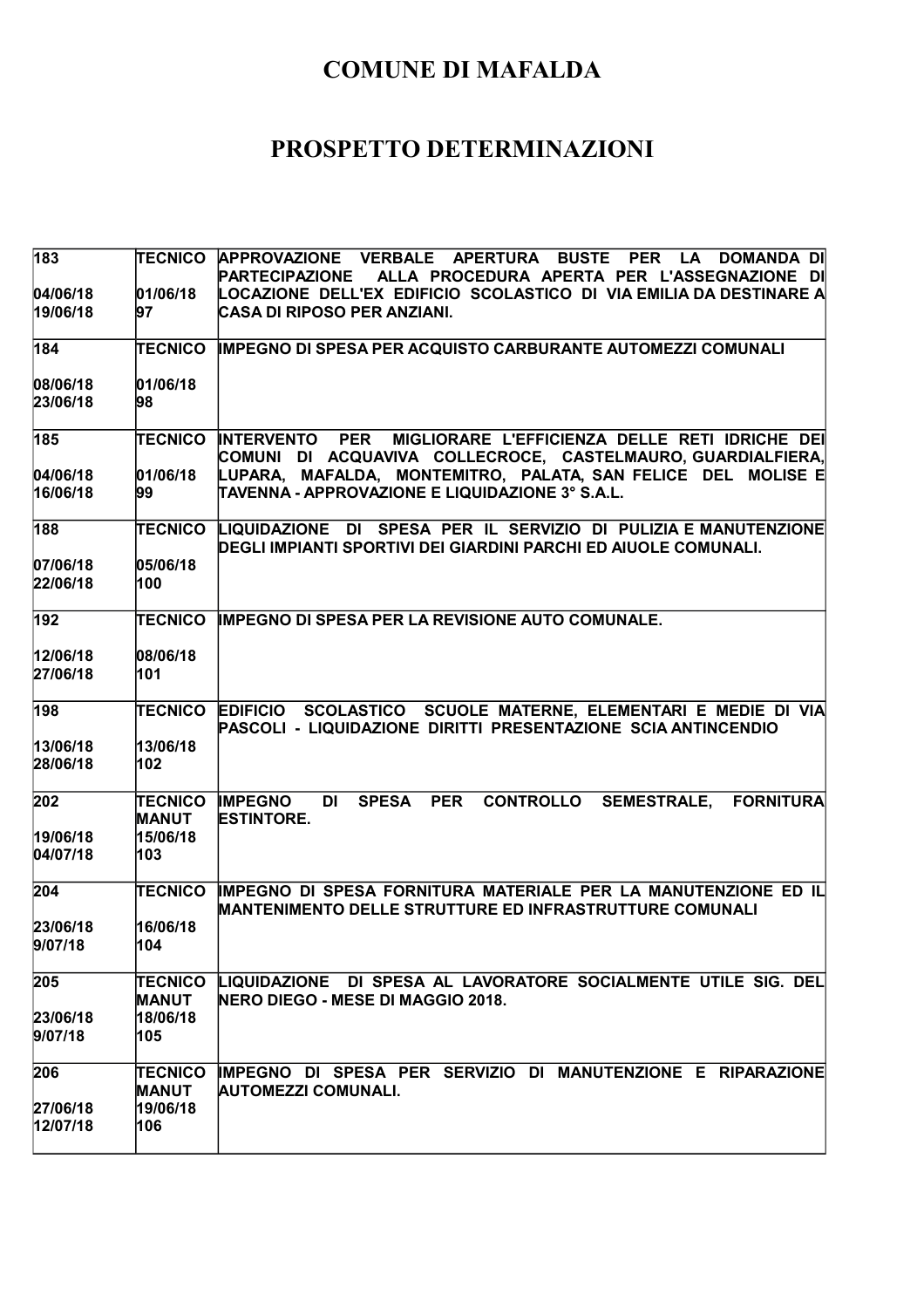| 207                 | <b>TECNICO</b><br><b>MANUT</b> | <b>LIQUIDAZIONE</b><br><b>DI</b><br><b>SPESA</b><br><b>PER</b><br><b>LAVORI</b><br><b>DI</b><br><b>MANUTENZIONE</b><br><b>STRAORDINARIA</b><br><b>DELL'IMMOBILE</b><br><b>COMUNALE</b><br><b>ADIBITO</b><br>A<br><b>CASERMA</b> |
|---------------------|--------------------------------|---------------------------------------------------------------------------------------------------------------------------------------------------------------------------------------------------------------------------------|
| 23/06/18<br>9/07/18 | 19/06/18<br>107                | CARABINIERI.                                                                                                                                                                                                                    |
| 209                 | TECNICO<br><b>MANUT</b>        | DI SPESA COMPENSO A SALDO AL RESPONSABILE DEL<br><b>LIQUIDAZIONE</b><br> TAGLIO DELLA XIII^ SEZIONE DEL BOSCO CIOCIARE' - SIG. SACCHETTI                                                                                        |
| 04/07/18            | 20/06/18                       | <b>GABRIELE.</b>                                                                                                                                                                                                                |
| 19/07/18            | 108                            |                                                                                                                                                                                                                                 |
| 210                 | TECNICO<br><b>MANUT</b>        | DI SPESA PER FORNITURA E POSA IN OPERA DI UNA<br><b>LIQUIDAZIONE</b><br><b>BACHECA.</b>                                                                                                                                         |
| 04/07/18            | 20/06/18                       |                                                                                                                                                                                                                                 |
| 19/07/18            | 109                            |                                                                                                                                                                                                                                 |
| 211                 | <b>TECNICO</b>                 | PSR 2014/2020 - MISURA 4 SOTTOMISURA 4.3 - LAVORI DI RIFACIMENTO<br>DELL'INFRASTRUTTURA VIARIA STRADA DELLE QUOTE DELLE PIANETTE'                                                                                               |
| 23/06/18            | 20/06/18                       | <b>APPROVAZIONE E LIQUIDAZIONE ACCONTO 1° S.A.L.</b>                                                                                                                                                                            |
| 9/07/18             | 110                            |                                                                                                                                                                                                                                 |
| 212                 | <b>TECNICO</b>                 | SALDO DELL'INDENNITÀ PER L'ACQUISIZIONE DELLE AREE NECESSARIE<br>ALLA REALIZZAZIONE DEI LAVORI DI MESSAIN SICUREZZA DELL'INNESTO                                                                                                |
| 23/06/18            | 22/06/18                       | DI VIA EMILIA CON LA S.P. RIPALTINA N. 81                                                                                                                                                                                       |
| 9/07/18             | 111                            |                                                                                                                                                                                                                                 |
| 216                 | TECNICO<br><b>MANUT</b>        | LIQUIDAZIONE DI SPESA UTENZE COMUNALI FATTURE GAS METANO.                                                                                                                                                                       |
| 04/07/18            | 27/06/18                       |                                                                                                                                                                                                                                 |
| 19/07/18            | 112                            |                                                                                                                                                                                                                                 |
| 219                 | <b>TECNICO</b><br><b>MANUT</b> | LIQUIDAZIONE DI SPESA UTENZE COMUNALI FATTURE GAS METANO.                                                                                                                                                                       |
| 04/07/18            | 27/06/18                       |                                                                                                                                                                                                                                 |
| 19/07/18            | 113                            |                                                                                                                                                                                                                                 |
| 220                 | TECNICO<br>MANUT               | LIQUIDAZIONE DI SPESA RIGUARDANTE LA SOMMINISTRAZIONE DI ENERGIA<br><b> ELETTRICA PUBBLICA ILLUMINAZIONE.</b>                                                                                                                   |
| 04/07/18            | 28/06/18                       |                                                                                                                                                                                                                                 |
| 19/07/18            | 114                            |                                                                                                                                                                                                                                 |
| 222                 | <b>TECNICO</b><br><b>MANUT</b> | LIQUIDAZIONE DI SPESA RIGUARDANTE LA SOMMINISTRAZIONE DI ENERGIA<br>ELETTRICA UFFICI E SERVIZI.                                                                                                                                 |
| 23/08/18            | 28/06/18                       |                                                                                                                                                                                                                                 |
| 07/9/18             | 115                            |                                                                                                                                                                                                                                 |
| 225                 | <b>TECNICO</b>                 | <b>EDIFICIO</b><br>SCOLASTICO SCUOLE MATERNE, ELEMENTARI E MEDIE DI VIA<br><b>PASCOLI</b><br><b>LIQUIDAZIONE</b><br><b>COMPETENZE</b><br><b>PROFESSIONALI</b><br><b>PER</b>                                                     |
| 10/11/18            | 29/06/18                       | <b>PRESENTAZIONE SCIA ANTINCENDIO AI VV.FF.</b>                                                                                                                                                                                 |
| 26/11/18            | 116                            |                                                                                                                                                                                                                                 |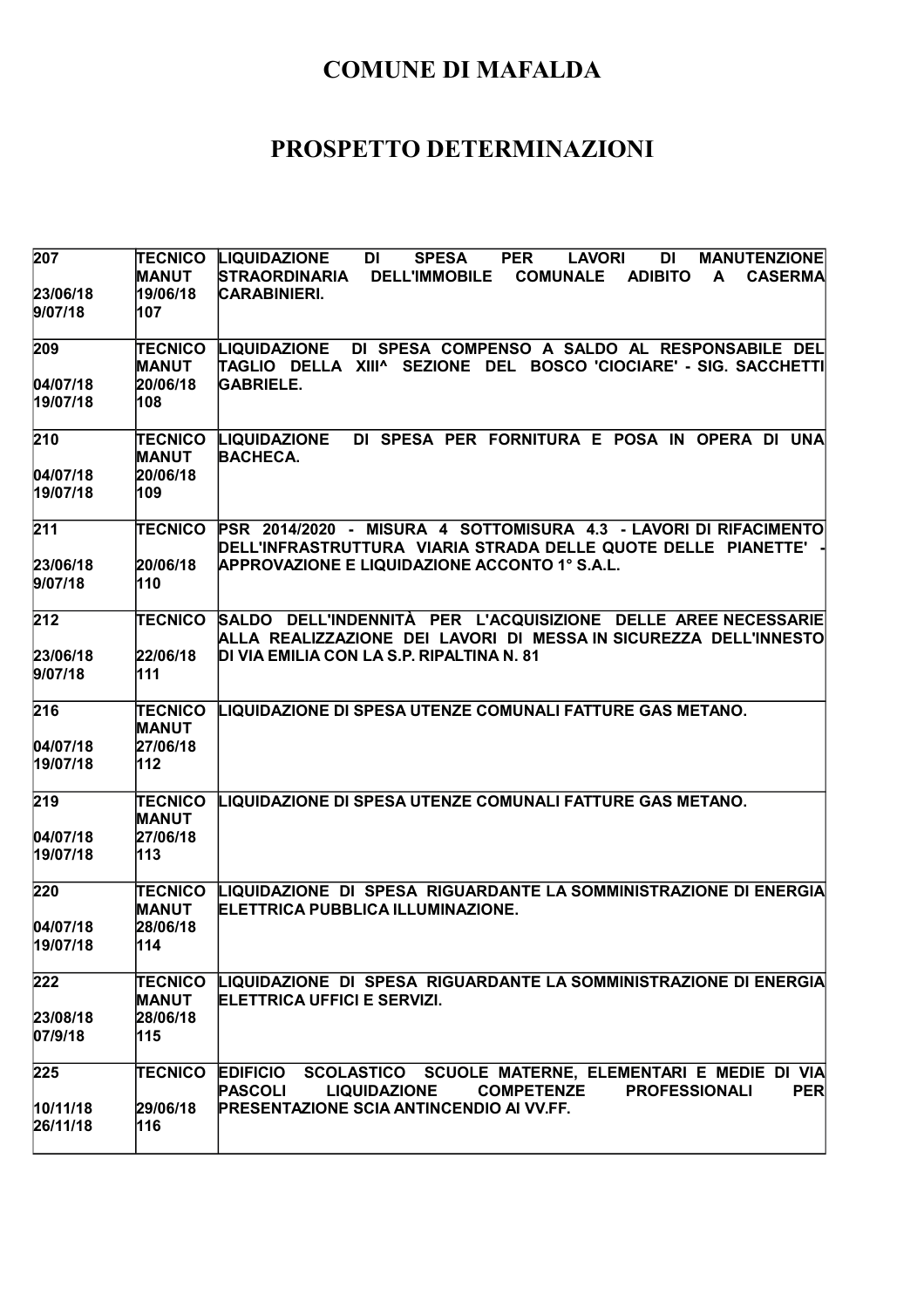| 226                  | <b>TECNICO</b><br>29/06/18     | EDIFICIO SCOLASTICO - SCUOLA MATERNA, ELEMENTARE E MEDIA DI VIA<br>PASCOLI - LIQUIDAZIONE COLLAUDO IMPIANTI                                                                                        |
|----------------------|--------------------------------|----------------------------------------------------------------------------------------------------------------------------------------------------------------------------------------------------|
|                      | 117                            |                                                                                                                                                                                                    |
| 227                  |                                | TECNICO EDIFICIO SCOLASTICO - SCUOLA MATERNA, ELEMENTARE E MEDIA IN VIA<br>PASCOLI LIQUIDAZIONE COLLAUDO STATICO E IL COLLAUDO TECNICO                                                             |
|                      | 30/06/18<br>118                | <b>AMMINISTRATIVO</b>                                                                                                                                                                              |
| 228                  | TECNICO<br><b>MANUT</b>        | <b>LIQUIDAZIONE SPESE</b><br><b>TELEFONICHE</b><br><b>UTENZE</b><br><b>COMUNALI E SCUOLE</b><br><b>FEBBRAIO MARZO 2018 - APRILE MAGGIO 2018.</b>                                                   |
| 9/07/18<br>24/07/18  | 30/06/18<br>119                |                                                                                                                                                                                                    |
| 229                  | <b>MANUT</b>                   | SPESA ALLA SOCIETA' CONSORTILE GUGLIONESI<br>TECNICO LIQUIDAZIONE<br><b>DI</b><br><b>AMBIENTE</b><br><b>CONFERIMENTO</b><br><b>PER</b><br><b>DEI</b><br><b>RIFIUTI</b><br><b>URBANI NON</b><br>IL. |
| 12/07/18<br>27/07/18 | 30/06/18<br>120                | DIFFERENZIATI NELLA DISCARICA DI GUGLIONESI (CB) - MESE DI MAGGIO<br>2018.                                                                                                                         |
| 230                  | TECNICO                        | BORSE LAVORO A FAVORE DI GIOVANI RESIDENTI IN CONDIZIONE DI<br>DISOCCUPAZIONE/INOCCUPAZIONE PER SUPPORTO ALL'UFFICIO TECNICO                                                                       |
| 02/07/18<br>17/07/18 | 30/06/18<br>121                | COMUNALE - LIQUIDAZIONE.                                                                                                                                                                           |
| 232                  | <b>TECNICO</b>                 | IMPEGNO E LIQUIDAZIONE DI SPESA ACQUISTO ANTIVIRUS PER COMPUTER<br><b>COMUNALI</b>                                                                                                                 |
| 07/07/18<br>23/07/18 | 02/07/18<br>122                |                                                                                                                                                                                                    |
| 233                  | <b>TECNICO</b>                 | <b>RETTIFICA DETERMINAZIONE N. 212 DEL 22/06/2018</b>                                                                                                                                              |
| 07/07/18<br>23/07/18 | 02/07/18<br>123                |                                                                                                                                                                                                    |
| 234                  | <b>TECNICO</b><br><b>MANUT</b> | LIQUIDAZIONE DI SPESA RIGUARDANTE LA SOMMINISTRAZIONE DI ENERGIA<br>ELETTRICA UFFICI E SERVIZI COMUNALI.                                                                                           |
| 24/08/18<br>08/9/18  | 03/07/18<br>124                |                                                                                                                                                                                                    |
| 235                  | <b>TECNICO</b>                 | IMPEGNO E LIQUIDAZIONE DI SPESA PER REGISTRAZIONE, VOLTURA,<br><b>TRASCRIZIONE</b><br><b>CONTRATTO</b><br>DI<br><b>COMPRAVENDITA</b><br><b>DELL'AREA</b>                                           |
| 11/07/18<br>26/07/18 | 03/07/18<br>125                | NECESSARIE ALLA REALIZZAZIONE DEI LAVORI DI MESSA IN SICUREZZA<br>DELL'INNESTO DI VIA EMILIA CON LA S.P. RIPALTINA N. 81;                                                                          |
| 236                  | <b>TECNICO</b><br><b>MANUT</b> | LIQUIDAZIONE DI SPESA PER IL SERVIZIO DI MANUTENZIONE ORDINARIA<br>DELLE STRUTTURE E INFRASTRUTTURE COMUNALI.                                                                                      |
| 9/07/18<br>24/07/18  | 05/07/18<br>126                |                                                                                                                                                                                                    |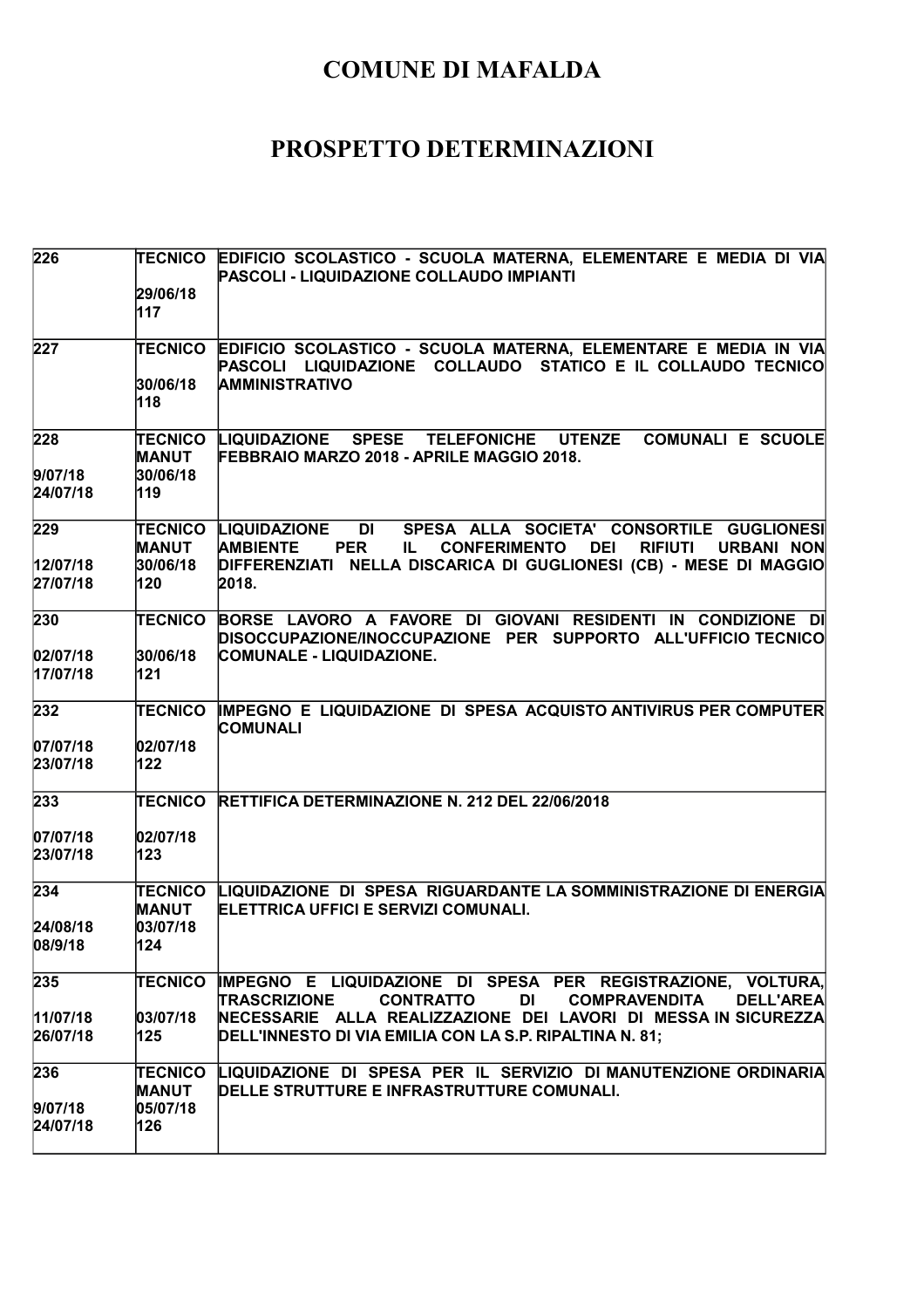| 238                  | <b>TECNICO</b><br><b>MANUT</b> | IMPEGNO E LIQUIDAZIONE DI SPESA PER LA STIPULA DELLA POLIZZA<br><b>ASSICURATIVA AUTOMEZZO COMUNALE.</b>                                                                  |
|----------------------|--------------------------------|--------------------------------------------------------------------------------------------------------------------------------------------------------------------------|
| 23/07/18             | 05/07/18                       |                                                                                                                                                                          |
| 07/08/18             | 127                            |                                                                                                                                                                          |
| 241                  | TECNICO                        | MOLISE 2007-2013 ACQUISTO DI ATTREZZATURE/MEZZI INNOVATIVI<br><b>PAR</b><br>FINALIZZATI ALL'APPLICAZIONE DELLA TARIFFA PUNTUALE<br>E ALLA                                |
| 15/12/18             | 07/07/18                       | <b>TRACCIABILITÀ</b><br><b>DEL</b><br><b>RIFIUTO</b><br>PROGETTI FINALIZZATI<br><b>ALLA</b><br>$\sim$                                                                    |
| 31/12/18             | 128                            | VALORIZZAZIONE DELLA FRAZIONE UMIDA - LIQUIDAZIONE                                                                                                                       |
| 242                  | <b>TECNICO</b><br><b>MANUT</b> | LIQUIDAZIONE DI SPESA AL LAVORATORE SOCIALMENTE UTILE SIG. DEL<br><b>NERO DIEGO - MESE DI GIUGNO 2018.</b>                                                               |
| 12/07/18             | 9/07/18                        |                                                                                                                                                                          |
| 27/07/18             | 129                            |                                                                                                                                                                          |
| 243                  | <b>TECNICO</b><br><b>MANUT</b> | LIQUIDAZIONE DI SPESA PER CONTROLLO SEMESTRALE ESTINTORI E<br><b>FORNITURA ESTINTORE.</b>                                                                                |
| 20/07/18             | 12/07/18                       |                                                                                                                                                                          |
| 04/08/18             | 130                            |                                                                                                                                                                          |
| 244                  | TECNICO                        | AMMODERNAMENTO ED ADEGUAMENTO DEGLI IMPIANTI DI DEPURAZIONE DEI<br>COMUNI DI ACQUAVIVA COLLECROCE, CASTELMAURO,GUARDIALFIERA,                                            |
|                      | 13/07/18                       | LUPARA, MAFALDA, MONTEMITRO, PALATA, SAN FELICE DEL MOLISE E                                                                                                             |
|                      | 131                            | TAVENNA' - SCORPORO COSTO DELLA MANODOPERA                                                                                                                               |
| 246                  | <b>TECNICO</b>                 | DI AMMODERNAMENTO ED ADEGUAMENTO DEGLI IMPIANTI DI<br><b>LAVORI</b><br><b>DEPURAZIONE</b><br><b>DEI</b><br><b>COMUNI</b><br>DI<br><b>ACQUAVIVA</b><br><b>COLLECROCE,</b> |
| 23/02/19             | 13/07/18                       | CASTELMAURO, GUARDIALFIERA, LUPARA, MAFALDA, MONTEMITRO,                                                                                                                 |
| 11/03/19             | 132                            | SAN FELICE DEL MOLISE E TAVENNA - APPROVAZIONE E<br>PALATA,<br>LIQUIDAZIONE 1° S.A.L.                                                                                    |
| 245                  | <b>TECNICO</b><br><b>MANUT</b> | LIQUIDAZIONE DI SPESA PER SERVIZIO DI MANUTENZIONE E RIPARAZIONE<br>AUTOMEZZI COMUNALI.                                                                                  |
| 20/07/18             | 13/07/18                       |                                                                                                                                                                          |
| 04/08/18             | 133                            |                                                                                                                                                                          |
| 248                  | <b>TECNICO</b><br><b>MANUT</b> | <b>SERVIZIO</b><br>DI TRATTAMENTO RSU DIFFERENZIATO - FRAZIONE ORGANICA<br>PRESSO L'IMPIANTO DI COMPOSTAGGIO DI GUGLIONESI AMBIENTE (CB) -                               |
| 02/08/18             | 13/07/18                       | LIQUIDAZIONE ALLA DITTA FOGLIA UMBERTO SRL - MESE DI GENNAIO 2018.                                                                                                       |
| 17/08/18             | 134                            |                                                                                                                                                                          |
| 249                  | TECNICO                        | SERVIZIO DI TRATTAMENTO RSU DIFFERENZIATO - FRAZIONE ORGANICA                                                                                                            |
|                      | <b>MANUT</b>                   | PRESSO L'IMPIANTO DI COMPOSTAGGIO DI GUGLIONESI AMBIENTE (CB) -                                                                                                          |
| 02/08/18<br>17/08/18 | 13/07/18<br>135                | LIQUIDAZIONE ALLA DITTA FOGLIA UMBERTO SRL - MESE DI FEBBRAIO 2018.                                                                                                      |
| 250                  | TECNICO                        | SERVIZIO DI TRATTAMENTO RSU DIFFERENZIATO - FRAZIONE ORGANICA                                                                                                            |
|                      | <b>MANUT</b>                   | PRESSO L'IMPIANTO DI COMPOSTAGGIO DI GUGLIONESI AMBIENTE (CB) -                                                                                                          |
| 02/08/18<br>17/08/18 | 13/07/18<br>136                | LIQUIDAZIONE ALLA DITTA FOGLIA UMBERTO SRL - MESE DI MARZO 2018.                                                                                                         |
|                      |                                |                                                                                                                                                                          |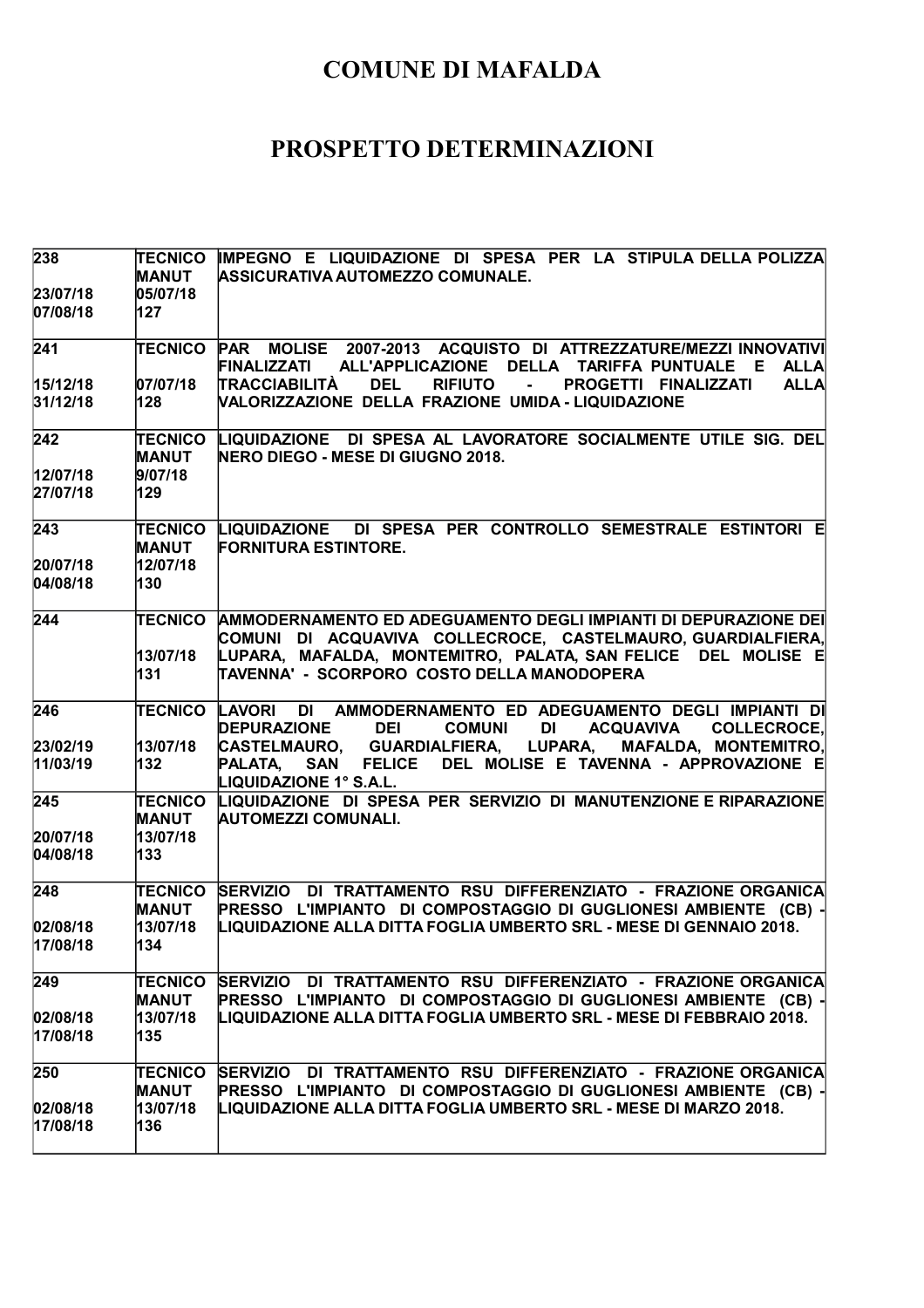| 251                  | <b>TECNICO</b><br><b>MANUT</b>                    | SERVIZIO DI TRATTAMENTO RSU DIFFERENZIATO - FRAZIONE ORGANICA<br>PRESSO L'IMPIANTO DI COMPOSTAGGIO DI GUGLIONESI AMBIENTE (CB) -                                                      |
|----------------------|---------------------------------------------------|---------------------------------------------------------------------------------------------------------------------------------------------------------------------------------------|
| 02/08/18<br>17/08/18 | 16/07/18<br>137                                   | LIQUIDAZIONE ALLA DITTA FOGLIA UMBERTO SRL - MESE DI APRILE 2018.                                                                                                                     |
| 252                  | <b>TECNICO</b><br><b>MANUT</b>                    | SERVIZIO DI TRATTAMENTO RSU DIFFERENZIATO - FRAZIONE ORGANICA<br>PRESSO L'IMPIANTO DI COMPOSTAGGIO DI GUGLIONESI AMBIENTE (CB) -                                                      |
| 02/08/18<br>17/08/18 | 16/07/18<br>138                                   | LIQUIDAZIONE ALLA DITTA FOGLIA UMBERTO SRL - MESE DI MAGGIO 2018.                                                                                                                     |
| 253<br>23/07/18      | <b>TECNICO</b><br><b>MANUT</b><br>16/07/18        | LIQUIDAZIONE<br>DI L<br>SPESA ALLA SOCIETA' CONSORTILE GUGLIONESI<br><b>AMBIENTE</b><br><b>PER</b><br><b>CONFERIMENTO</b><br><b>DEI</b><br><b>RIFIUTI</b><br><b>URBANI NON</b><br>IL. |
| 07/08/18             | 139                                               | DIFFERENZIATI NELLA DISCARICA DI GUGLIONESI (CB) - MESE DI GIUGNO<br>2018.                                                                                                            |
| 254                  | <b>TECNICO</b><br><b>MANUT</b>                    | SERVIZIO DI TRATTAMENTO RSU DIFFERENZIATO - FRAZIONE ORGANICA<br>PRESSO L'IMPIANTO DI COMPOSTAGGIO DI GUGLIONESI AMBIENTE (CB) -                                                      |
| 02/08/18<br>17/08/18 | 16/07/18<br>140                                   | LIQUIDAZIONE ALLA DITTA FOGLIA UMBERTO SRL - MESE DI GIUGNO 2018.                                                                                                                     |
| 257                  | <b>TECNICO</b>                                    | AFFIDAMENTO LAVORI DI MANUTENZIONE DEL MURO SITO IN VIA DELLA<br><b>POSTA</b>                                                                                                         |
| 24/07/18<br>08/08/18 | 18/07/18<br>141                                   |                                                                                                                                                                                       |
| 258                  | TECNICO                                           | LAVORI DI MESSA IN SICUREZZA E RIPRISTINO FUNZIONALE DELLA STRADA<br>PIANO DEL MULINO E DELLA STRADA DI COLLEGAMENTO CENTRO ABITATO                                                   |
| 25/07/18<br>9/08/18  | 18/07/18<br>142                                   | $\vdash$ RIPALTA VECCHIA - LIQUIDAZIONE SALDO 1° S.A.L. ED ULTERIORE ACCONTO<br><b>SPESE TECNICHE</b>                                                                                 |
| 259                  | <b>TECNICO</b>                                    | <b>FORNITURA E</b><br><b>MANUTENZIONE</b><br>LIQUIDARE<br><b>DEL</b><br><b>RISPONDITORE</b><br>AUTOMATICO DEL CENTRALINO TELEFONICO DEL MUNICIPIO DI VIA DELLA                        |
| 24/07/18<br>08/08/18 | 18/07/18<br>143                                   | <b>FERMEZZA N. 5</b>                                                                                                                                                                  |
| 264                  | <b>TECNICO</b>                                    | AMMODERNAMENTO ED ADEGUAMENTO DEGLI IMPIANTI DI DEPURAZIONE DEI<br>COMUNI DI ACQUAVIVA COLLECROCE, CASTELMAURO,GUARDIALFIERA,                                                         |
|                      | 23/07/18<br> 144                                  | LUPARA, MAFALDA, MONTEMITRO, PALATA, SAN FELICE DEL MOLISE E<br>TAVENNA                                                                                                               |
| 268                  | <b>TECNICO</b><br><b>MANUT</b><br>30/07/18<br>145 | LIQUIDAZIONE CANONE ALLA DITTA ECOGREEN S.R.L. PER IL SERVIZIO DI<br>GESTIONE E MANUTENZIONE IMPIANTI DI DEPURAZIONE E SOLLEVAMENTO<br>DELLE ACQUE REFLUE URBANE.                     |
| 269                  | TECNICO<br><b>MANUT</b>                           | LIQUIDAZIONE CANONE ALLA DITTA ECOGREEN S.R.L. PER IL SERVIZIO DI<br>GESTIONE E MANUTENZIONE IMPIANTI DI DEPURAZIONE E SOLLEVAMENTO                                                   |
| 03/08/18<br>18/08/18 | 30/07/18<br>146                                   | DELLE ACQUE REFLUE URBANE.                                                                                                                                                            |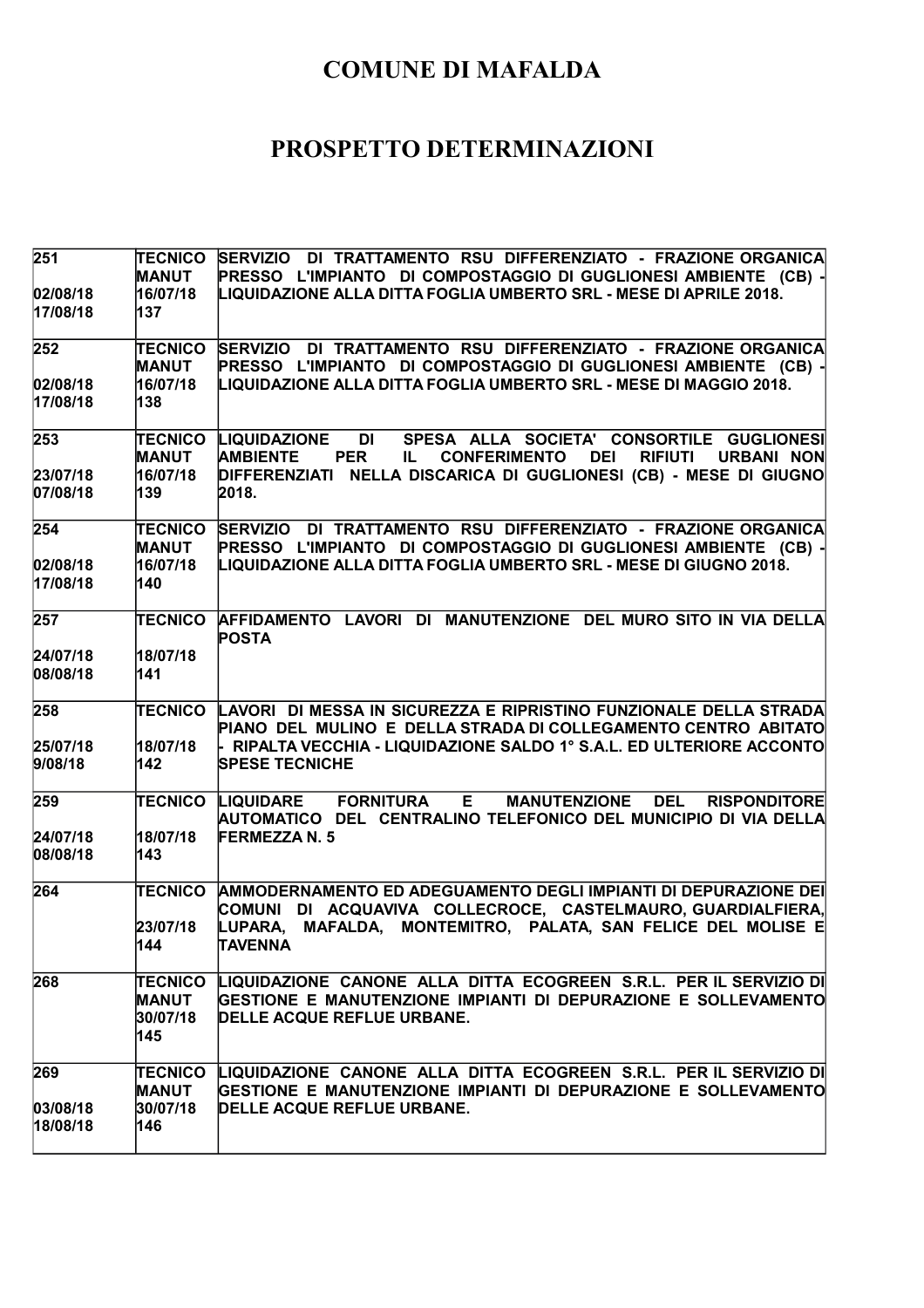| 270                  | <b>TECNICO</b><br>MANUT        | LIQUIDAZIONE DI SPESA PER FORNITURA PNEUMATICI PER SCUOLABUS.                                                                                                                                |
|----------------------|--------------------------------|----------------------------------------------------------------------------------------------------------------------------------------------------------------------------------------------|
| 03/08/18<br>18/08/18 | 31/07/18<br>147                |                                                                                                                                                                                              |
| 274                  | <b>TECNICO</b><br><b>MANUT</b> | <b>IMPEGNO</b><br><b>PER</b><br><b>ACQUISTO</b><br><b>CARBURANTE</b><br><b>AUTOMEZZI</b><br>DI<br><b>SPESA</b><br><b>COMUNALI.</b>                                                           |
| 21/08/18<br>05/9/18  | 07/08/18<br>148                |                                                                                                                                                                                              |
| 280                  | <b>TECNICO</b><br><b>MANUT</b> | LIQUIDAZIONE DI SPESA UTENZE COMUNALI FATTURE GAS METANO.                                                                                                                                    |
| 23/08/18<br>07/9/18  | 22/08/18<br>149                |                                                                                                                                                                                              |
| 281                  | TECNICO<br>MANUT               | SERVIZIO DI TRATTAMENTO RSU DIFFERENZIATO - FRAZIONE ORGANICA<br>PRESSO L'IMPIANTO DI COMPOSTAGGIO DI GUGLIONESI AMBIENTE (CB) -                                                             |
| 27/08/18<br>11/9/18  | 22/08/18<br>150                | LIQUIDAZIONE ALLA DITTA FOGLIA UMBERTO SRL - MESE DI LUGLIO 2018.                                                                                                                            |
| 282                  | TECNICO<br><b>MANUT</b>        | ALLA SOCIETA' CONSORTILEGUGLIONESI<br>LIQUIDAZIONE<br>DI<br><b>SPESA</b><br><b>AMBIENTE</b><br><b>CONFERIMENTO</b><br><b>DEI</b><br><b>RIFIUTI</b><br><b>URBANI NON</b><br><b>PER</b><br>IL. |
| 27/08/18<br>11/9/18  | 22/08/18<br>151                | DIFFERENZIATI NELLA DISCARICA DI GUGLIONESI (CB) - MESE DI LUGLIO<br>2018.                                                                                                                   |
| 283                  | TECNICO<br><b>MANUT</b>        | LIQUIDAZIONE DI SPESA UTENZE COMUNALI FATTURE ACQUA - PRIMO<br><b>SEMESTRE 2018.</b>                                                                                                         |
| 16/11/18<br>01/12/18 | 27/08/18<br>152                |                                                                                                                                                                                              |
| 287                  | TECNICO<br><b>MANUT</b>        | LIQUIDAZIONE SPESE TELEFONICHE UTENZE COMUNALI E SCUOLE GIUGNO<br>E LUGLIO 2018.                                                                                                             |
| 31/08/18<br>15/9/18  | 28/08/18<br>153                |                                                                                                                                                                                              |
| 288                  | <b>TECNICO</b><br>MANUT        | LIQUIDAZIONE DI SPESA RIGUARDANTE LA SOMMINISTRAZIONE DI ENERGIA<br>ELETTRICA PUBBLICA ILLUMINAZIONE.                                                                                        |
| 31/08/18<br>15/9/18  | 28/08/18<br>154                |                                                                                                                                                                                              |
| 289                  | TECNICO<br>MANUT               | LIQUIDAZIONE DI SPESA RIGUARDANTE LA SOMMINISTRAZIONE DI ENERGIA<br>ELETTRICA UFFICI E SERVIZI COMUNALI.                                                                                     |
| 13/10/18<br>29/10/18 | 28/08/18<br>155                |                                                                                                                                                                                              |
| 290                  | TECNICO                        | <b>EDIFICIO</b><br>SCOLASTICO SCUOLA MATERNA, ELEMENTARE E MEDIA DI VIA<br>LIQUIDAZIONE 8° ED ULTIMO S.A.L. - LIQUIDAZIONE STATO<br><b>PASCOLI</b><br>$\blacksquare$                         |
| 04/9/18 <br>19/9/18  | 31/08/18<br>156                | <b>FINALE</b>                                                                                                                                                                                |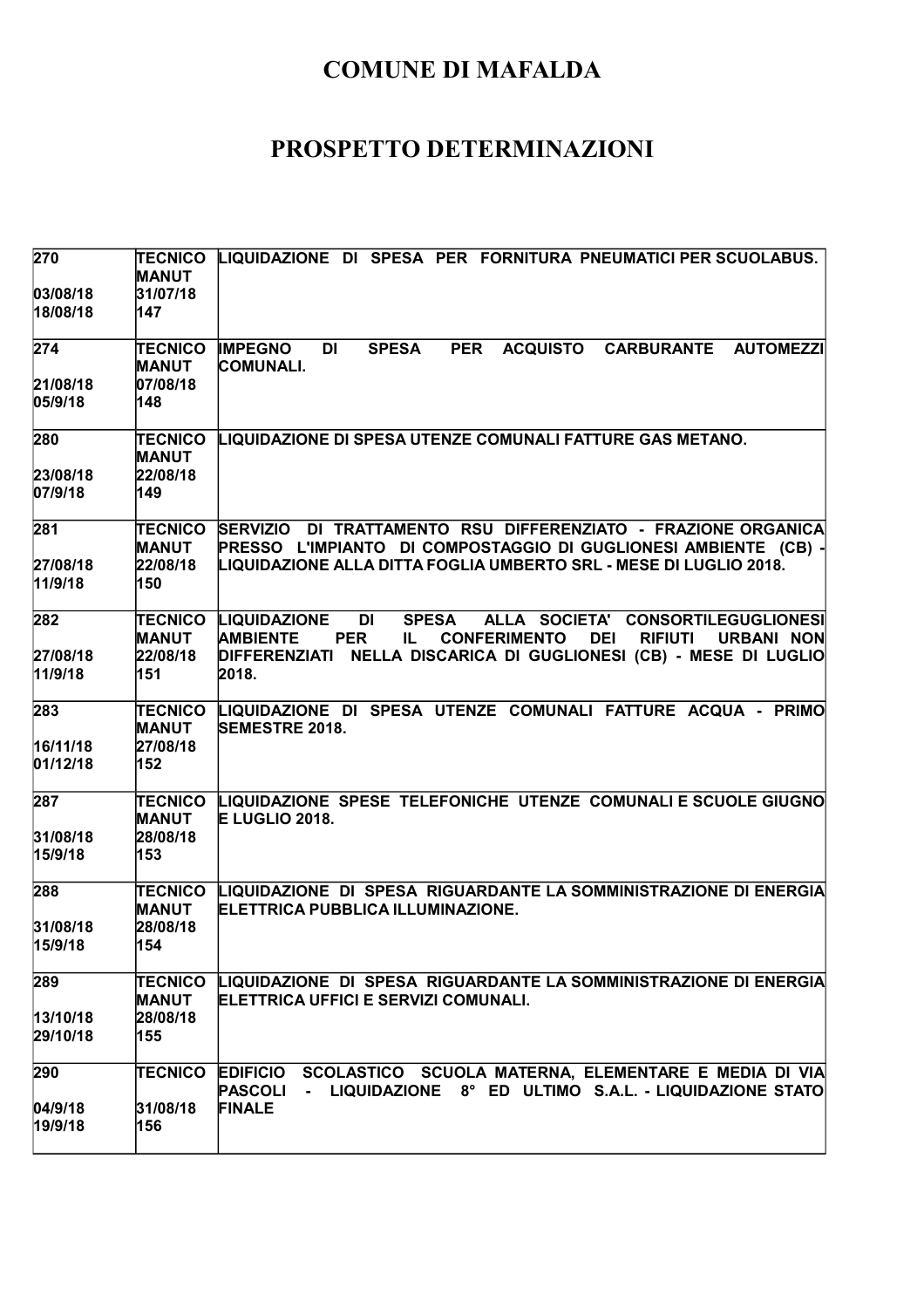| 292                | TECNICO                        | EDIFICIO SCOLASTICO SCUOLE MATERNA, ELEMENTARE E MEDIE DI VIA<br>PASCOLI - LIQUIDAZIONE ARREDI                                                                                     |
|--------------------|--------------------------------|------------------------------------------------------------------------------------------------------------------------------------------------------------------------------------|
| 04/9/18<br>19/9/18 | 31/08/18<br>157                |                                                                                                                                                                                    |
| 293                | <b>TECNICO</b>                 | <b>FORNITURA</b><br>MATERIALE INFORMATICO PER IL NUOVO<br><b>LIQUIDAZIONE</b><br>SCOLASTICO, SCUOLE MATERNE, ELEMENTARI E MEDIE DI VIA<br><b>EDIFICIO</b>                          |
| 04/9/18            | 31/08/18                       | <b>PASCOLI</b>                                                                                                                                                                     |
| 19/9/18            | 158                            |                                                                                                                                                                                    |
| 297                | TECNICO<br><b>MANUT</b>        | LIQUIDAZIONE DI SPESA PER IL RILASCIO CERTIFICATO ANALISI PERCOLATO<br>DISCARICA COMUNALE DISMESSA UBICATA IN LOCALITA' 'COLLE MARIANO'.                                           |
| 10/9/18            | 04/9/18                        |                                                                                                                                                                                    |
| 25/9/18            | 159                            |                                                                                                                                                                                    |
| 299                | <b>TECNICO</b><br><b>MANUT</b> | IMPEGNO E LIQUIDAZIONE DI SPESA PER IL PAGAMENTO DELLA TASSA<br>AUTOMOBILISTICA FIAT PUNTO TARGATO CH 243 AP.                                                                      |
| 06/9/18            | 04/9/18                        |                                                                                                                                                                                    |
| 21/9/18            | 160                            |                                                                                                                                                                                    |
| 300                | <b>TECNICO</b><br><b>MANUT</b> | IMPEGNO DI SPESA<br>RIGUARDANTE LA MANUTENZIONE PROGRAMMATA<br>ALLO SCUOLABUS.                                                                                                     |
| 06/9/18            | 04/9/18                        |                                                                                                                                                                                    |
| 21/9/18            | 161                            |                                                                                                                                                                                    |
| 303                | TECNICO<br><b>MANUT</b>        | <b>PER</b><br><b>IMPEGNO</b><br><b>DI</b><br><b>SPESA</b><br><b>SMALTIMENTO</b><br><b>PERCOLATO</b><br><b>DISCARICA</b><br>COMUNALE DISMESSA UBICATA IN LOCALITA' 'COLLE MARIANO'. |
| 10/9/18            | 05/9/18                        |                                                                                                                                                                                    |
| 25/9/18            | 162                            |                                                                                                                                                                                    |
| 304                | TECNICO<br><b>MANUT</b>        | LIQUIDAZIONE DI SPESA PER IL SERVIZIO DI PULIZIA E MANUTENZIONE<br>DEGLI IMPIANTI SPORTIVI DEI GIARDINI PARCHI ED AIUOLE COMUNALI.                                                 |
| 10/9/18            | 06/9/18                        |                                                                                                                                                                                    |
| 25/9/18            | 163                            |                                                                                                                                                                                    |
| 305                | TECNICO<br>MANUT               | LIQUIDAZIONE DI SPESA RIGUARDANTE LA SOMMINISTRAZIONE DI ENERGIA<br><b>ELETTRICA CENTRO SOCIALE.</b>                                                                               |
| 10/9/18            | 06/9/18                        |                                                                                                                                                                                    |
| 25/9/18            | 164                            |                                                                                                                                                                                    |
| 306                | TECNICO                        | LIQUIDAZIONE DI SPESA UTENZA COMUNALE GAS METANO.                                                                                                                                  |
|                    | MANUT<br>06/9/18               |                                                                                                                                                                                    |
| 10/9/18<br>25/9/18 | 165                            |                                                                                                                                                                                    |
|                    |                                |                                                                                                                                                                                    |
| 308                | <b>TECNICO</b>                 | <b>DEPURATORI LAVORI IN ECONOMIA</b>                                                                                                                                               |
|                    | 14/9/18                        |                                                                                                                                                                                    |
|                    | 166                            |                                                                                                                                                                                    |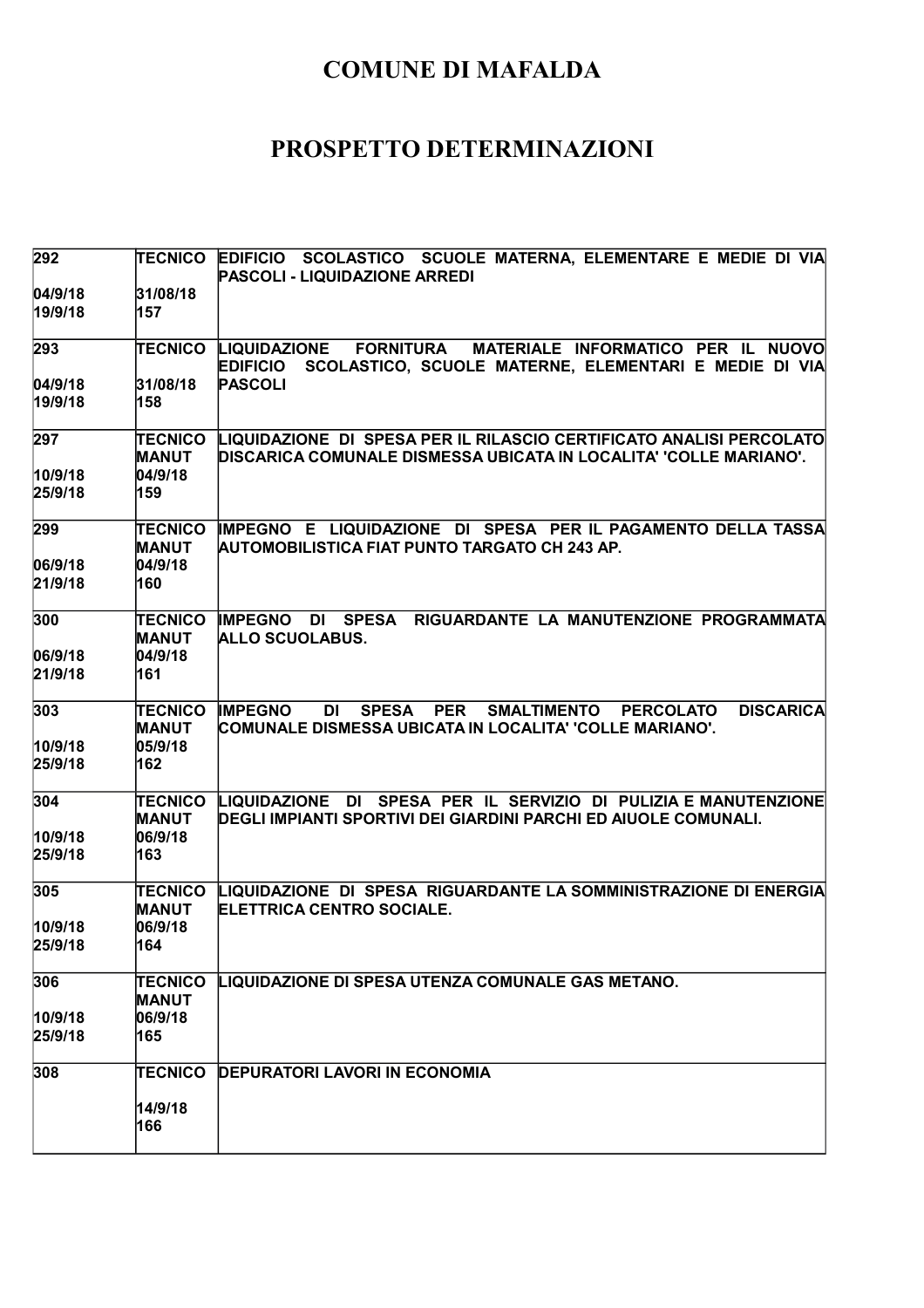| 309                 | TECNICO                        | LIQUIDAZIONE SERVIZIO DI PUBBLICAZIONE DEL BANDO DI GARA PER<br>L'AFFIDAMENTO DELLA PROGETTAZIONE ESECUTIVA, PREVIA ACQUISIZIONE                                                           |
|---------------------|--------------------------------|--------------------------------------------------------------------------------------------------------------------------------------------------------------------------------------------|
| 22/9/18             | 14/9/18                        | DELLA PROGETTAZIONE DEFINITIVA, DELLA COSTRUZIONE E GESTIONE                                                                                                                               |
| 08/10/18            | 167                            | DEI LAVORI DI PULIZIA ARGINI E RISAGOMATURA DELL'ALVEO DEL FIUME<br><b>TRIGNO</b>                                                                                                          |
| 311                 | <b>TECNICO</b>                 | <b>INTERVENTO PER</b><br>MIGLIORARE L'EFFICIENZA DELLE RETI IDRICHE DEI<br>COMUNI DI ACQUAVIVA COLLECROCE, CASTELMAURO,GUARDIALFIERA,                                                      |
| 19/9/18             | 14/9/18                        | LUPARA, MAFALDA, MONTEMITRO, PALATA, SAN-FELICE DEL MOLISE E                                                                                                                               |
| 04/10/18            | 168                            | TAVENNA - APPROVAZIONE E LIQUIDAZIONE 3° S.A.L.                                                                                                                                            |
| 315                 | <b>TECNICO</b>                 | <b>LA</b><br><b>MANUTENZIONE</b><br>LIQUIDAZIONE<br>DI L<br><b>SPESA</b><br><b>RIGUARDANTE</b>                                                                                             |
|                     | <b>MANUT</b><br>19/9/18        | <b>PROGRAMMATA ALLO SCUOLABUS.</b>                                                                                                                                                         |
| 22/9/18<br>08/10/18 | 169                            |                                                                                                                                                                                            |
| 316                 | <b>TECNICO</b>                 | LAVORI DI RIPRISTINO DEI DANNI SUBITI DALL'ECCEZIONALE FENOMENO<br>DEL 24/07/2010 AL MUNICIPIO ED ALLA CASERMA<br><b>ATMOSFERICO</b><br><b>DEI</b>                                         |
| 22/9/18<br>08/10/18 | 19/9/18<br>170                 | CARABINIERI - LIQUIDAZIONE SPESE TECNICHE E INCENTIVO R.U.P.                                                                                                                               |
| 317                 | <b>TECNICO</b><br><b>MANUT</b> | LIQUIDAZIONE<br><b>DI</b><br>SPESA ALLA SOCIETA' CONSORTILE GUGLIONESI<br><b>AMBIENTE</b><br><b>PER</b><br><b>RIFIUTI</b><br><b>CONFERIMENTO</b><br><b>DEI</b><br><b>URBANI NON</b><br>IL. |
| 26/9/18             | 21/9/18                        | DIFFERENZIATI NELLA DISCARICA DI GUGLIONESI (CB) - MESE DI AGOSTO                                                                                                                          |
| 11/10/18            | 171                            | 2018.                                                                                                                                                                                      |
| 318                 | <b>TECNICO</b><br><b>MANUT</b> | SERVIZIO DI TRATTAMENTO RSU DIFFERENZIATO - FRAZIONE ORGANICA<br>PRESSO L'IMPIANTO DI COMPOSTAGGIO DI GUGLIONESI AMBIENTE (CB) -                                                           |
| 26/9/18             | 21/9/18                        | LIQUIDAZIONE ALLA DITTA FOGLIA UMBERTO SRL - MESE DI AGOSTO 2018.                                                                                                                          |
| 11/10/18            | 172                            |                                                                                                                                                                                            |
| 323                 | <b>TECNICO</b>                 | RETTIFICA DETERMINA N. 451 DEL 27/12/2017                                                                                                                                                  |
| 22/9/18             | 21/9/18                        |                                                                                                                                                                                            |
| 08/10/18            | 173                            |                                                                                                                                                                                            |
| 328                 | TECNICO                        | LIQUIDAZIONE ACCONTO DELLA QUOTA PARTE DELL'ONORARIO TECNICO<br>RELATIVA ALL'ACCONTO DELLA DIREZIONE DEI LAVORI DI 'INTERVENTI PER                                                         |
| 26/9/18             | 24/9/18                        | <b>MIGLIORARE L'EFFICIENZA DELLE RETI IDRICHE COMUNALI</b><br>DI ACQUAVIVA                                                                                                                 |
| 11/10/18            | 174                            | COLLECROCI, CASTELMAURO, GUARDIALFIERA, LUPARA,<br><b>MAFALDA,</b><br>MONTEMITRO, PALATA, SAN FELICE DEL MOLISE E TAVENNA                                                                  |
| 329                 | <b>TECNICO</b>                 | LAVORI DI MESSA IN SICUREZZA E RIPRISTINO FUNZIONALE DELLA STRADA<br>PIANO DEL MULINO E DELLA STRADA DI COLLEGAMENTO CENTRO ABITATO                                                        |
| 26/9/18             | 24/9/18                        | RIPALTA VECCHIA - LIQUIDAZIONE STATO FINALE                                                                                                                                                |
| 11/10/18            | 175                            |                                                                                                                                                                                            |
| 330                 | TECNICO                        | LAVORI DI MESSA IN SICUREZZA E RIPRISTINO FUNZIONALE DELLA STRADA                                                                                                                          |
|                     | 24/9/18                        | PIANO DEL MULINO E DELLA STRADA DI COLLEGAMENTO CENTRO ABITATO<br>- RIPALTA VECCHIA - LIQUIDAZIONE SALDO SPESE TECNICHE<br><b>RELATIVE</b>                                                 |
| 26/9/18<br>11/10/18 | 176                            | ALLA PROGETTAZIONE D.L., SICUREZZA, MISURE, CONTABILITA' FINALE ED                                                                                                                         |
|                     |                                | <b>ACCERTAMENTO DELLA REGOLARE ESECUZIONE LAVORI</b>                                                                                                                                       |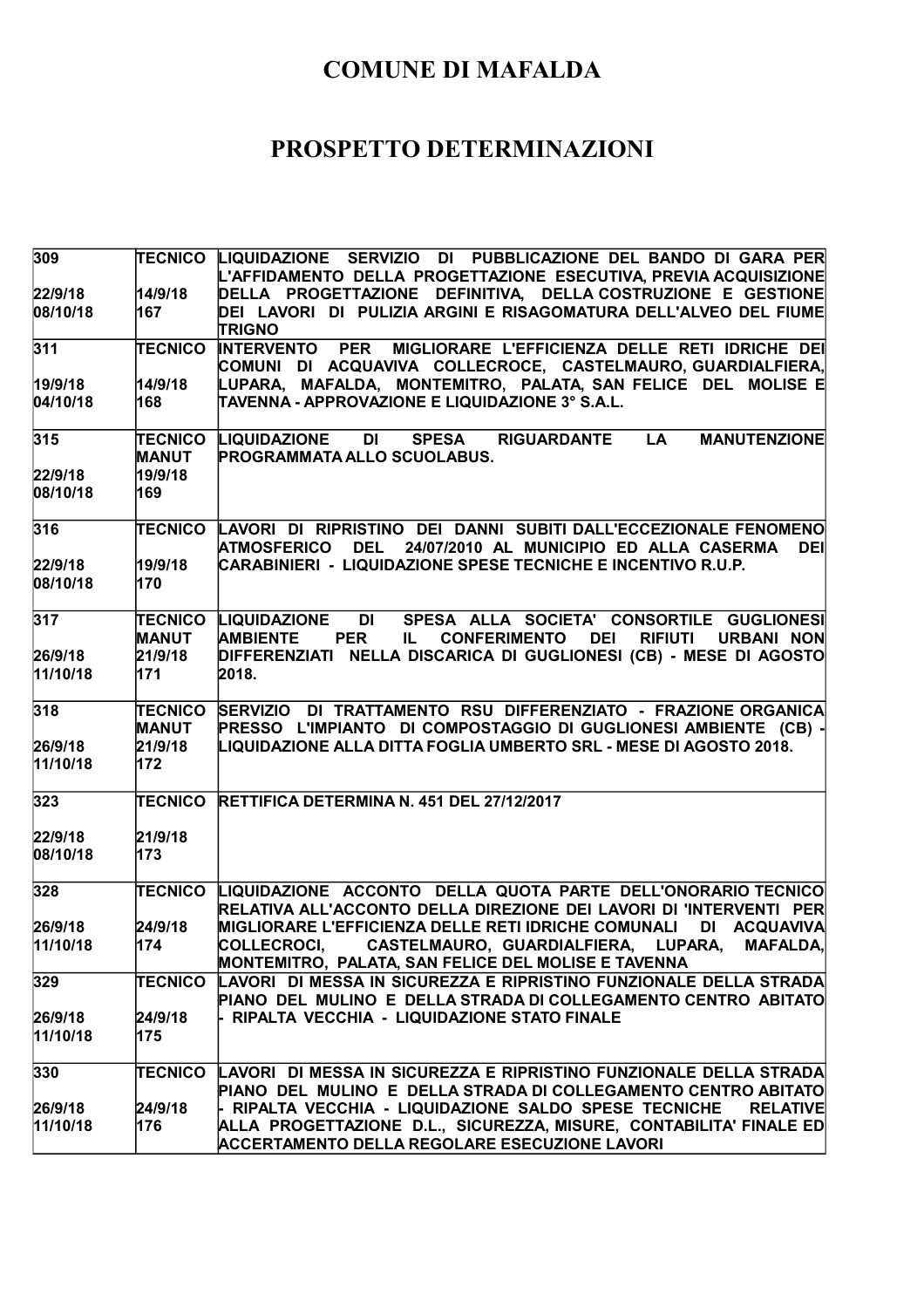| 331                   |                                | TECNICO LAVORI DI MESSA IN SICUREZZA E RIPRISTINO FUNZIONALE DELLA STRADA                                                            |
|-----------------------|--------------------------------|--------------------------------------------------------------------------------------------------------------------------------------|
|                       |                                | PIANO DEL MULINO E DELLA STRADA DI COLLEGAMENTO CENTRO ABITATO                                                                       |
| 26/9/18               | 24/9/18                        | RIPALTA VECCHIA - LIQUIDAZIONE ONORARIO PROFESSIONALE RELATIVO                                                                       |
| 11/10/18              | 177                            | <b>ALLO STUDIO GEOLOGICO</b>                                                                                                         |
| 332                   | <b>TECNICO</b>                 | LAVORI DI MESSA IN SICUREZZA E RIPRISTINO FUNZIONALE DELLA STRADA                                                                    |
|                       |                                | PIANO DEL MULINO E DELLA STRADA DI COLLEGAMENTO CENTRO ABITATO                                                                       |
| 26/9/18               | 24/9/18                        | - RIPALTA VECCHIA - LIQUIDAZIONE INCENTIVO PER LE FUNZIONI TECNICHE                                                                  |
| 11/10/18              | 178                            |                                                                                                                                      |
| 333                   | <b>TECNICO</b>                 | MESSA IN SICUREZZA E RIPRISTINO FUNZIONALE DELLA STRADA PIANO<br>DEL MOLINO E DELLA STRADA DI COLLEGAMENTO CENTRO ABITATO -          |
| 26/9/18               | 24/9/18                        | RIPALTA VECCHIA - LIQUIDAZIONE LAVORI IN ECONOMIA SPOSTAMENTO PALO                                                                   |
| 11/10/18              |                                |                                                                                                                                      |
|                       | 179                            | ITELEFONICO E RIPRISTINO CANALE RACCOLTA                                                                                             |
| 334                   | <b>TECNICO</b>                 | AMMODERNAMENTO ED ADEGUAMENTO DEGLI IMPIANTI DI DEPURAZIONE DEI                                                                      |
|                       |                                | COMUNI DI ACQUAVIVA COLLECROCE, CASTELMAURO,GUARDIALFIERA,                                                                           |
| 27/9/18               | 25/9/18                        | LUPARA, MAFALDA, MONTEMITRO, PALATA, SAN FELICE DEL MOLISE E                                                                         |
| 12/10/18              | 180                            | TAVENNA - APPROVAZIONE E LIQUIDAZIONE 2° S.A.L.                                                                                      |
| 336                   | <b>TECNICO</b>                 | AMMODERNAMENTO ED ADEGUAMENTO DEGLI IMPIANTI DI DEPURAZIONE DEI                                                                      |
|                       |                                | COMUNI DI ACQUAVIVA COLLECROCE, CASTELMAURO,GUARDIALFIERA,                                                                           |
| 27/9/18               | 25/9/18                        | LUPARA, MAFALDA, MONTEMITRO, PALATA, SAN FELICE DEL MOLISE E                                                                         |
| 12/10/18              | 181                            | ITAVENNA  -  LIQUIDAZIONE COMPETENZE PROFESSIONALI DI D.L. A TUTTO IL<br>$2^\circ$ S.A.L.                                            |
| 337                   | <b>TECNICO</b>                 | SERVIZIO NOLEGGIO ARREDI PER UFFICI COMUNALI PER LA DURATA DI ANNI<br>QUATTRO CON RISCATTO FINALE - LIQUIDAZIONE 8° RATA TRIMESTRALE |
| 26/9/18               | 26/9/18                        | <b>POSTICIPATA</b>                                                                                                                   |
| 11/10/18              | 182                            |                                                                                                                                      |
|                       |                                |                                                                                                                                      |
| 339                   | <b>TECNICO</b><br><b>MANUT</b> | IMPEGNO E LIQUIDAZIONE DI SPESA PER IL PAGAMENTO DELLA TASSA<br><b>AUTOMOBILISTICA DELLO SCUOLABUS.</b>                              |
|                       | 03/10/18                       |                                                                                                                                      |
| 08/10/18              |                                |                                                                                                                                      |
| 23/10/18              | 183                            |                                                                                                                                      |
| 340                   | TECNICO                        | SERVIZIO DI RACCOLTA PORTA A PORTA PER LA GESTIONE DEL CICLO DEI<br>RIFIUTI SOLIDI URBANI ED ASSIMILATI DEL COMUNE DI MAFALDA        |
| 27/10/18              | 03/10/18                       | LIQUIDAZIONE 1° E 2° QUADRIMESTRE ANNO 2018                                                                                          |
| 12/11/18              | 184                            |                                                                                                                                      |
|                       |                                |                                                                                                                                      |
| 343                   | TECNICO<br><b>MANUT</b>        | LIQUIDAZIONE DI SPESA PER IL SERVIZIO DI MANUTENZIONE ORDINARIA<br>DELLE STRUTTURE E INFRASTRUTTURE COMUNALI.                        |
|                       | 03/10/18                       |                                                                                                                                      |
| 08/10/18 <br>23/10/18 | 185                            |                                                                                                                                      |
|                       |                                |                                                                                                                                      |
| 344                   | TECNICO                        | LAVORI DI MESSA IN SICUREZZA E RIPRISTINO FUNZIONALE DELLA STRADA                                                                    |
|                       |                                | PIANA DEL MULINO E DELLA STRADA DI COLLEGAMENTO CENTRO ABITATO                                                                       |
|                       | 03/10/18                       | - RIPALTA VECCHIA - LIQUIDAZIONE CONTRIBUTO ANAC                                                                                     |
|                       | 186                            |                                                                                                                                      |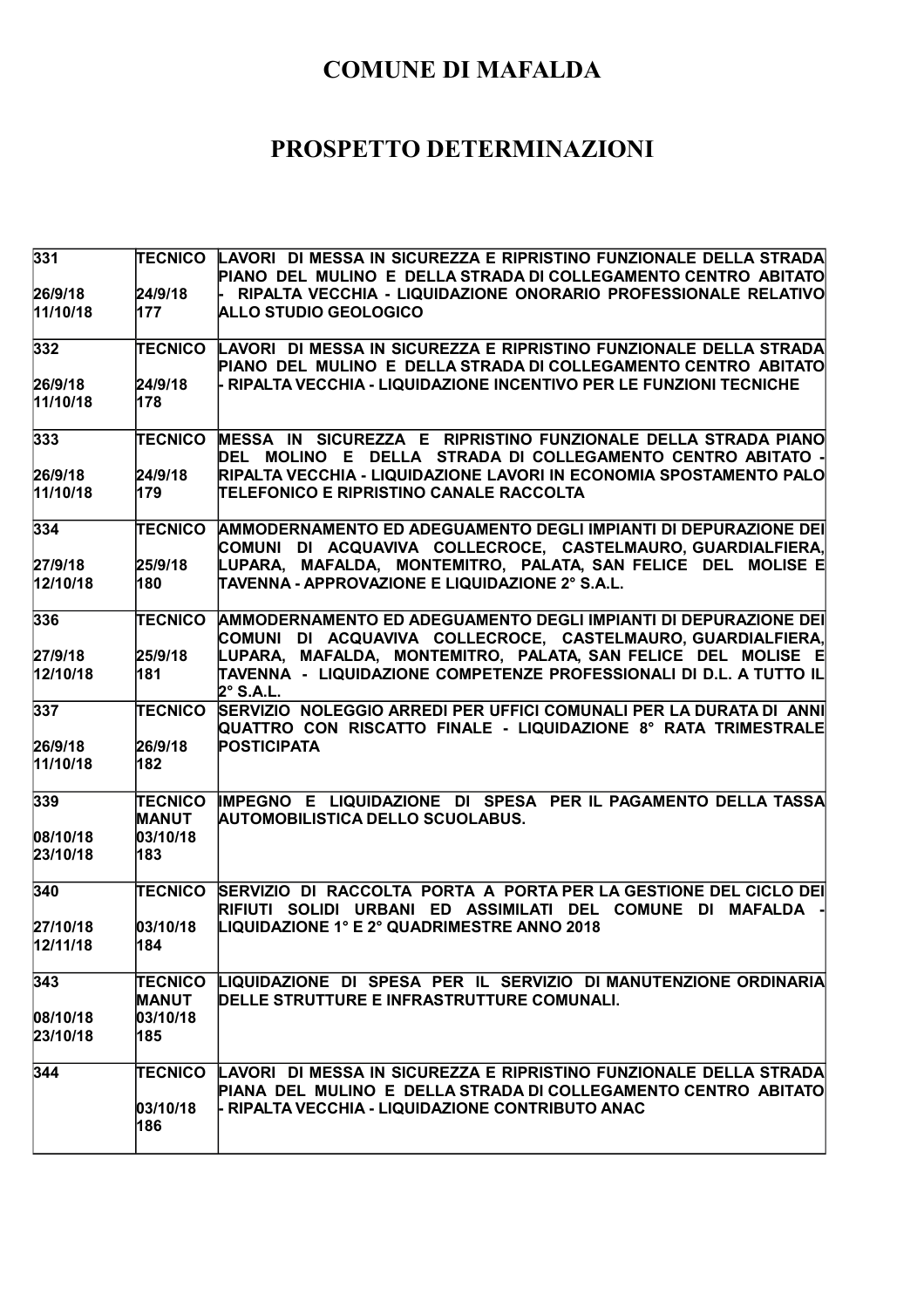| 346                  | <b>TECNICO</b>  | LIQUIDAZIONE DI SPESA UTENZE COMUNALI FATTURE GAS METANO.                                                        |
|----------------------|-----------------|------------------------------------------------------------------------------------------------------------------|
|                      | <b>MANUT</b>    |                                                                                                                  |
| 13/10/18<br>29/10/18 | 05/10/18<br>187 |                                                                                                                  |
|                      |                 |                                                                                                                  |
| 348                  | <b>TECNICO</b>  | APPALTO DEL SERVIZIO DI ESERCIZIO E MANUTENZIONE DEGLI IMPIANTI                                                  |
|                      | <b>MANUT</b>    | TERMICI COMUNALI - DETERMINAZIONE A CONTRATTARE E RELATIVA                                                       |
| 9/10/18              | 08/10/18        | <b>PROCEDURA.</b>                                                                                                |
| 24/10/18             | 188             |                                                                                                                  |
| 349                  | <b>TECNICO</b>  | <b>TECNICA</b><br><b>ALLA</b><br><b>PROGETTAZIONE</b><br><b>SERVIZIO</b><br>DI<br><b>ASSISTENZA</b>              |
|                      |                 | <b>'GOVERNANCE</b><br><b>TERRITORIALE</b><br><b>DEL</b><br><b>PAI</b><br>E.<br>ACCOGLIENZA DEL                   |
| 16/10/18             | 08/10/18        | CASTELLELCE 01 - LIQUIDAZIONE ULTERIORE ACCONTO                                                                  |
| 31/10/18             | 189             |                                                                                                                  |
| 350                  | <b>TECNICO</b>  | LIQUIDAZIONE CANONE ALLA DITTA ECOGREEN S.R.L. PER IL SERVIZIO DI                                                |
|                      | <b>MANUT</b>    | GESTIONE E MANUTENZIONE IMPIANTI DI DEPURAZIONE E SOLLEVAMENTO                                                   |
| 26/10/18             | 9/10/18         | DELLE ACQUE REFLUE URBANE.                                                                                       |
| 10/11/18             | 190             |                                                                                                                  |
| 351                  | <b>TECNICO</b>  | AFFIDAMENTO LAVORI DI REALIZZAZIONE DI UNA GABBIA DI PROTEZIONE                                                  |
|                      |                 | DEL CAMPETTO DELL'EDIFICIO SCOLASTICO DI VIA PASCOLI                                                             |
| 27/11/18             | 10/10/18        |                                                                                                                  |
| 12/12/18             | 191             |                                                                                                                  |
| 352                  | <b>TECNICO</b>  | <b>DI</b><br>SPESA PER SMALTIMENTO PERCOLATO DISCARICA<br>LIQUIDAZIONE                                           |
|                      | <b>MANUT</b>    | COMUNALE DISMESSA UBICATA IN LOCALITA' 'COLLE MARIANO'.                                                          |
| 18/10/18             | 10/10/18        |                                                                                                                  |
| 02/11/18             | 192             |                                                                                                                  |
| 353                  | TECNICO         | SERVIZIO DI TRATTAMENTO RSU DIFFERENZIATO - FRAZIONE ORGANICA                                                    |
|                      | <b>MANUT</b>    | PRESSO L'IMPIANTO DI COMPOSTAGGIO DI GUGLIONESI AMBIENTE (CB) -                                                  |
| 18/10/18             | 10/10/18        | LIQUIDAZIONE ALLA DITTA FOGLIA UMBERTO SRL - MESE DI SETTEMBRE 2018.                                             |
| 02/11/18             | 193             |                                                                                                                  |
| 354                  | <b>TECNICO</b>  | SPESA ALLA SOCIETA' CONSORTILE GUGLIONESI<br><b>LIQUIDAZIONE</b><br><b>DI</b>                                    |
|                      | <b>MANUT</b>    | <b>CONFERIMENTO</b><br><b>DEI</b><br><b>URBANI NON</b><br><b>AMBIENTE</b><br><b>PER</b><br>IL.<br><b>RIFIUTI</b> |
| 18/10/18             | 10/10/18        | DIFFERENZIATI NELLA DISCARICA DI GUGLIONESI (CB) - MESE DI SETTEMBRE                                             |
| 02/11/18             | 194             | 2018.                                                                                                            |
| 359                  | <b>TECNICO</b>  | DETERMINA A CONTRARRE SERVIZIO 'PORTA A PORTA' PER LA GESTIONE                                                   |
|                      |                 | DEL CICLO DEI RIFIUTI SOLIDI URBANI ED ASSIMILATI MEDIANTE RACCOLTA.                                             |
| 16/01/19             | 16/10/18        | TRASPORTO E SMALTIMENTO OLTRE ALLA-GESTIONE DELL'AREA DI                                                         |
| 31/01/19             | 195             | RACCOLTA E DELLA COMPOSTIERA DI COMUNITA'                                                                        |
| 360                  | <b>TECNICO</b>  | <b>PUBBLICAZIONE PORTA A PORTA</b>                                                                               |
|                      | 16/10/18        |                                                                                                                  |
|                      | 196             |                                                                                                                  |
|                      |                 |                                                                                                                  |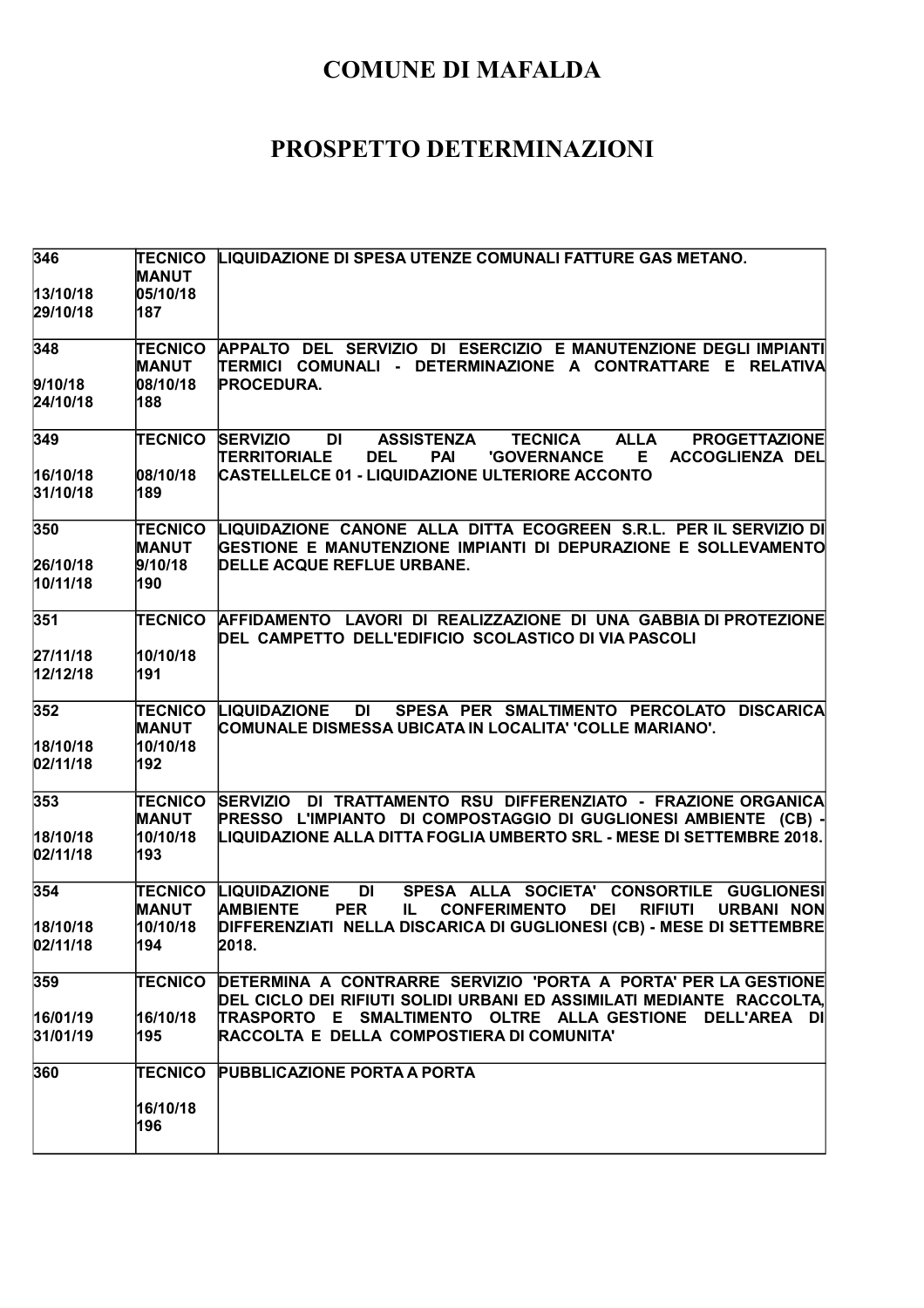| 364                  | <b>TECNICO</b><br><b>MANUT</b> | <b>SERVIZIO</b><br><b>SGOMBERO</b><br><b>NEVE</b><br><b>INVERNALE</b><br>2018/2019<br><b>STAGIONE</b><br>DETERMINAZIONE A CONTRATTARE E RELATIVA PROCEDURA.                 |
|----------------------|--------------------------------|-----------------------------------------------------------------------------------------------------------------------------------------------------------------------------|
| 27/10/18<br>12/11/18 | 26/10/18<br>197                |                                                                                                                                                                             |
| 367                  | TECNICO                        | SERVIZIO DI RACCOLTA PORTA A PORTA PER LA GESTIONE DEL CICLO DEI<br>RIFIUTI SOLIDI URBANI ED ASSIMILATI DEL COMUNE DI MAFALDA   -   REVOCA                                  |
| 27/10/18             | 27/10/18                       | <b>DETERMINA</b><br>340<br><b>DEL</b><br>03/10/2018 - LIQUIDAZIONE ACCONTO 1°<br>N.                                                                                         |
| 12/11/18             | 198                            | <b>QUADRIMESTRE 2018</b>                                                                                                                                                    |
| 373                  | TECNICO<br><b>MANUT</b>        | LIQUIDAZIONE SPESE TELEFONICHE UTENZE COMUNALI E SCUOLE AGOSTO<br><b>E SETTEMBRE 2018.</b>                                                                                  |
| 16/11/18<br>01/12/18 | 31/10/18<br>199                |                                                                                                                                                                             |
| 375                  | TECNICO<br><b>MANUT</b>        | LIQUIDAZIONE DI SPESA RIGUARDANTE LA SOMMINISTRAZIONE DI ENERGIA<br>ELETTRICA PUBBLICA ILLUMINAZIONE.                                                                       |
| 16/11/18             | 31/10/18                       |                                                                                                                                                                             |
| 01/12/18             | 200                            |                                                                                                                                                                             |
| 376                  | TECNICO<br><b>MANUT</b>        | LIQUIDAZIONE DI SPESA RIGUARDANTE LA SOMMINISTRAZIONE DI ENERGIA<br>ELETTRICA UFFICI E SERVIZI COMUNALI.                                                                    |
| 16/11/18             | 31/10/18                       |                                                                                                                                                                             |
| 01/12/18             | 201                            |                                                                                                                                                                             |
| 378                  | <b>TECNICO</b><br><b>MANUT</b> | AFFIDAMENTO DEL SERVIZIO DI ESERCIZIO E MANUTENZIONE DEGLI IMPIANTI<br><b>ITERMICI COMUNALI.</b>                                                                            |
| 9/11/18              | 07/11/18                       |                                                                                                                                                                             |
| 24/11/18             | 202                            |                                                                                                                                                                             |
| 379                  | TECNICO                        | 'EDIFICIO SCOLASTICO - SCUOLA MATERNA, ELEMENTARE E MEDIA DI<br><b>VIA</b><br>PASCOLI' - LIQUIDAZIONE CONTRIBUTI IN FAVORE DELL'ANAC                                        |
| 12/11/18             | 10/11/18                       |                                                                                                                                                                             |
| 27/11/18             | 203                            |                                                                                                                                                                             |
| 380                  | TECNICO                        | <b>EDIFICIO</b><br>SCOLASTICO SCUOLE MATERNE, ELEMENTARI E MEDIE DI VIA<br><b>PER</b><br><b>PASCOLI</b><br><b>LIQUIDAZIONE</b><br><b>COMPETENZE</b><br><b>PROFESSIONALI</b> |
| 13/11/18             | 10/11/18                       | <b>PRESENTAZIONE SCIA ANTINCENDIO AI VV.FF.</b>                                                                                                                             |
| 28/11/18             | 204                            |                                                                                                                                                                             |
| 381                  | TECNICO                        | EDIFICIO SCOLASTICO SCUOLE MATERNE, ELEMENTARI E MEDIE DI VIA<br>PASCOLI<br><b>CONNESSIONI IMPIANTO FOTOVOLTAICO E</b><br><b>LIQUIDAZIONE</b><br>$\sim$                     |
| 13/11/18             | 10/11/18                       | <b>IMPIANTI TECNOLOGICI E MANUTENZIONE</b>                                                                                                                                  |
| 28/11/18             | 205                            |                                                                                                                                                                             |
| 382                  | TECNICO                        | <b>EDIFICIO SCOLASTICO - SCUOLA MATERNA, ELEMENTARE E MEDIA DI VIA</b><br>PASCOLI - LIQUIDAZIONE INCENTIVO RUP E SUPPORTO AL RUP                                            |
| 13/11/18             | 12/11/18                       |                                                                                                                                                                             |
| 28/11/18             | 206                            |                                                                                                                                                                             |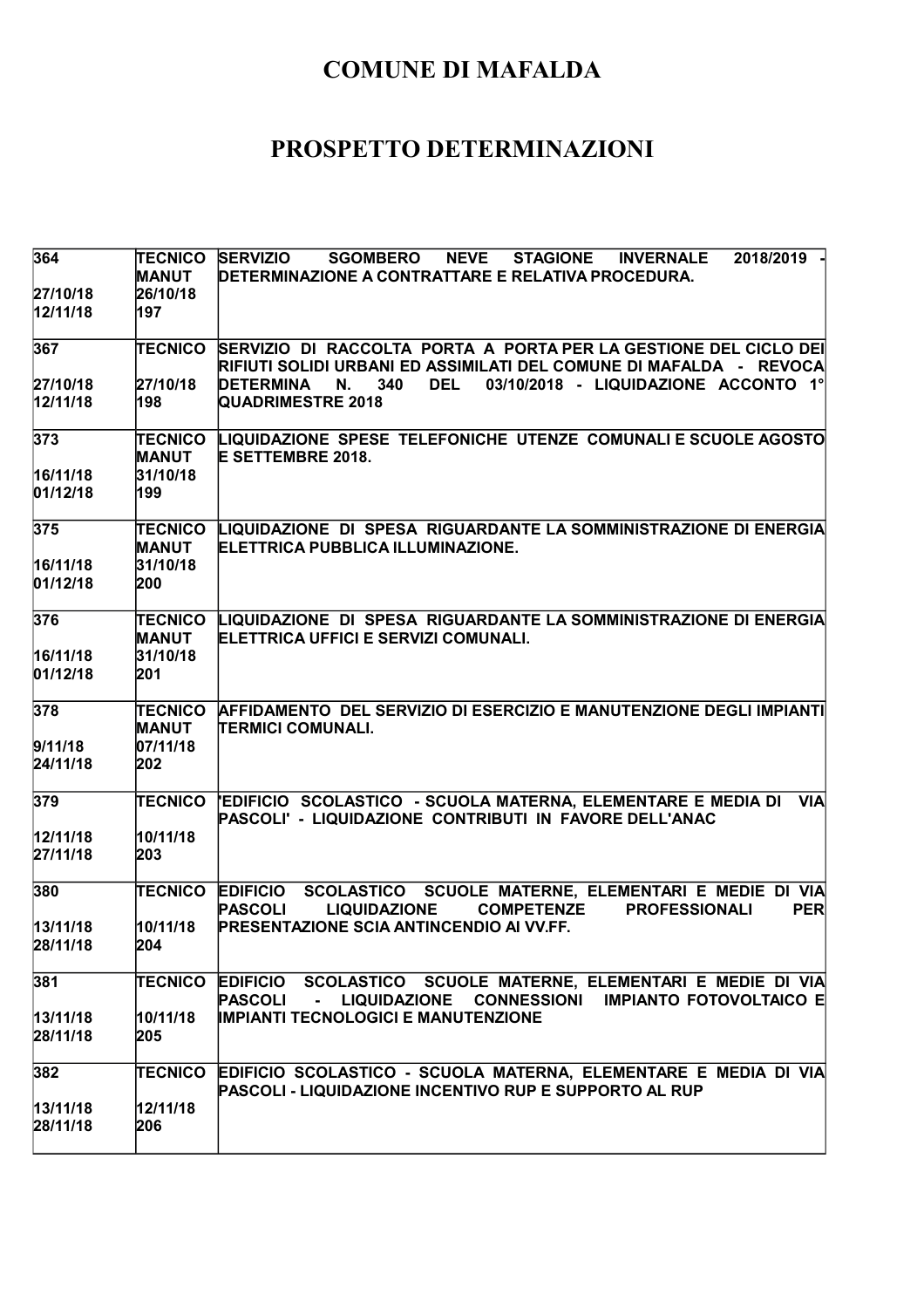| 383      |                                | (TECNICO   LAVORI DI INTERVENTO PER MIGLIORARE L'EFFICIENZA DELLE RETI IDRICHE<br>DEI COMUNI DI ACQUAVIVA COLLECROCE, CASTELMAURO, GUARDIALFIERA, |
|----------|--------------------------------|---------------------------------------------------------------------------------------------------------------------------------------------------|
| 16/11/18 | 12/11/18                       | LUPARA, MAFALDA, MONTEMITRO, PALATA, SAN FELICE DEL MOLISE E                                                                                      |
| 01/12/18 | 207                            | TAVENNA - APPROVAZIONE E LIQUIDAZIONE 4° S.A.L.                                                                                                   |
| 384      | <b>TECNICO</b>                 | <b>LIQUIDAZIONE</b><br><b>DELLA</b><br><b>ULTERIORE</b><br><b>ACCONTO</b><br><b>QUOTA</b><br><b>PARTE</b>                                         |
|          |                                | DELL'ONORARIO TECNICO RELATIVO ALLA DIREZIONE DEI LAVORI DI<br>INTERVENTI PER MIGLIORARE L'EFFICIENZA DELLE RETI IDRICHE COMUNALI                 |
| 16/11/18 | 13/11/18                       | DI ACQUAVIVA COLLECROCI, CASTELMAURO, GUARDIALFIERA, LUPARA,                                                                                      |
| 01/12/18 | 208                            | MAFALDA, MONTEMITRO, PALATA, SAN FELICE DEL MOLISE E TAVENNA                                                                                      |
| 387      | TECNICO                        | PROGETTAZIONE, COSTRUZIONE E GESTIONE DELLE OPERE DI PULIZIE<br>ARGINI E RISAGOMATURA DELL'ALVEO DEL FIUME TRIGNO DEL VERSANTE                    |
| 19/11/18 | 16/11/18                       | <b>MOLISANO</b><br><b>TRATTO</b><br>RICADENTE NEL COMUNE DI MAFALDA'                                                                              |
| 04/12/18 | 209                            | <b>AGGIUDICAZIONE</b>                                                                                                                             |
| 388      | <b>TECNICO</b>                 | IMPEGNO DI SPESA PER L'AFFIDAMENTO DEL SERVIZIO DI NOLEGGIO,                                                                                      |
|          | <b>MANUT</b>                   | <b>INSTALLAZIONE,</b><br>MANUTENZIONE E SMONTAGGIO DELLE LUMINARIE                                                                                |
| 23/11/18 | 17/11/18                       | NATALIZIE 2018.                                                                                                                                   |
| 10/12/18 | 210                            |                                                                                                                                                   |
| 395      | <b>TECNICO</b>                 | DI TRATTAMENTO RSU DIFFERENZIATO - FRAZIONE ORGANICA<br><b>SERVIZIO</b>                                                                           |
|          | <b>MANUT</b>                   | PRESSO L'IMPIANTO DI COMPOSTAGGIO DI GUGLIONESI AMMBIENTE (CB) -                                                                                  |
| 28/11/18 | 21/11/18                       | LIQUIDAZIONE ALLA DITTA FOGLIA UMBERTO SRL - MESE DI OTTOBRE 2018.                                                                                |
| 13/12/18 | 211                            |                                                                                                                                                   |
| 396      | <b>TECNICO</b>                 | LIQUIDAZIONE LAVORI DI MANUTENZIONE DEL MURO SITO IN VIA DELLA<br><b>POSTA</b>                                                                    |
| 24/11/18 | 21/11/18                       |                                                                                                                                                   |
| 10/12/18 | 212                            |                                                                                                                                                   |
| 397      | <b>TECNICO</b><br><b>MANUT</b> | IMPEGNO DI SPESA PER LA FORNITURA DI SALE INDUSTRIALE ANTIGELO.                                                                                   |
| 28/11/18 | 22/11/18                       |                                                                                                                                                   |
| 13/12/18 | 213                            |                                                                                                                                                   |
| 399      | <b>TECNICO</b><br><b>MANUT</b> | <b>DEL</b><br><b>AFFIDAMENTO</b><br>SERVIZIO SGOMBERO NEVE STAGIONE INVERNALE<br>2018/2019.                                                       |
| 28/11/18 | 22/11/18                       |                                                                                                                                                   |
| 13/12/18 | 214                            |                                                                                                                                                   |
| 400      | <b>TECNICO</b>                 | <b>LIQUIDAZIONE</b><br>DI<br>SPESA ALLA SOCIETA' CONSORTILE GUGLIONESI                                                                            |
|          | <b>MANUT</b>                   | <b>AMBIENTE</b><br><b>PER</b><br><b>CONFERIMENTO</b><br><b>DEI</b><br><b>RIFIUTI</b><br><b>URBANI NON</b><br>IL.                                  |
| 28/11/18 | 22/11/18                       | DIFFERENZIATI NELLA DISCARICA DI GUGLIONESI (CB) - MESE DI OTTOBRE                                                                                |
| 13/12/18 | 215                            | 2018.                                                                                                                                             |
| 403      | <b>TECNICO</b>                 | PER ACQUISTO<br>DI<br><b>SPESA</b><br>CARBURANTE AUTOMEZZI<br><b>IMPEGNO</b>                                                                      |
|          | <b>MANUT</b>                   | <b>COMUNALI.</b>                                                                                                                                  |
| 28/11/18 | 23/11/18                       |                                                                                                                                                   |
| 13/12/18 | 216                            |                                                                                                                                                   |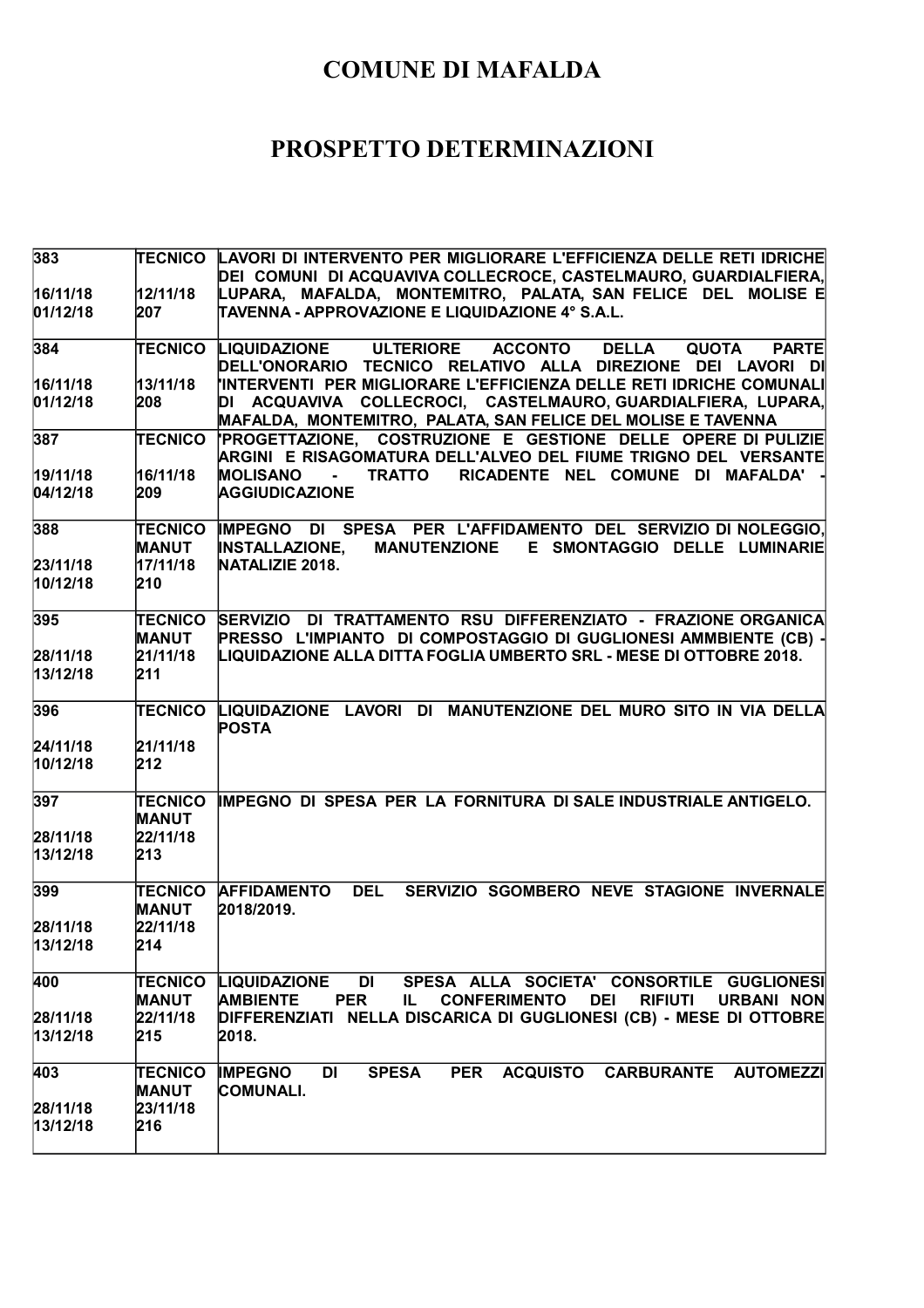| TECNICO                        | IMPEGNO DI SPESA PER INCARICO PROFESSIONALE PER LA VERIFICA DEL<br><b>PROGETTO</b><br>ESECUTIVO IN REGIME DI PROJECT FINANCING PER LA                                                              |
|--------------------------------|----------------------------------------------------------------------------------------------------------------------------------------------------------------------------------------------------|
|                                | COSTRUZIONE E GESTIONE DELL'AMPLIAMENTO DEL CIMITERO COMUNALE .                                                                                                                                    |
| 217                            | IMPORTO . 955.810,00=                                                                                                                                                                              |
| <b>TECNICO</b>                 | LIQUIDAZIONE<br><b>DELLA</b><br><b>COMPENSO</b><br>$\mathsf{A}$<br><b>SALDO</b><br><b>AI</b><br><b>COMPONENTI</b><br><b>COMMISSIONE</b><br><b>GIUDICATRICE</b><br>DELL'AFFIDAMENTO DEL SERVIZIO DI |
| 24/11/18                       | CIMITERO COMUNALE IN REGIME DI PROJECT FINANCING.<br><b>AMPLIAMENTO</b>                                                                                                                            |
| 218                            |                                                                                                                                                                                                    |
| <b>TECNICO</b>                 | <b>INTERVENTO PER</b><br>MIGLIORARE L'EFFICIENZA DELLE RETI IDRICHE DEI<br>COMUNI DI ACQUAVIVA COLLECROCE, CASTELMAURO,GUARDIALFIERA,                                                              |
| 24/11/18<br>219                | LUPARA, MAFALDA, MONTEMITRO, PALATA, SAN-FELICE DEL MOLISE E<br>TAVENNA - ACCETTAZIONE DETERMINAZIONE DIRIGENZIALE DELLA REGIONE<br><b>MOLISE N. 3699 DEL 24/07/2018</b>                           |
| <b>TECNICO</b>                 | CONFERIMENTO INCARICO REDAZIONE PROGETTO DI FATTIBILITA' SPORT E<br>PERIFERIE 2018 LAVORI PER LA REALIZZAZIONE DI UN IMPIANTO SPORTIVO                                                             |
|                                | <b>'SKY FITNESS</b>                                                                                                                                                                                |
| 220                            |                                                                                                                                                                                                    |
| <b>TECNICO</b>                 | SERVIZIO DI RACCOLTA PORTA A PORTA PER LA GESTIONE DEL CICLO DEI<br>RIFIUTI SOLIDI URBANI ED ASSIMILATI DEL COMUNE DI MAFALDA                                                                      |
| 29/11/18                       | _2°<br><b>LIQUIDAZIONE</b><br><b>SALDO</b><br>$1^{\circ}$<br>QUADRIMESTRE 2018 ED ACCONTO                                                                                                          |
| 221                            | <b>QUADRIMESTRE 2018</b>                                                                                                                                                                           |
| <b>TECNICO</b>                 | SERVIZIO NOLEGGIO ARREDI PER UFFICI COMUNALI PER LA DURATA DI ANNI<br>QUATTRO CON RISCATTO FINALE - LIQUIDAZIONE 9º RATA TRIMESTRALE                                                               |
|                                | <b>POSTICIPATA</b>                                                                                                                                                                                 |
|                                |                                                                                                                                                                                                    |
| <b>TECNICO</b><br><b>MANUT</b> | LIQUIDAZIONE DI SPESA PER IL SERVIZIO DI PULIZIA E MANUTENZIONE<br>DEGLI IMPIANTI SPORTIVI DEI GIARDINI PARCHI ED AIUOLE COMUNALI.                                                                 |
|                                |                                                                                                                                                                                                    |
| 223                            |                                                                                                                                                                                                    |
| <b>TECNICO</b><br><b>MANUT</b> | IMPEGNO DI SPESA PER STASAMENTO RETE FOGNANTE IN PIAZZA DELLA<br>LIBERTA'.                                                                                                                         |
| 11/12/18                       |                                                                                                                                                                                                    |
|                                |                                                                                                                                                                                                    |
| <b>TECNICO</b>                 | SERVIZIO DI TRATTAMENTO RSU DIFFERENZIATO FRAZIONE ORGANICA<br>PRESSO L'IMPIANTO DI COMPOSTAGGIO DI GUGLIONESI AMBIENTE (CB) -                                                                     |
|                                | LIQUIDAZIONE ALLA DITTA FOGLIA UMBERTO SRL - MESE DI NOVEMBRE 2018.                                                                                                                                |
| 225                            |                                                                                                                                                                                                    |
| <b>TECNICO</b>                 | <b>INCARICO</b><br><b>MEDICO</b><br>PER LA<br><b>AFFIDAMENTO</b><br>DI<br><b>COMPETENTE</b>                                                                                                        |
|                                | SORVEGLIANZA SANITARIA AI SENSI D. LGS. N. 81/2008                                                                                                                                                 |
| 226                            |                                                                                                                                                                                                    |
|                                | 23/11/18<br>27/11/18<br>29/11/18<br>222<br>11/12/18<br>224<br><b>MANUT</b><br>12/12/18<br>13/12/18                                                                                                 |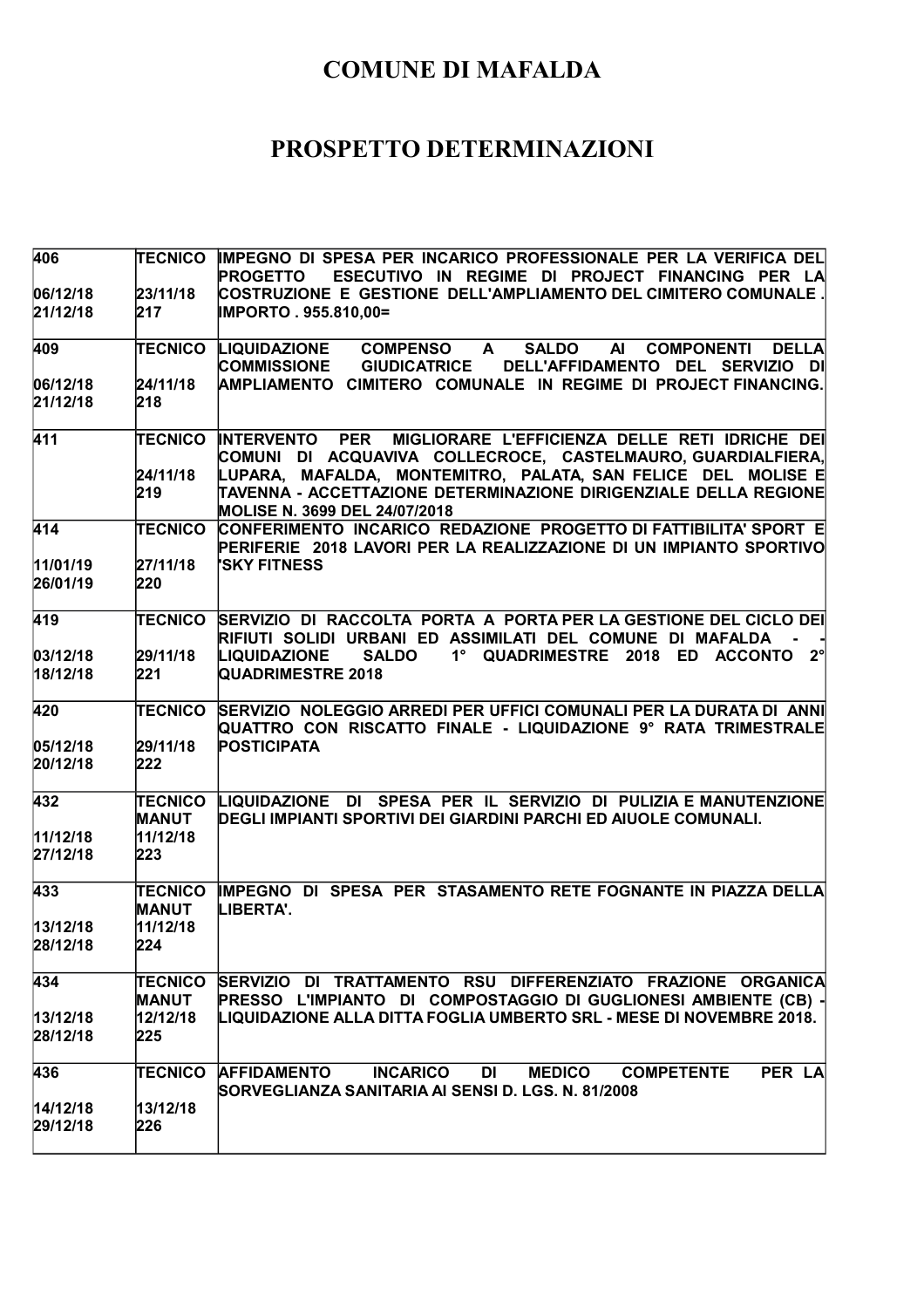| 440                  | <b>TECNICO</b><br><b>MANUT</b> | LIQUIDAZIONE DI SPESA UTENZE COMUNALI FATTURE GAS METANO.                                                                                                                                         |
|----------------------|--------------------------------|---------------------------------------------------------------------------------------------------------------------------------------------------------------------------------------------------|
| 24/12/18             | 19/12/18                       |                                                                                                                                                                                                   |
| 08/01/19             | 227                            |                                                                                                                                                                                                   |
| 441                  | TECNICO<br><b>MANUT</b>        | UTILIZZAZIONE AD USO CIVICO 'LOTTO B' DELLA XIII^ SEZIONE DEL<br><b>BOSCO</b><br><b>CIOCIARE</b><br><b>STAGIONE</b><br>SILVANA 2016/2017 - APPROVAZIONE AVVISO                                    |
| 21/12/18             | 21/12/18                       | <b>PUBBLICO.</b>                                                                                                                                                                                  |
| 05/01/19             | 228                            |                                                                                                                                                                                                   |
| 443                  | <b>TECNICO</b><br><b>MANUT</b> | <b>IMPEGNO</b><br><b>SPESA</b><br><b>MANUTENZIONE</b><br><b>ALLA</b><br><b>MACCHINA DURSO TIPO</b><br>DI<br><b>COUNTRY</b><br>- L1/OP- Q.LI 23 - TARGATA ADA 218 ADIBITA AL SERVIZIO<br>330       |
| 24/12/18<br>08/01/19 | 22/12/18<br>229                | <b>TECNICO.</b>                                                                                                                                                                                   |
| 446                  | <b>TECNICO</b>                 | <b>ACQUISTO SERVER</b>                                                                                                                                                                            |
|                      | 28/12/18<br>230                |                                                                                                                                                                                                   |
| 451                  | <b>TECNICO</b>                 | PROROGA TECNICA DEL SERVIZIO DI RACCOLTA PORTA A PORTA PER LA<br>DEL CICLO DEL RIFIUTI SOLIDI URBANI ED ASSIBILATI DEL<br><b>GESTIONE</b>                                                         |
| 14/01/19             | 29/12/18                       | <b>COMUNE DI MAFALDA</b>                                                                                                                                                                          |
| 29/01/19             | 231                            |                                                                                                                                                                                                   |
| 452                  | TECNICO                        | NUOVO SERVER DEL COMUNE DI MAFALDA OLTRE AL<br><b>ACQUISTO</b><br><b>NEL</b><br>TRASFERIMENTO<br><b>DEI</b><br>DATI, CONFIGURAZIONE E RIPRISTINO DELLE                                            |
| 10/01/19<br>25/01/19 | 29/12/18<br>232                | <b>POSTAZIONI DI LAVORO</b>                                                                                                                                                                       |
| 453                  | TECNICO                        | IMPEGNO E LIQUIDAZIONE DI SPESA PER L'AFFIDAMENTO DEL SERVIZIO<br>DI PUBBLICAZIONE BANDO DI GARA SERVIZIO PORTA A PORTA PER LA                                                                    |
| 11/01/19             | 29/12/18                       | GESTIONE DEL CICLO DEI RIFIUTI SOLIDI URBANI ED ASSIMILATI                                                                                                                                        |
| 26/01/19             | 233                            |                                                                                                                                                                                                   |
| 454                  | <b>TECNICO</b><br><b>MANUT</b> | LIQUIDAZIONE DI SPESA PER STASAMENTO RETE FOGNANTE IN PIAZZA<br>DELLA LIBERTA'.                                                                                                                   |
| 10/01/19             | 29/12/18                       |                                                                                                                                                                                                   |
| 25/01/19             | 234                            |                                                                                                                                                                                                   |
| 455                  | TECNICO<br><b>MANUT</b>        | <b>LIQUIDAZIONE</b><br><b>DI</b><br>SPESA ALLA SOCIETA' CONSORTILE GUGLIONESI<br><b>PER</b><br><b>AMBIENTE</b><br><b>CONFERIMENTO</b><br><b>DEI</b><br><b>RIFIUTI</b><br><b>URBANI NON</b><br>IL. |
| 10/01/19             | 29/12/18                       | DIFFERENZIATI NELLA DISCARICA DI GUGLIONESI (CB) - MESE DI NOVEMBRE                                                                                                                               |
| 25/01/19             | 235                            | 2018.                                                                                                                                                                                             |
| 459                  | <b>TECNICO</b><br><b>MANUT</b> | INCARICO DI CONSULENZA ASSICURATIVA.                                                                                                                                                              |
|                      | 31/12/18                       |                                                                                                                                                                                                   |
| 11/01/19<br>26/01/19 | 236                            |                                                                                                                                                                                                   |
|                      |                                |                                                                                                                                                                                                   |